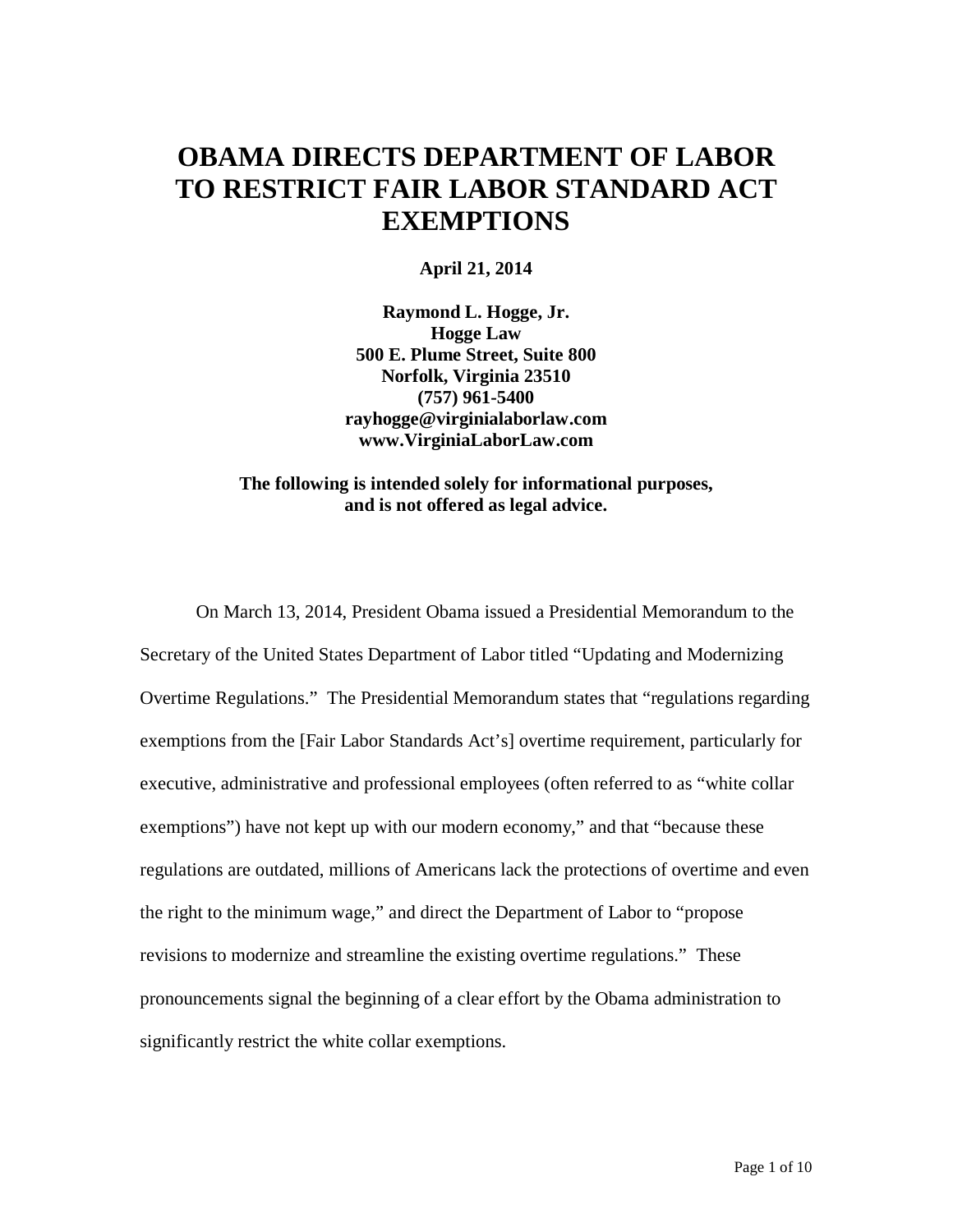The Fair Labor Standards Act generally requires covered employers to pay employees the minimum age prescribed under the Act, and overtime compensation at the rate of one and one half times their regular rate of pay for all hours worked in excess of forty in any workweek. Certain "white collar" employees, however, are exempt from both the minimum wage and overtime requirements.

Under the current regulations, and employee is an exempt "executive" employee if he is compensated on a salary basis at a rate of not less than \$455 per week, his primary duty is management, he customarily and regularly directs the work of two or more other employees, and he has the authority to hire or fire other employees or whose suggestions and recommendations as to the hiring, firing, advancement, promotion or any other change of status of other employees are given particular weight. 29 C.F.R. § 541.100.

Under the current regulations, an employee is an exempt "administrative" employee if he is compensated on a salary or fee basis at a rate of not less than \$455 per week, his primary duty is the performance of office or non-manual work directly related to the management or general business operations of the employer or the employer's customers, and his primary duty includes the exercise of discretion and independent judgment with respect to matters of significance. 29 C.F.R. § 541.200. This exemption also applies to an employee who is compensated on a salary or fee basis at a rate of not less than \$455 per week or on a salary basis which is at least equal to the entrance salary for teachers in the educational establishment by which employed, and whose primary duty is performing administrative functions directly related to academic instruction or training in an educational establishment. 29 C.F.R. § 541.204.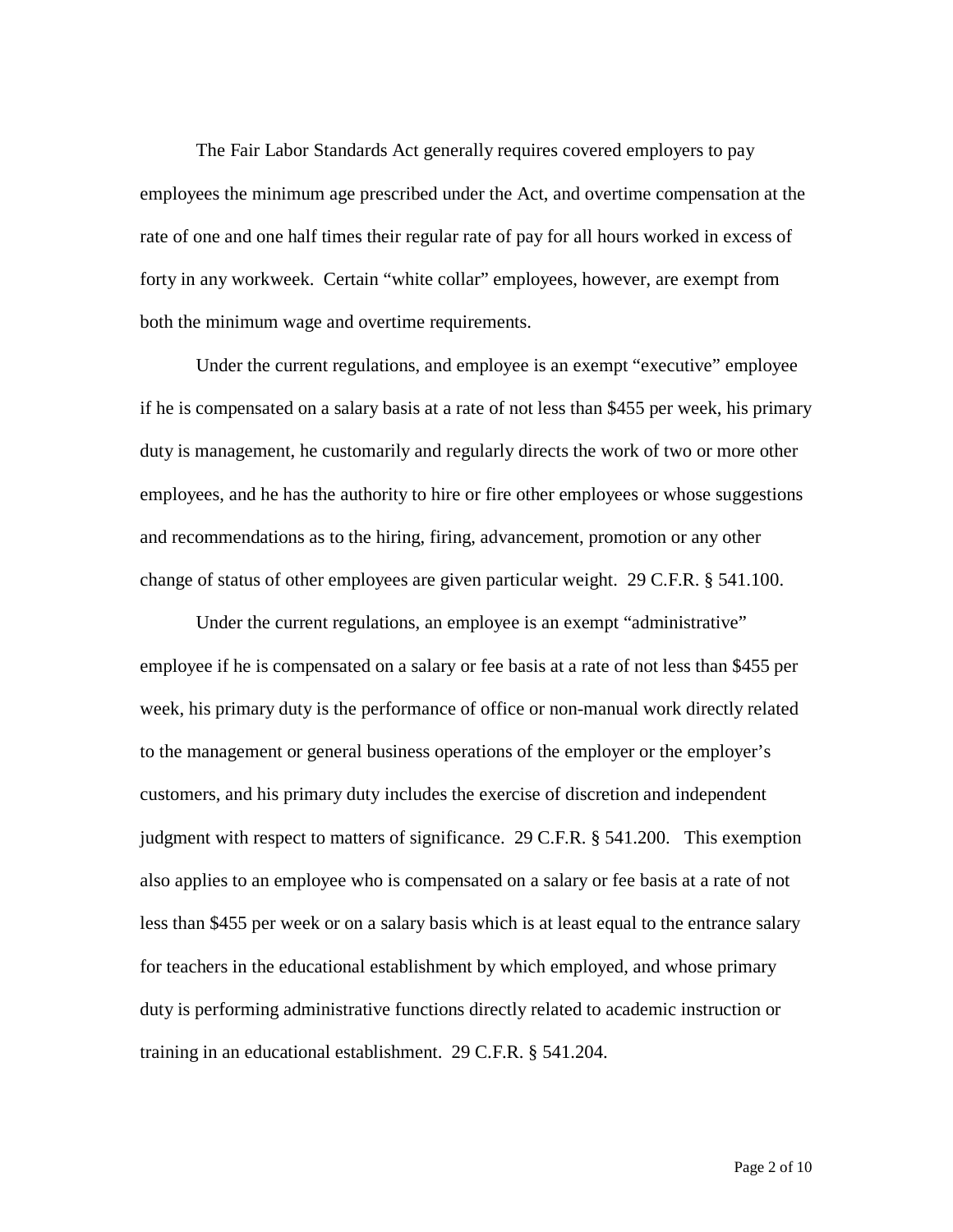Under the current regulations, an employee is an exempt "professional" employee if he is compensated on a salary or fee basis at a rate of not less than \$455 per week and his primary duty is the performance of work (a) requiring knowledge of an advanced type in a field of science or learning customarily acquired by a prolonged course of specialized intellectual instruction or ("learned professionals") (b) requiring invention, imagination, originality or talent in a recognized field of artistic or creative endeavor ("creative professionals"). 29 C.F.R. § 541.300. An employee, regardless of his salary, also is an exempt "professional" employee is his primary duty is teaching, tutoring, instructing or lecturing in the activity of imparting knowledge a teacher in an educational establishment, 29 C.F.R. § 541.303, or if he is engaged in the practice of law or medicine, 29 C.F.R. § 541.304.

Under the current regulations, an employee is an exempt "computer employee" if he is compensated on a salary or fee basis at a rate of not less than \$455 per week or he is compensated on an hourly basis at a rate not less than \$27.63 per hour, and his primary duty consists of (1) the application of systems analysis techniques and procedures, including consulting with users, to determine hardware, software or system functional specifications, (2) the design, development, documentation, analysis, creation, testing or modification of computer systems or programs, including prototypes, based on and related to user or system design specifications, (3) the design, documentation, testing, creation or modification of computer programs related to machine operating systems, or (4) a combination of the aforementioned duties, the performance of which requires the same level of skills. 29 C.F.R. § 541.400.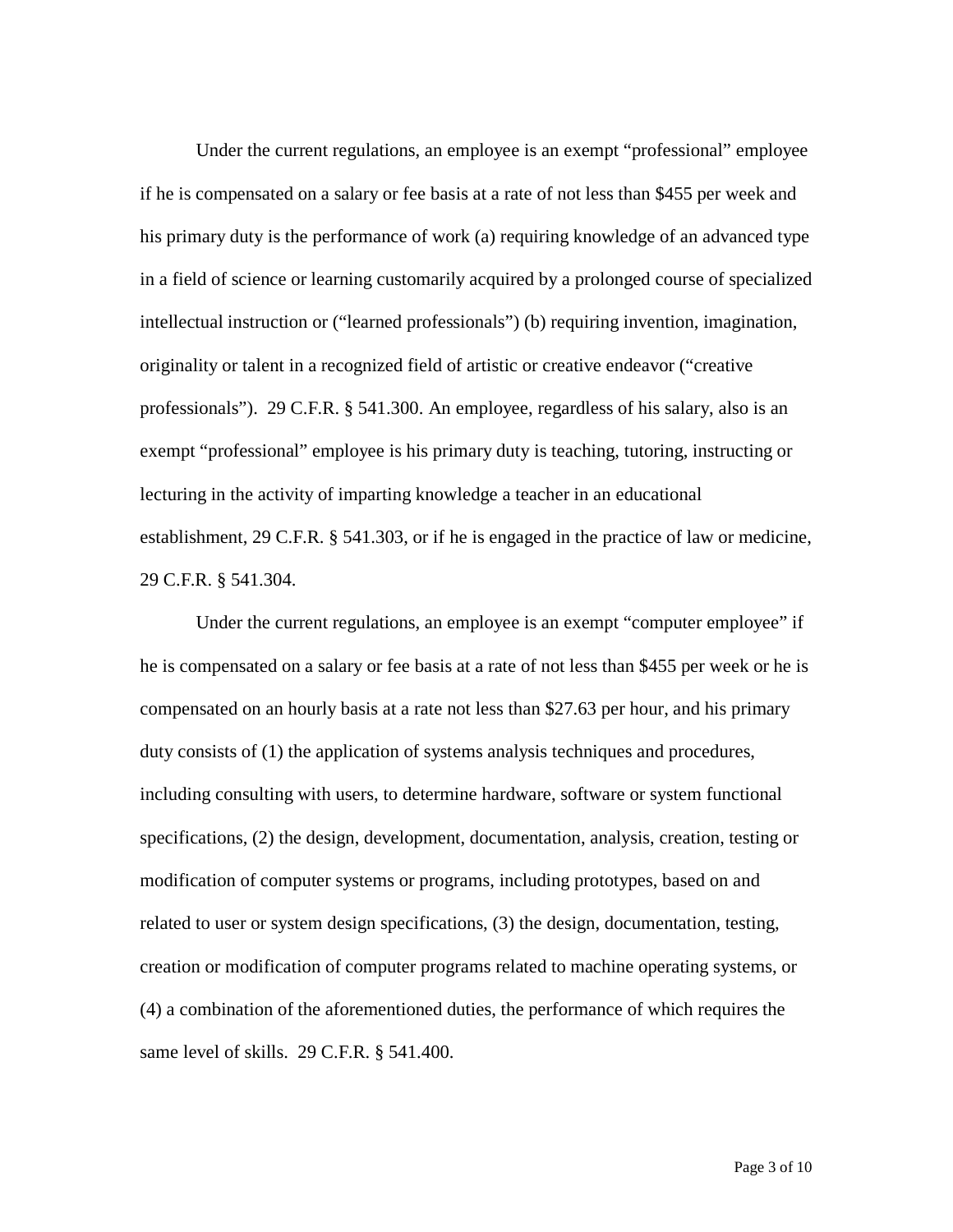Under the current regulations, an employee is an exempt "outside salesman," regardless of his compensation, if his primary duty is making sales (within the meaning of FLSA section  $3(k)$  or obtaining orders or contracts for services or for the use of facilities for which a consideration will be paid by the client or customer, and if he is customarily and regularly engaged away from the employer's place business in performing that duty. 29 C.F.R. § 541.500.

It appears very likely that part of the regulatory changes will be a significant increase in the \$455 weekly wage threshold for an employee to be eligible for the exemptions. A fact sheet also titled "Opportunity for All: Rewarding Hard Work by Strengthening Overtime Protections," which also was released by the White Hours on March 13, 2014, states: "Workers who are paid hourly wages or who earn below a certain salary are generally protected by overtime regulations, while those above the threshold who perform executive, professional or administrative duties are not. That threshold has failed to keep up with inflation, only being updated twice in the last 40 years and leaving millions of low-paid, salaried workers without these basic protections. Specifically: In 1975 the Department of Labor set the threshold below which white collar workers were entitled to overtime pay at \$250 per week. In 2004 that threshold was set at \$455 per week (the equivalent of \$561 in today's dollars). This is below today's poverty line for a worker supporting a family of four, and well below 1975 levels in inflation adjusted terms." It similarly states: "Today, only 12 percent of salaried workers fall below the threshold that would guarantee them overtime and minimum wage protections (compared with 18 percent in 2004 and 65 percent in 1975). Many of the remaining 88 percent of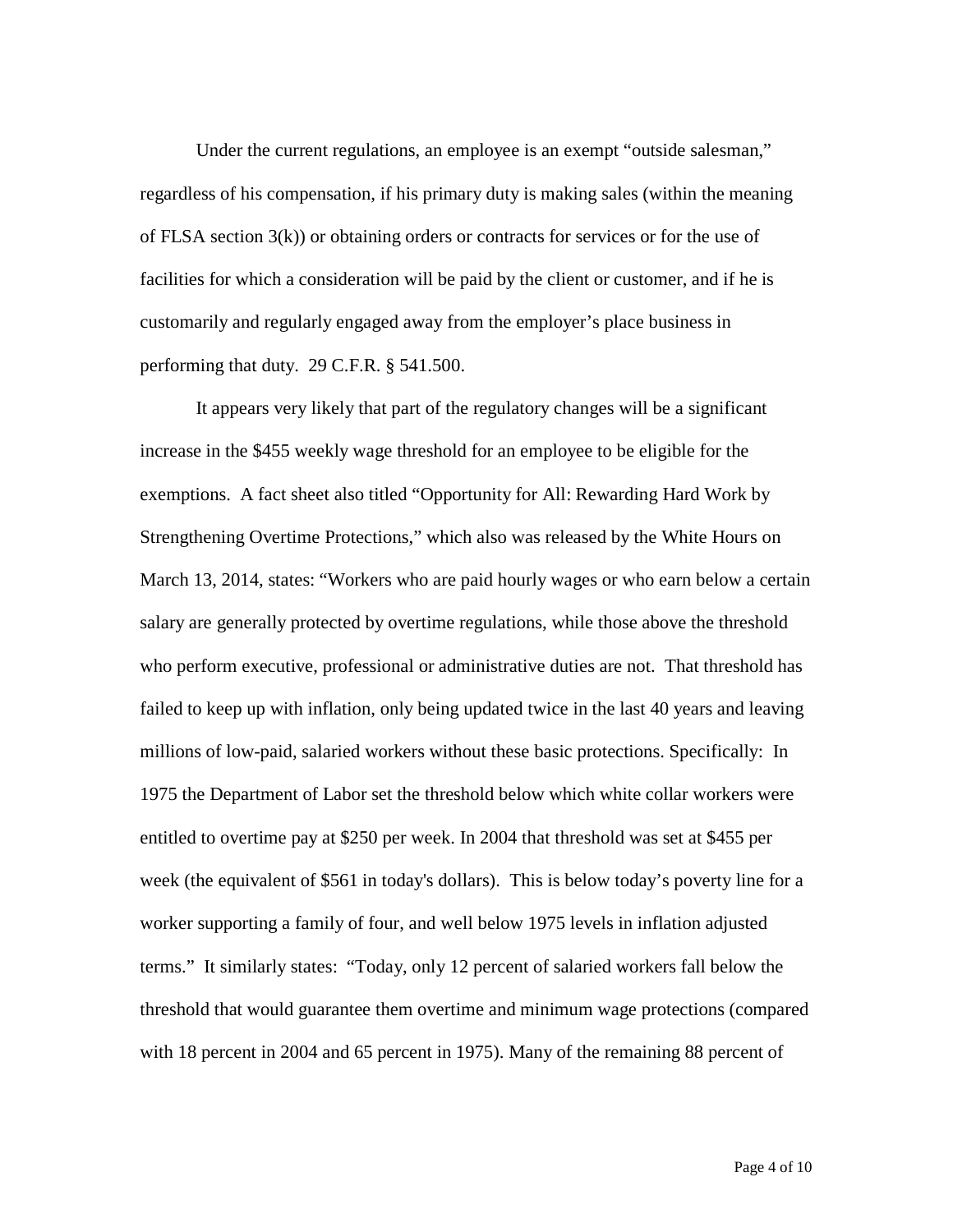salaried workers are ineligible for these protections because they fall within the white collar exemptions. Many recognize that these regulations are outdated, which is why states like New York and California have set higher salary thresholds." Thus, one effect of the move by the Obama administration may be that employers will be required to pay significantly more to an employee in order for a white collar exemption to apply.

 Another potential change involves the "primary duty" test. Under the current regulations, a duty may be an employee's primary duty even though he does not spend the majority of his time performing it. The current regulations state:

> To qualify for exemption under this part, an employee's "primary duty" must be the performance of exempt work. The term "primary duty" means the principal, main, major or most important duty that the employee performs. Determination of an employee's primary duty must be based on all the facts in a particular case, with the major emphasis on the character of the employee's job as a whole. Factors to consider when determining the primary duty of an employee include, but are not limited to, the relative importance of the exempt duties as compared with other types of duties; the amount of time spent performing exempt work; the employee's relative freedom from direct supervision; and the relationship between the employee's salary and the wages paid to other employees for the kind of nonexempt work performed by the employee.

> The amount of time spent performing exempt work can be a useful guide in determining whether exempt work is the primary duty of an employee. Thus, employees who spend more than 50 percent of their time performing exempt work will generally satisfy the primary duty requirement. Time alone, however, is not the sole test, and nothing in this section requires that exempt employees spend more than 50 percent of their time performing exempt work. Employees who do not spend more than 50 percent of their time performing exempt duties may nonetheless meet the primary duty requirement if the other factors support such a conclusion.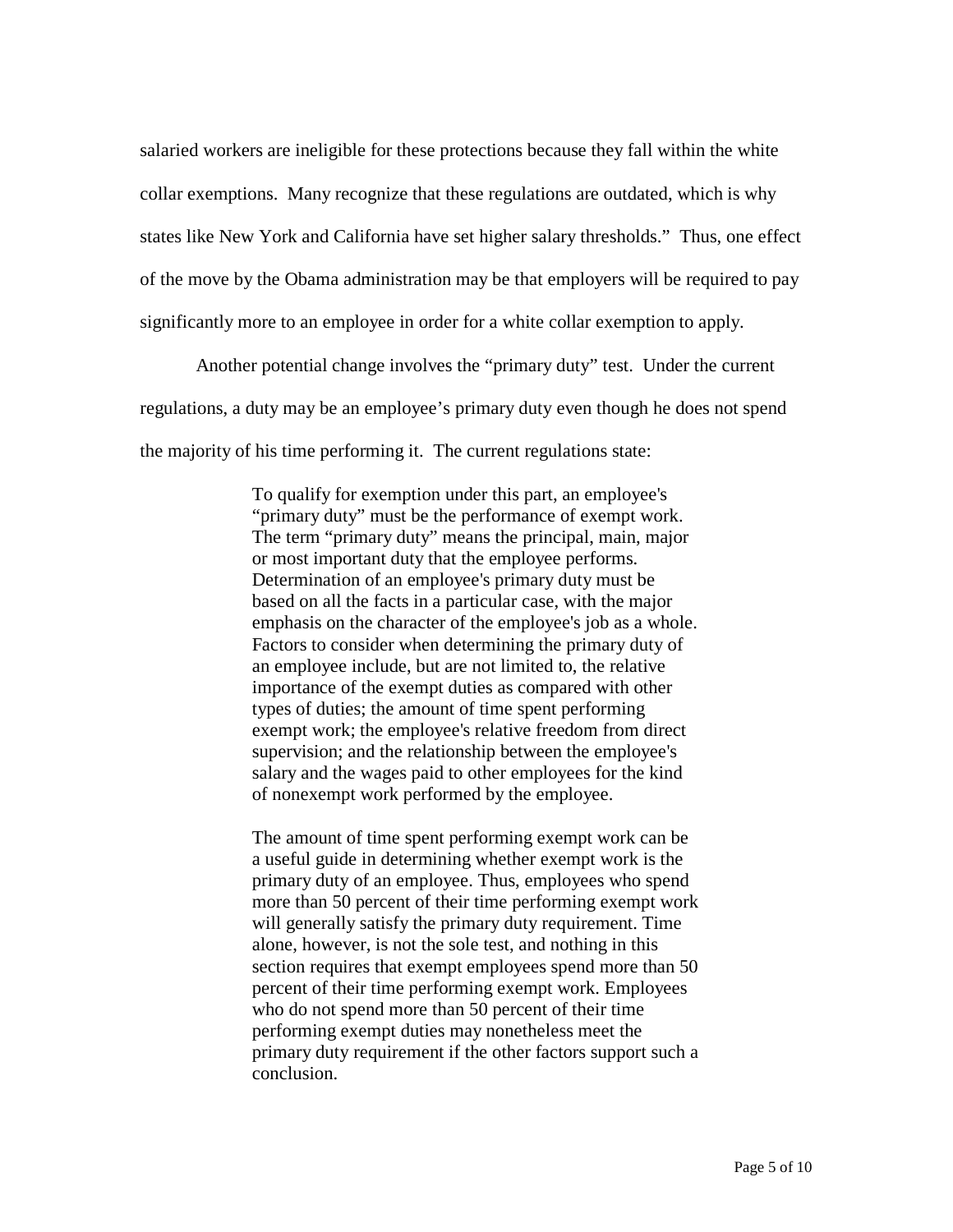Thus, for example, assistant managers in a retail establishment who perform exempt executive work such as supervising and directing the work of other employees, ordering merchandise, managing the budget and authorizing payment of bills may have management as their primary duty even if the assistant managers spend more than 50 percent of the time performing nonexempt work such as running the cash register. However, if such assistant managers are closely supervised and earn little more than the nonexempt employees, the assistant managers generally would not satisfy the primary duty requirement.

29 C.F.R. § 541.700. It is possible that the new regulations will impose a numerical threshold, such fifty percent or more, upon the time spent performing a duty in order for that duty to be a primary duty. If so, many jobs which currently meet the primary duty test no longer will do so, and employers will have to either pay overtime compensation to the employees performing those jobs or employees will have to change the duties of the job to meet the new threshold.

Yet another potential change involves work that is "directly and closely related" to exempt work. Under the current regulations, exempt work includes not only work which meets the primary duty test, but also work which is "directly and closely related" to the performance of those duties. The current regulations state:

> Work that is "directly and closely related" to the performance of exempt work is also considered exempt work. The phrase "directly and closely related" means tasks that are related to exempt duties and that contribute to or facilitate performance of exempt work. Thus, "directly and closely related" work may include physical tasks and menial tasks that arise out of exempt duties, and the routine work without which the exempt employee's exempt work cannot be performed properly. Work "directly and closely related" to the performance of exempt duties may also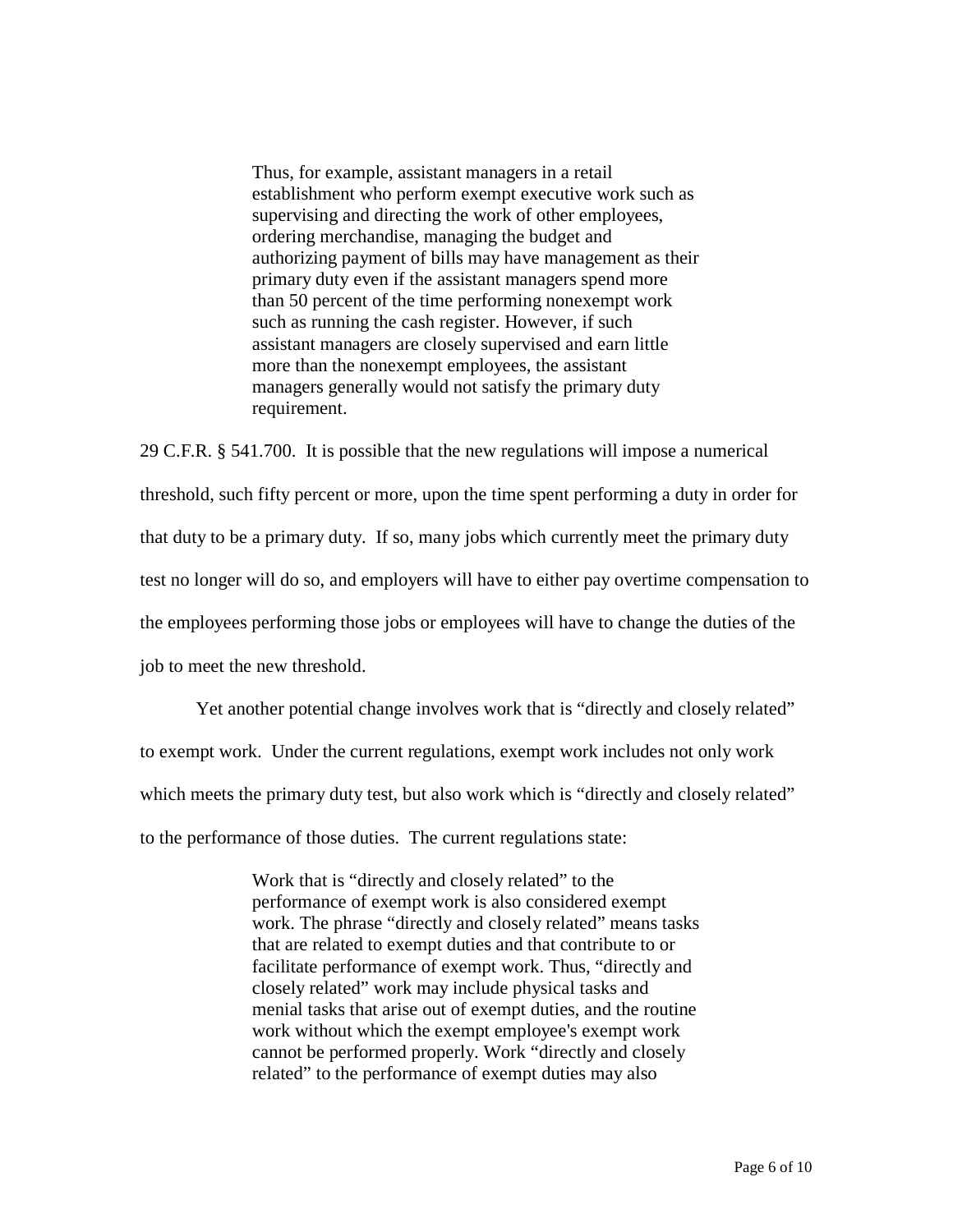include recordkeeping; monitoring and adjusting machinery; taking notes; using the computer to create documents or presentations; opening the mail for the purpose of reading it and making decisions; and using a photocopier or fax machine. Work is not "directly and closely related" if the work is remotely related or completely unrelated to exempt duties.

The following examples further illustrate the type of work that is and is not normally considered as directly and closely related to exempt work:

(1) Keeping time, production or sales records for subordinates is work directly and closely related to an exempt executive's function of managing a department and supervising employees.

(2) The distribution of materials, merchandise or supplies to maintain control of the flow of and expenditures for such items is directly and closely related to the performance of exempt duties.

(3) A supervisor who spot checks and examines the work of subordinates to determine whether they are performing their duties properly, and whether the product is satisfactory, is performing work which is directly and closely related to managerial and supervisory functions, so long as the checking is distinguishable from the work ordinarily performed by a nonexempt inspector.

(4) A supervisor who sets up a machine may be engaged in exempt work, depending upon the nature of the industry and the operation. In some cases the setup work, or adjustment of the machine for a particular job, is typically performed by the same employees who operate the machine. Such setup work is part of the production operation and is not exempt. In other cases, the setting up of the work is a highly skilled operation which the ordinary production worker or machine tender typically does not perform. In large plants, non-supervisors may perform such work. However, particularly in small plants, such work may be a regular duty of the executive and is directly and closely related to the executive's responsibility for the work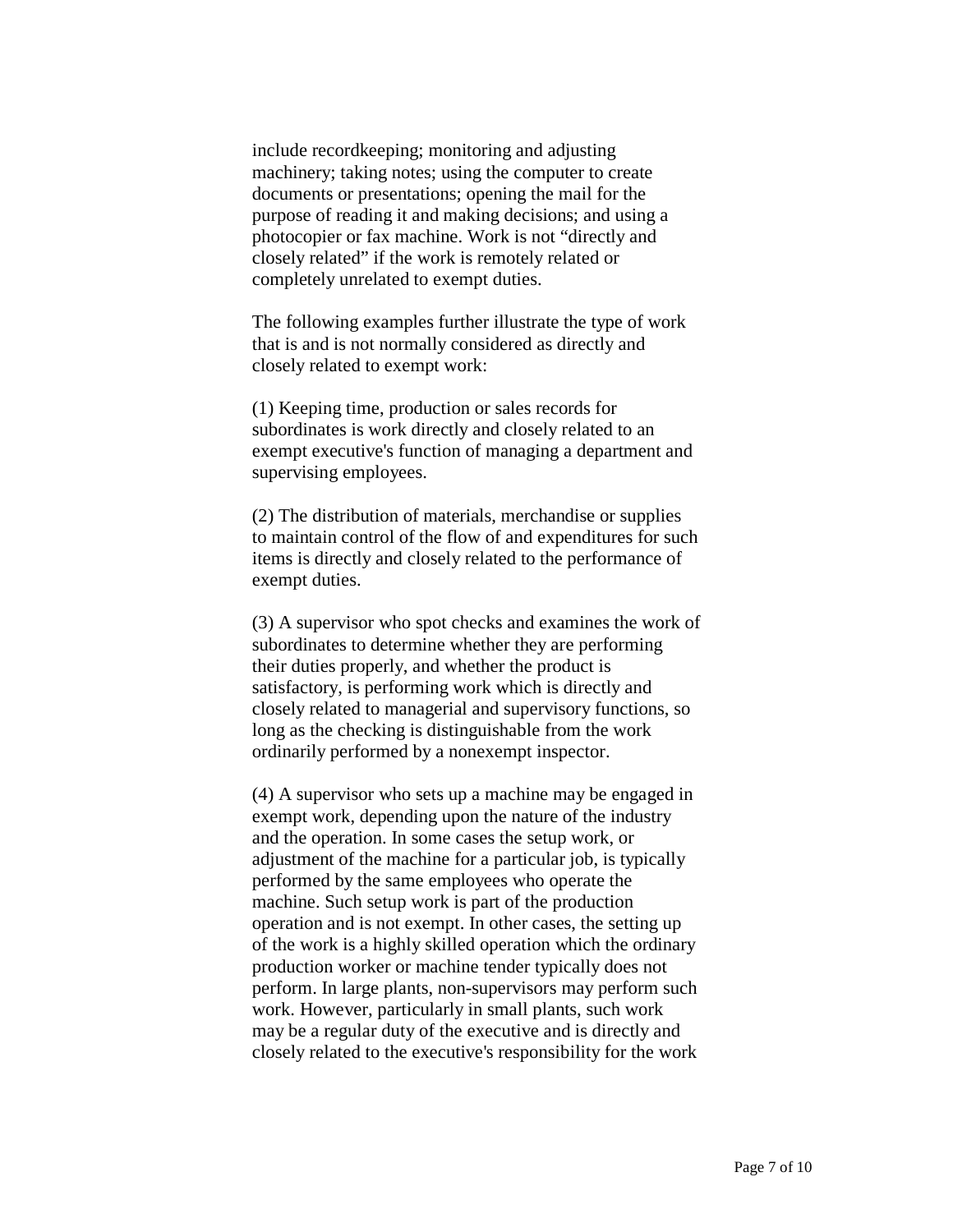performance of subordinates and for the adequacy of the final product. Under such circumstances, it is exempt work.

(5) A department manager in a retail or service establishment who walks about the sales floor observing the work of sales personnel under the employee's supervision to determine the effectiveness of their sales techniques, checks on the quality of customer service being given, or observes customer preferences is performing work which is directly and closely related to managerial and supervisory functions.

(6) A business consultant may take extensive notes recording the flow of work and materials through the office or plant of the client; after returning to the office of the employer, the consultant may personally use the computer to type a report and create a proposed table of organization. Standing alone, or separated from the primary duty, such note-taking and typing would be routine in nature. However, because this work is necessary for analyzing the data and making recommendations, the work is directly and closely related to exempt work. While it is possible to assign note-taking and typing to nonexempt employees, and in fact it is frequently the practice to do so, delegating such routine tasks is not required as a condition of exemption.

(7) A credit manager who makes and administers the credit policy of the employer, establishes credit limits for customers, authorizes the shipment of orders on credit, and makes decisions on whether to exceed credit limits would be performing work exempt under §541.200. Work that is directly and closely related to these exempt duties may include checking the status of accounts to determine whether the credit limit would be exceeded by the shipment of a new order, removing credit reports from the files for analysis, and writing letters giving credit data and experience to other employers or credit agencies.

(8) A traffic manager in charge of planning a company's transportation, including the most economical and quickest routes for shipping merchandise to and from the plant, contracting for common-carrier and other transportation facilities, negotiating with carriers for adjustments for damages to merchandise, and making the necessary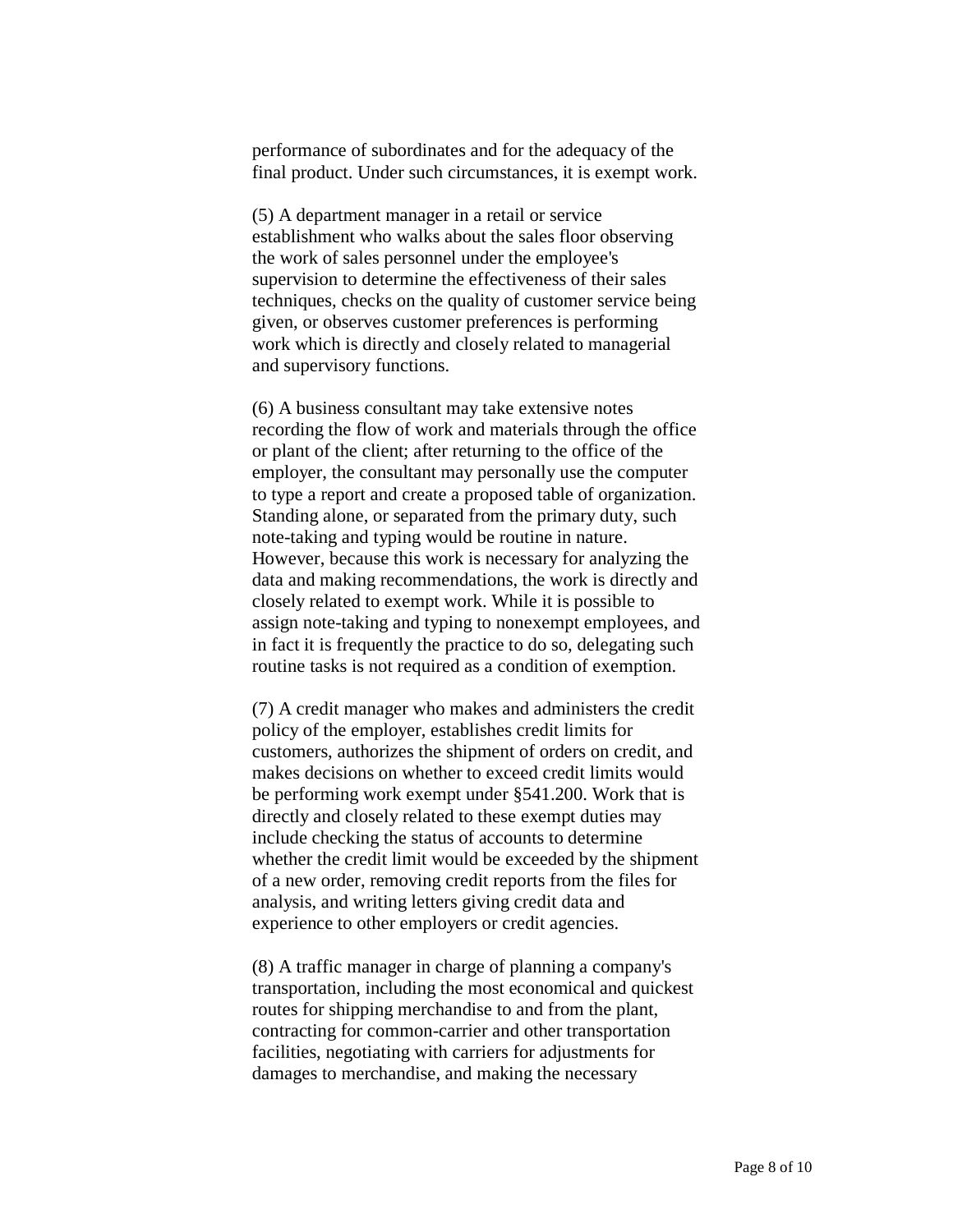rearrangements resulting from delays, damages or irregularities in transit, is performing exempt work. If the employee also spends part of the day taking telephone orders for local deliveries, such order-taking is a routine function and is not directly and closely related to the exempt work.

(9) An example of work directly and closely related to exempt professional duties is a chemist performing menial tasks such as cleaning a test tube in the middle of an original experiment, even though such menial tasks can be assigned to laboratory assistants.

(10) A teacher performs work directly and closely related to exempt duties when, while taking students on a field trip, the teacher drives a school van or monitors the students' behavior in a restaurant.

29 C.F.R. § 541.703. Under the current regulations, many jobs fall within a white collar exemption because a large portion of the employee's duties are "directly and closely related" to the performance of the employee's exempt primary duties. If a more restrictive definition of such work is adopted in the new regulations, then employees performing such jobs may no longer be exempt.

On the same day the Presidential Memorandum was released, the Secretary of the United States Department Labor released a related post on the DOL official blog titled "Opportunity for All: Fixing Overtime Rules to Reward Hard Work." The next step will be for the Department of Labor to publish proposed revised regulations in the Federal Register, which will be followed by a period for public comment before the proposed new ruled become final. This may happen fairly rapidly, and the new regulations may be in effect by the end of 2014 or early 2015. Once the new regulations go into effect, employers who fail to comply with them undoubtedly will fact Department of Labor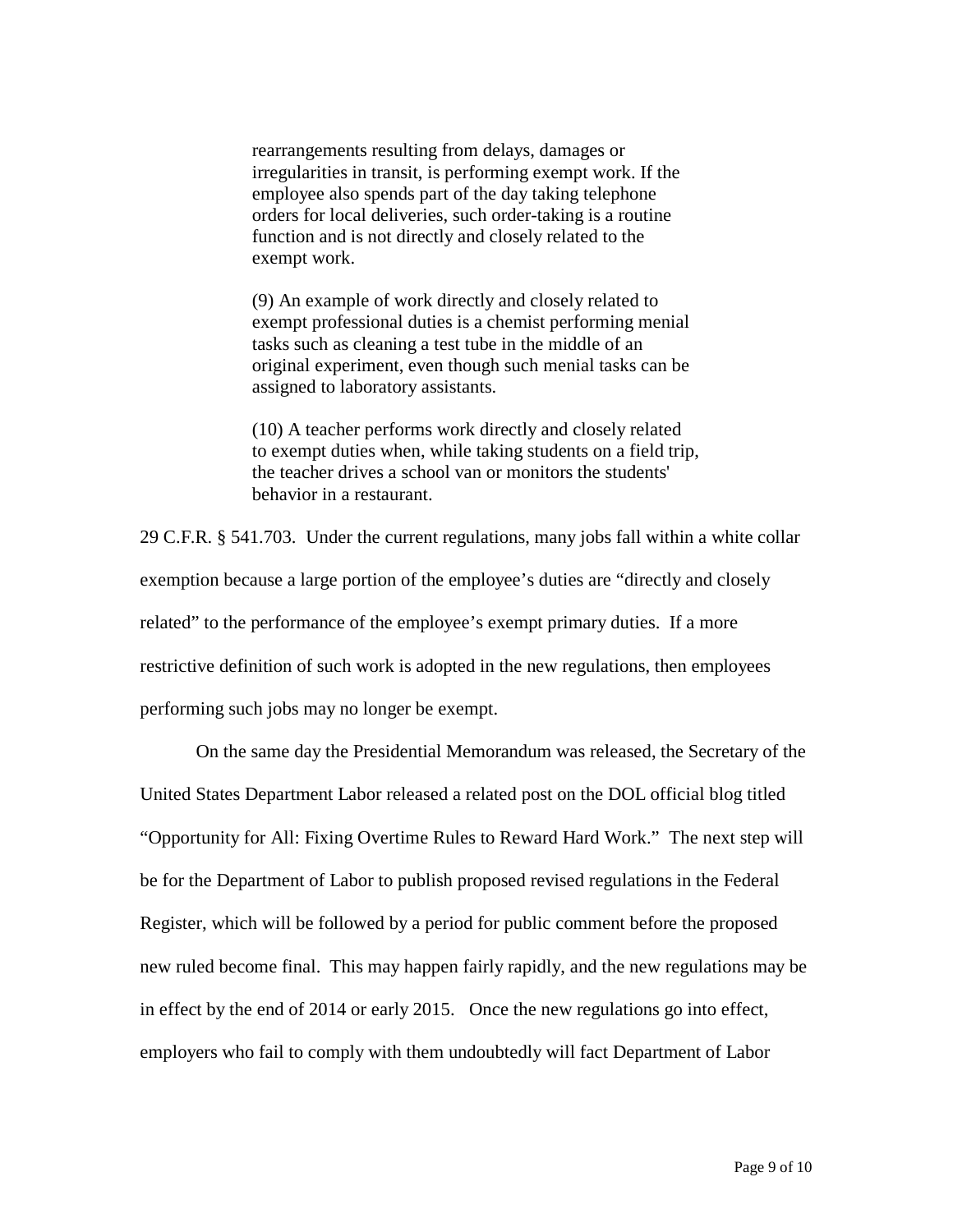investigations and costly Fair Labor Standards Act litigation. Therefore, employers should begin planning now to review all jobs which may be impacted by the new regulations, and to make any changes that may be necessary in view of the new regulations as soon as they are released.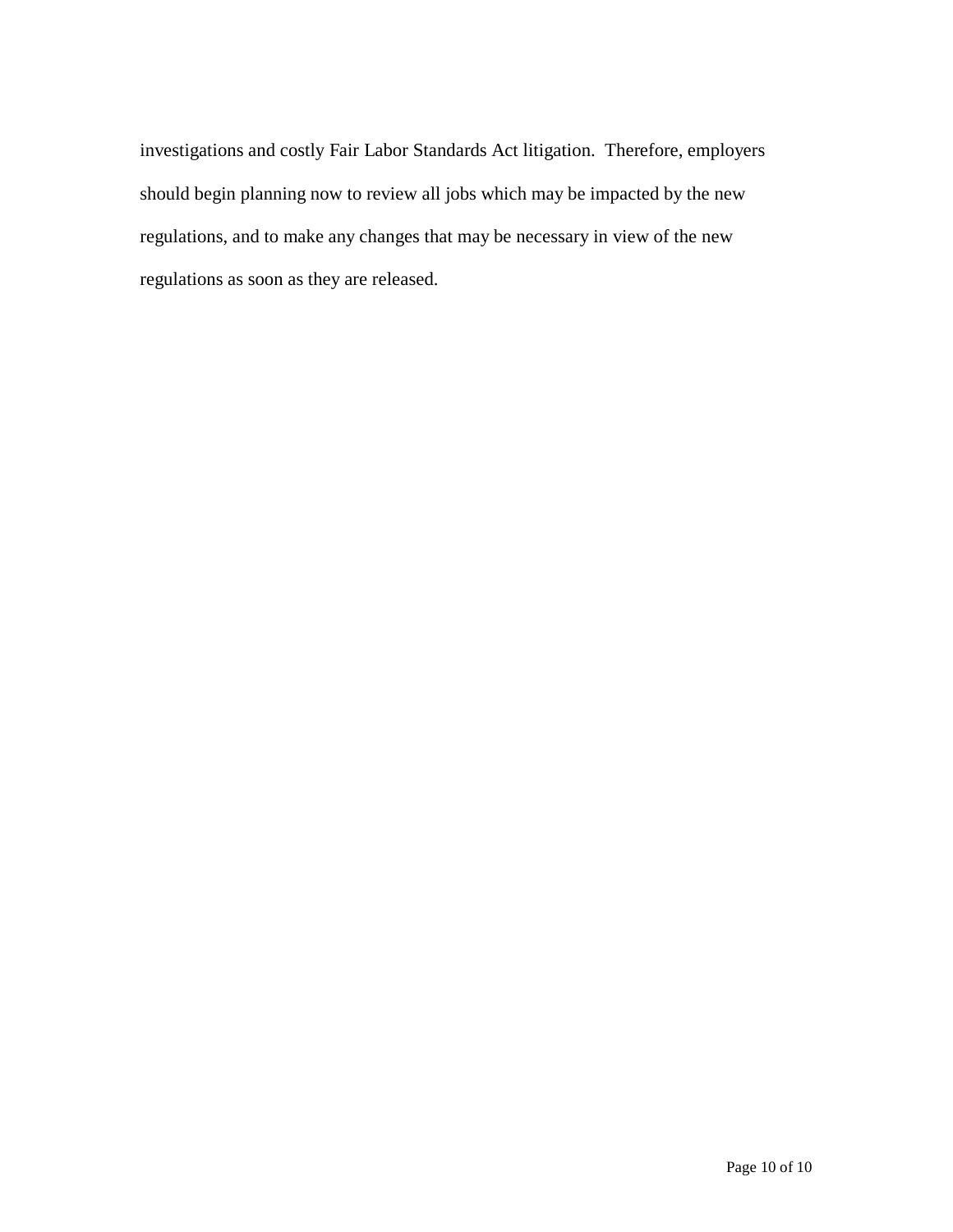## ELECTRONIC CODE OF FEDERAL REGULATIONS

## e-CFR Data is current as of April 16, 2014

Title 29: Labor

#### PART 541—DEFINING AND DELIMITING THE EXEMPTIONS FOR EXECUTIVE, ADMINISTRATIVE, PROFESSIONAL, COMPUTER AND OUTSIDE SALES EMPLOYEES

**Contents** 

Subpart A—General Regulations

- §541.0 Introductory statement.
- §541.1 Terms used in regulations.
- §541.2 Job titles insufficient.
- §541.3 Scope of the section 13(a)(1) exemptions.
- §541.4 Other laws and collective bargaining agreements.

Subpart B—Executive Employees

- §541.100 General rule for executive employees.
- §541.101 Business owner.
- §541.102 Management.
- §541.103 Department or subdivision.
- §541.104 Two or more other employees.
- §541.105 Particular weight.
- §541.106 Concurrent duties.

Subpart C—Administrative Employees

- §541.200 General rule for administrative employees.
- §541.201 Directly related to management or general business operations.
- §541.202 Discretion and independent judgment.
- §541.203 Administrative exemption examples.
- §541.204 Educational establishments.

Subpart D—Professional Employees

- §541.300 General rule for professional employees.
- §541.301 Learned professionals.
- §541.302 Creative professionals.
- §541.303 Teachers.
- §541.304 Practice of law or medicine.
- Subpart E—Computer Employees
- §541.400 General rule for computer employees.
- §541.401 Computer manufacture and repair.
- §541.402 Executive and administrative computer employees.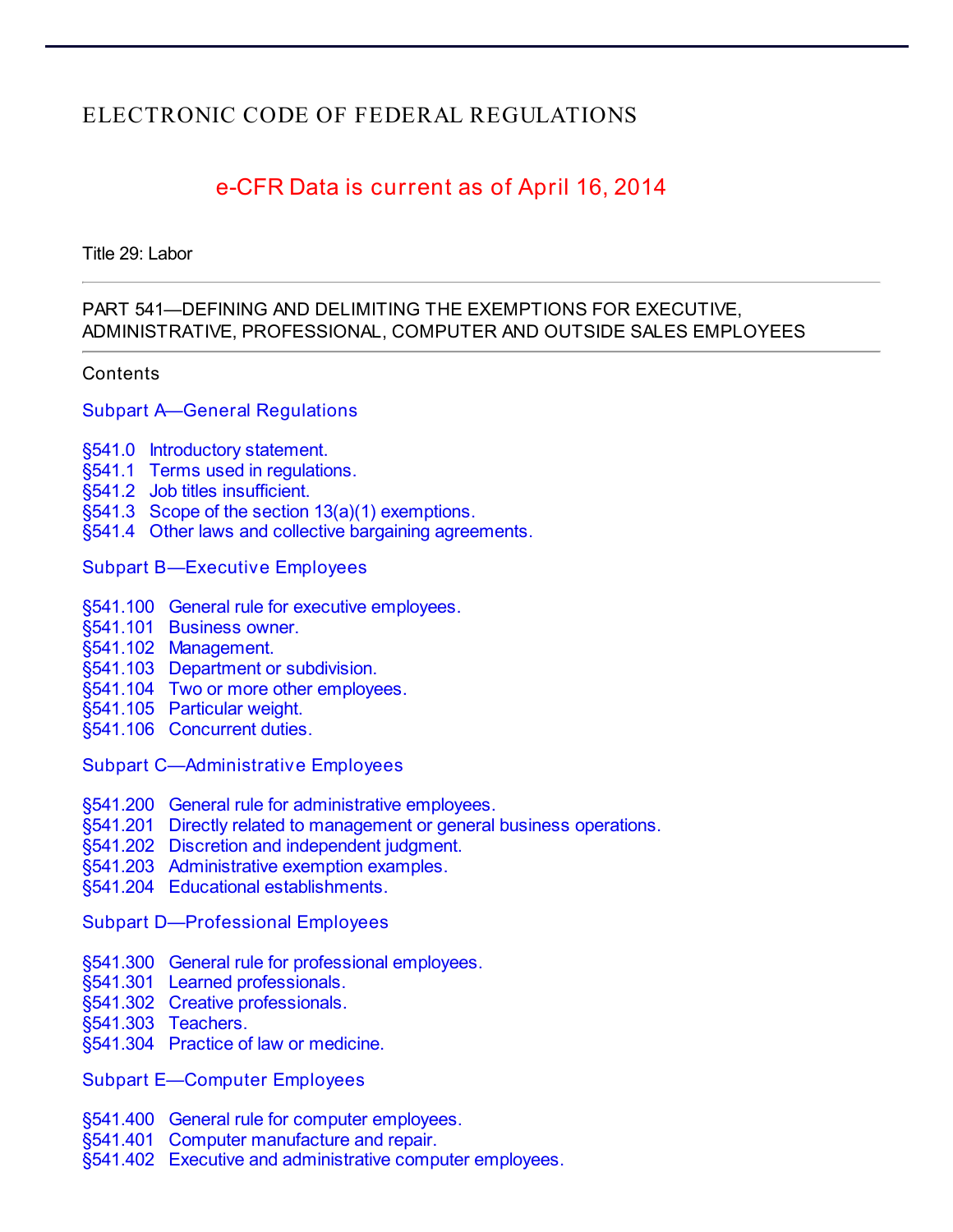#### Subpart F—Outside Sales Employees

- §541.500 General rule for outside sales employees.
- §541.501 Making sales or obtaining orders.
- §541.502 Away from employer's place of business.
- §541.503 Promotion work.
- §541.504 Drivers who sell.

Subpart G—Salary Requirements

- §541.600 Amount of salary required.
- §541.601 Highly compensated employees.
- §541.602 Salary basis.
- §541.603 Effect of improper deductions from salary.
- §541.604 Minimum guarantee plus extras.
- §541.605 Fee basis.
- §541.606 Board, lodging or other facilities.
- Subpart H—Definitions and Miscellaneous Provisions
- §541.700 Primary duty.
- §541.701 Customarily and regularly.
- §541.702 Exempt and nonexempt work.
- §541.703 Directly and closely related.
- §541.704 Use of manuals.
- §541.705 Trainees.
- §541.706 Emergencies.
- §541.707 Occasional tasks.
- §541.708 Combination exemptions.
- §541.709 Motion picture producing industry.
- §541.710 Employees of public agencies.

AUTHORITY: 29 U.S.C. 213; Public Law 101-583, 104 Stat. 2871; Reorganization Plan No. 6 of 1950 (3 CFR 1945-53 Comp. p. 1004); Secretary's Order No. 4-2001 (66 FR 29656).

SOURCE: 69 FR 22260, Apr. 23, 2004, unless otherwise noted.

<sup>t</sup> Back to Top

## Subpart A—General Regulations

#### <sup>1</sup> Back to Top

§541.0 Introductory statement.

(a) Section 13(a)(1) of the Fair Labor Standards Act, as amended, provides an exemption from the Act's minimum wage and overtime requirements for any employee employed in a bona fide executive, administrative, or professional capacity (including any employee employed in the capacity of academic administrative personnel or teacher in elementary or secondary schools), or in the capacity of an outside sales employee, as such terms are defined and delimited from time to time by regulations of the Secretary, subject to the provisions of the Administrative Procedure Act. Section 13(a)(17) of the Act provides an exemption from the minimum wage and overtime requirements for computer systems analysts, computer programmers, software engineers, and other similarly skilled computer employees.

(b) The requirements for these exemptions are contained in this part as follows: executive employees, subpart B; administrative employees, subpart C; professional employees, subpart D; computer employees, subpart E; outside sales employees, subpart F. Subpart G contains regulations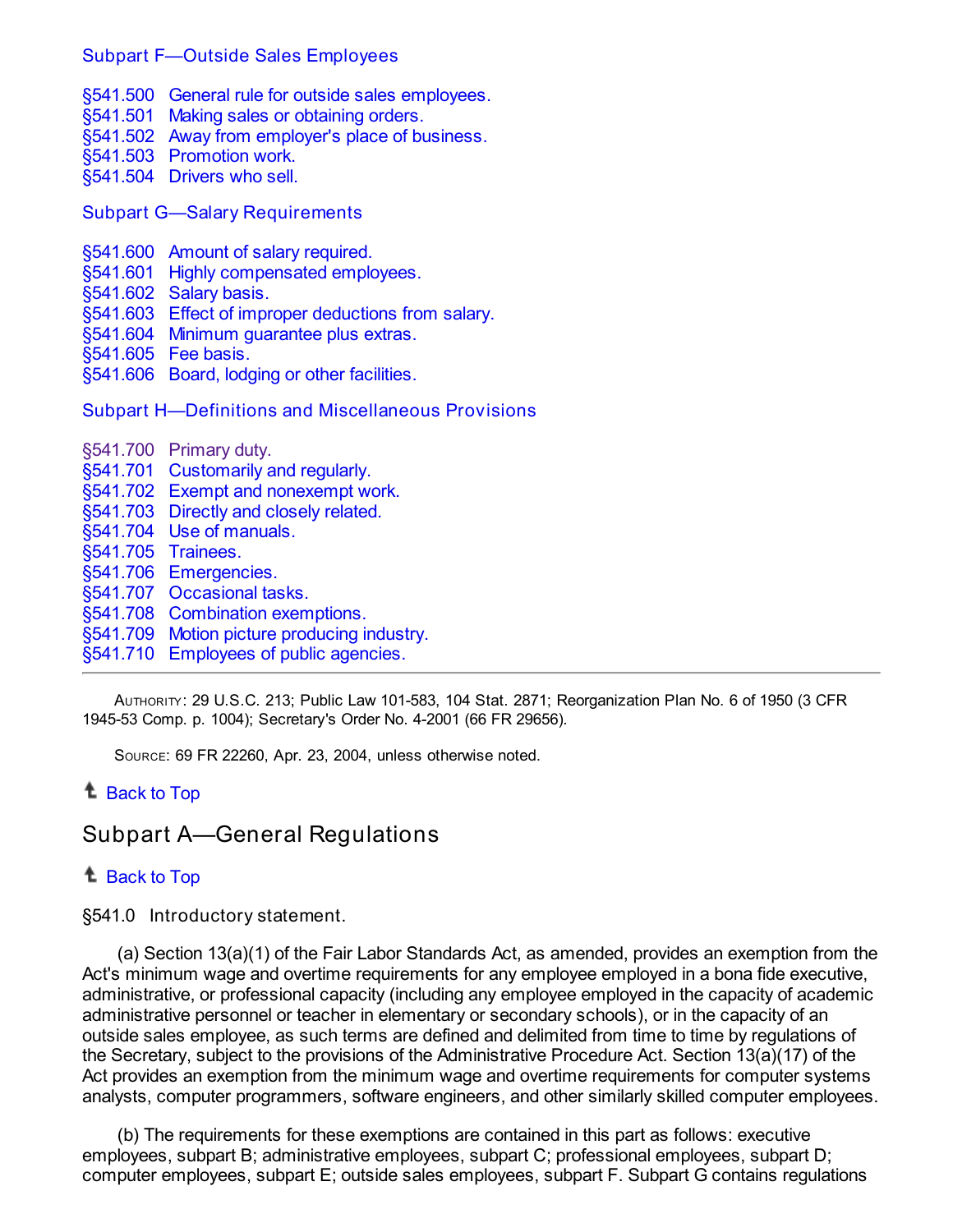regarding salary requirements applicable to most of the exemptions, including salary levels and the salary basis test. Subpart G also contains a provision for exempting certain highly compensated employees. Subpart H contains definitions and other miscellaneous provisions applicable to all or several of the exemptions.

(c) Effective July 1, 1972, the Fair Labor Standards Act was amended to include within the protection of the equal pay provisions those employees exempt from the minimum wage and overtime pay provisions as bona fide executive, administrative, and professional employees (including any employee employed in the capacity of academic administrative personnel or teacher in elementary or secondary schools), or in the capacity of an outside sales employee under section 13(a)(1) of the Act. The equal pay provisions in section 6(d) of the Fair Labor Standards Act are administered and enforced by the United States Equal Employment Opportunity Commission.

### <sup>1</sup> Back to Top

§541.1 Terms used in regulations.

Act means the Fair Labor Standards Act of 1938, as amended.

Administrator means the Administrator of the Wage and Hour Division, United States Department of Labor. The Secretary of Labor has delegated to the Administrator the functions vested in the Secretary under sections 13(a)(1) and 13(a)(17) of the Fair Labor Standards Act.

### <sup>1</sup> Back to Top

§541.2 Job titles insufficient.

A job title alone is insufficient to establish the exempt status of an employee. The exempt or nonexempt status of any particular employee must be determined on the basis of whether the employee's salary and duties meet the requirements of the regulations in this part.

### <sup>t</sup> Back to Top

§541.3 Scope of the section 13(a)(1) exemptions.

(a) The section 13(a)(1) exemptions and the regulations in this part do not apply to manual laborers or other "blue collar" workers who perform work involving repetitive operations with their hands, physical skill and energy. Such nonexempt "blue collar" employees gain the skills and knowledge required for performance of their routine manual and physical work through apprenticeships and on-the-job training, not through the prolonged course of specialized intellectual instruction required for exempt learned professional employees such as medical doctors, architects and archeologists. Thus, for example, non-management production-line employees and non-management employees in maintenance, construction and similar occupations such as carpenters, electricians, mechanics, plumbers, iron workers, craftsmen, operating engineers, longshoremen, construction workers and laborers are entitled to minimum wage and overtime premium pay under the Fair Labor Standards Act, and are not exempt under the regulations in this part no matter how highly paid they might be.

(b)(1) The section 13(a)(1) exemptions and the regulations in this part also do not apply to police officers, detectives, deputy sheriffs, state troopers, highway patrol officers, investigators, inspectors, correctional officers, parole or probation officers, park rangers, fire fighters, paramedics, emergency medical technicians, ambulance personnel, rescue workers, hazardous materials workers and similar employees, regardless of rank or pay level, who perform work such as preventing, controlling or extinguishing fires of any type; rescuing fire, crime or accident victims; preventing or detecting crimes; conducting investigations or inspections for violations of law; performing surveillance; pursuing, restraining and apprehending suspects; detaining or supervising suspected and convicted criminals, including those on probation or parole; interviewing witnesses; interrogating and fingerprinting suspects; preparing investigative reports; or other similar work.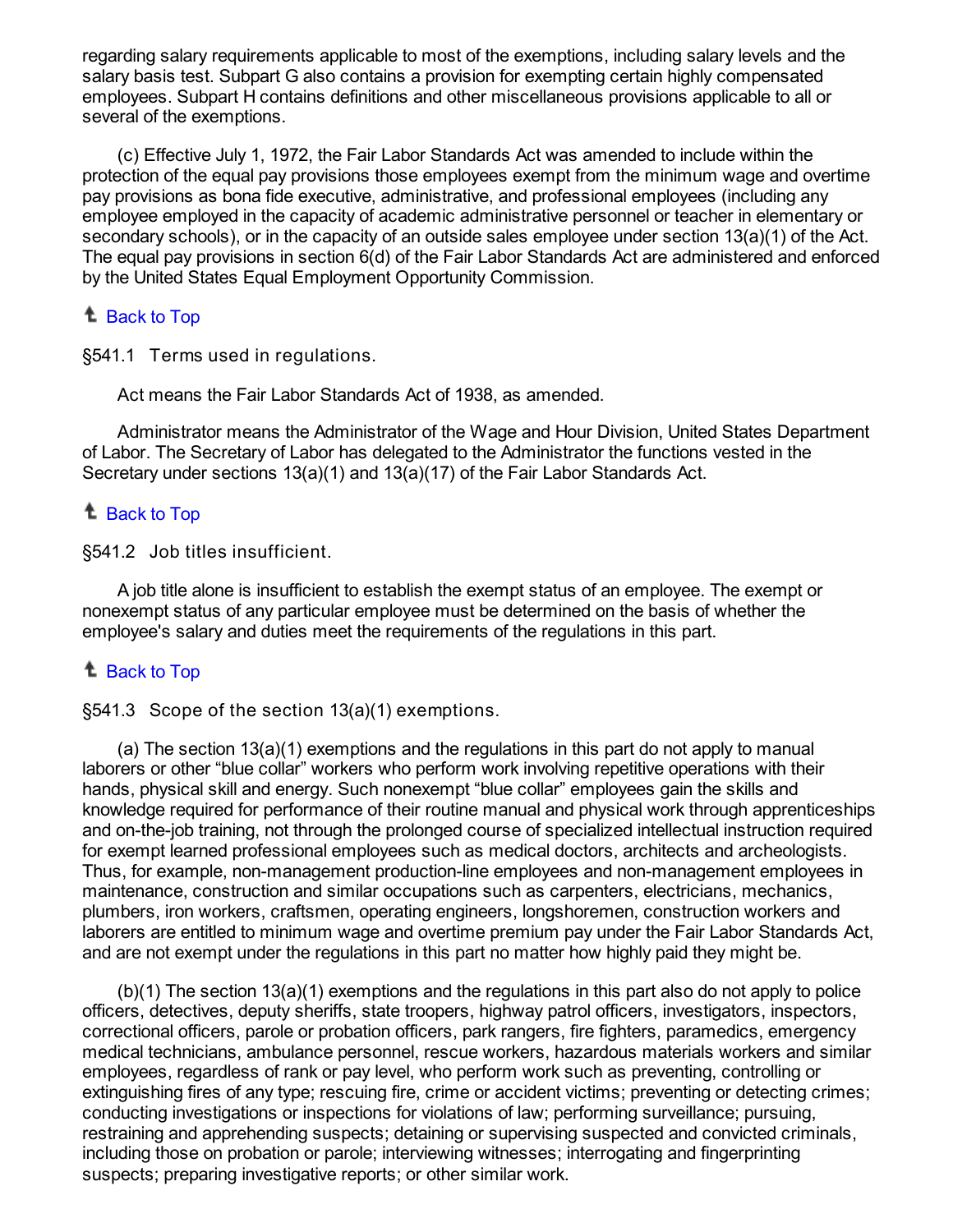(2) Such employees do not qualify as exempt executive employees because their primary duty is not management of the enterprise in which the employee is employed or a customarily recognized department or subdivision thereof as required under §541.100. Thus, for example, a police officer or fire fighter whose primary duty is to investigate crimes or fight fires is not exempt under section 13(a)(1) of the Act merely because the police officer or fire fighter also directs the work of other employees in the conduct of an investigation or fighting a fire.

(3) Such employees do not qualify as exempt administrative employees because their primary duty is not the performance of work directly related to the management or general business operations of the employer or the employer's customers as required under §541.200.

(4) Such employees do not qualify as exempt professionals because their primary duty is not the performance of work requiring knowledge of an advanced type in a field of science or learning customarily acquired by a prolonged course of specialized intellectual instruction or the performance of work requiring invention, imagination, originality or talent in a recognized field of artistic or creative endeavor as required under §541.300. Although some police officers, fire fighters, paramedics, emergency medical technicians and similar employees have college degrees, a specialized academic degree is not a standard prerequisite for employment in such occupations.

### <sup>1</sup> Back to Top

§541.4 Other laws and collective bargaining agreements.

The Fair Labor Standards Act provides minimum standards that may be exceeded, but cannot be waived or reduced. Employers must comply, for example, with any Federal, State or municipal laws, regulations or ordinances establishing a higher minimum wage or lower maximum workweek than those established under the Act. Similarly, employers, on their own initiative or under a collective bargaining agreement with a labor union, are not precluded by the Act from providing a wage higher than the statutory minimum, a shorter workweek than the statutory maximum, or a higher overtime premium (double time, for example) than provided by the Act. While collective bargaining agreements cannot waive or reduce the Act's protections, nothing in the Act or the regulations in this part relieves employers from their contractual obligations under collective bargaining agreements.

### <sup>1</sup> Back to Top

## Subpart B—Executive Employees

#### <sup>1</sup> Back to Top

§541.100 General rule for executive employees.

(a) The term "employee employed in a bona fide executive capacity" in section 13(a)(1) of the Act shall mean any employee:

(1) Compensated on a salary basis at a rate of not less than \$455 per week (or \$380 per week, if employed in American Samoa by employers other than the Federal Government), exclusive of board, lodging or other facilities;

(2) Whose primary duty is management of the enterprise in which the employee is employed or of a customarily recognized department or subdivision thereof;

(3) Who customarily and regularly directs the work of two or more other employees; and

(4) Who has the authority to hire or fire other employees or whose suggestions and recommendations as to the hiring, firing, advancement, promotion or any other change of status of other employees are given particular weight.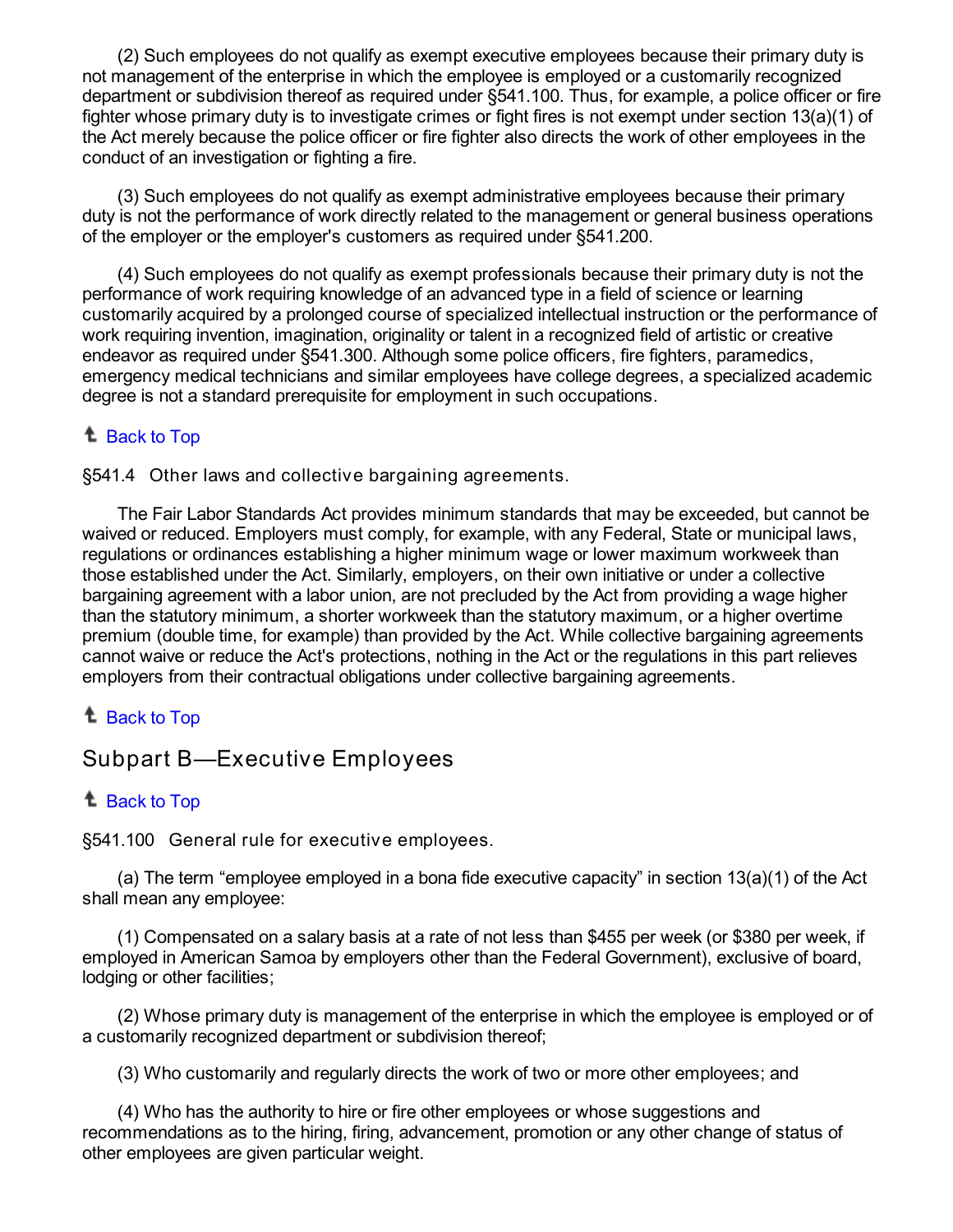(b) The phrase "salary basis" is defined at §541.602; "board, lodging or other facilities" is defined at §541.606; "primary duty" is defined at §541.700; and "customarily and regularly" is defined at §541.701.

#### <sup>t</sup> Back to Top

§541.101 Business owner.

The term "employee employed in a bona fide executive capacity" in section 13(a)(1) of the Act also includes any employee who owns at least a bona fide 20-percent equity interest in the enterprise in which the employee is employed, regardless of whether the business is a corporate or other type of organization, and who is actively engaged in its management. The term "management" is defined in §541.102. The requirements of Subpart G (salary requirements) of this part do not apply to the business owners described in this section.

#### <sup>1</sup> Back to Top

§541.102 Management.

Generally, "management" includes, but is not limited to, activities such as interviewing, selecting, and training of employees; setting and adjusting their rates of pay and hours of work; directing the work of employees; maintaining production or sales records for use in supervision or control; appraising employees' productivity and efficiency for the purpose of recommending promotions or other changes in status; handling employee complaints and grievances; disciplining employees; planning the work; determining the techniques to be used; apportioning the work among the employees; determining the type of materials, supplies, machinery, equipment or tools to be used or merchandise to be bought, stocked and sold; controlling the flow and distribution of materials or merchandise and supplies; providing for the safety and security of the employees or the property; planning and controlling the budget; and monitoring or implementing legal compliance measures.

### <sup>1</sup> Back to Top

§541.103 Department or subdivision.

(a) The phrase "a customarily recognized department or subdivision" is intended to distinguish between a mere collection of employees assigned from time to time to a specific job or series of jobs and a unit with permanent status and function. A customarily recognized department or subdivision must have a permanent status and a continuing function. For example, a large employer's human resources department might have subdivisions for labor relations, pensions and other benefits, equal employment opportunity, and personnel management, each of which has a permanent status and function.

(b) When an enterprise has more than one establishment, the employee in charge of each establishment may be considered in charge of a recognized subdivision of the enterprise.

(c) A recognized department or subdivision need not be physically within the employer's establishment and may move from place to place. The mere fact that the employee works in more than one location does not invalidate the exemption if other factors show that the employee is actually in charge of a recognized unit with a continuing function in the organization.

(d) Continuity of the same subordinate personnel is not essential to the existence of a recognized unit with a continuing function. An otherwise exempt employee will not lose the exemption merely because the employee draws and supervises workers from a pool or supervises a team of workers drawn from other recognized units, if other factors are present that indicate that the employee is in charge of a recognized unit with a continuing function.

#### <sup>t</sup> Back to Top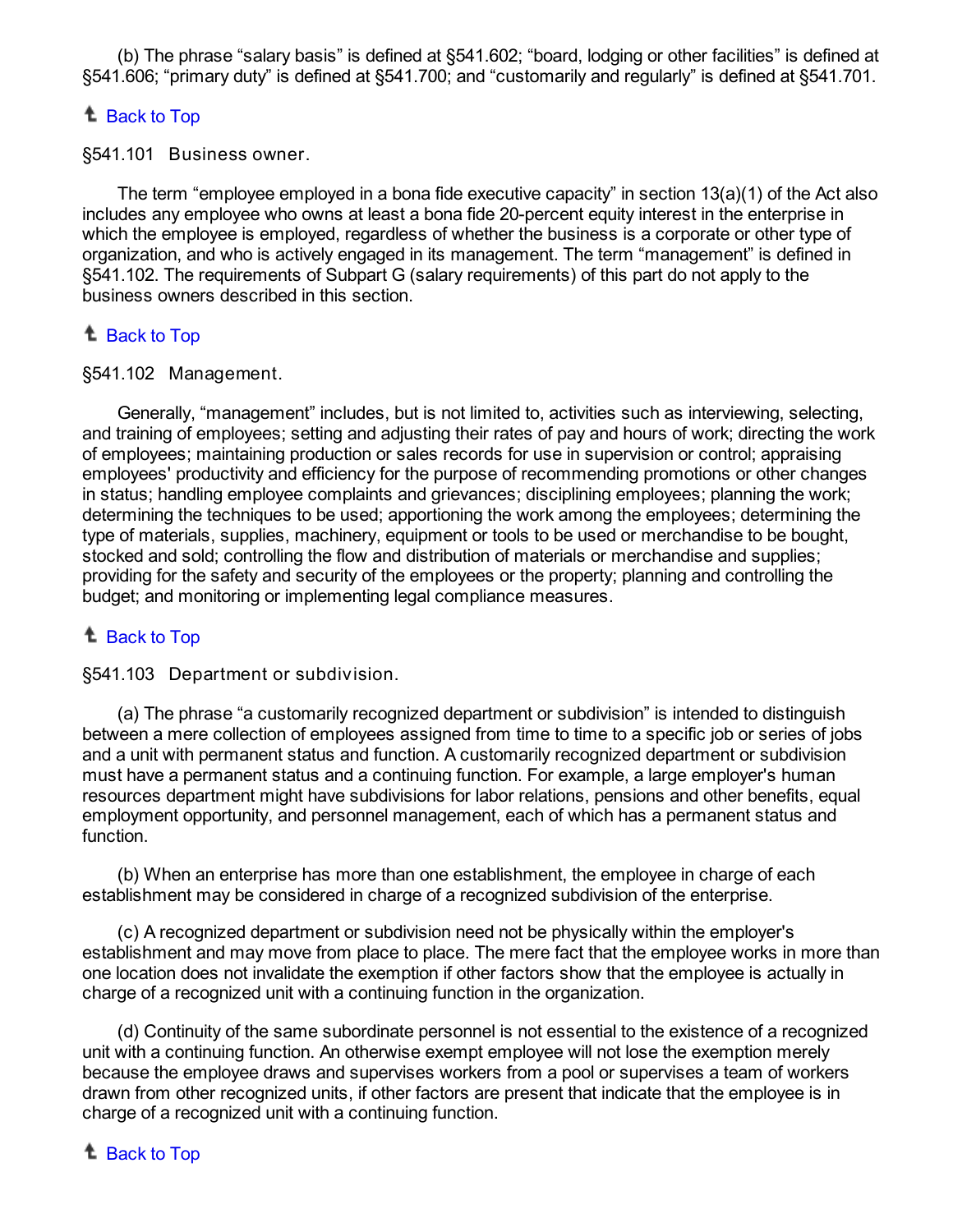§541.104 Two or more other employees.

(a) To qualify as an exempt executive under §541.100, the employee must customarily and regularly direct the work of two or more other employees. The phrase "two or more other employees" means two full-time employees or their equivalent. One full-time and two half-time employees, for example, are equivalent to two full-time employees. Four half-time employees are also equivalent.

(b) The supervision can be distributed among two, three or more employees, but each such employee must customarily and regularly direct the work of two or more other full-time employees or the equivalent. Thus, for example, a department with five full-time nonexempt workers may have up to two exempt supervisors if each such supervisor customarily and regularly directs the work of two of those workers.

(c) An employee who merely assists the manager of a particular department and supervises two or more employees only in the actual manager's absence does not meet this requirement.

(d) Hours worked by an employee cannot be credited more than once for different executives. Thus, a shared responsibility for the supervision of the same two employees in the same department does not satisfy this requirement. However, a full-time employee who works four hours for one supervisor and four hours for a different supervisor, for example, can be credited as a half-time employee for both supervisors.

#### <sup>t</sup> Back to Top

§541.105 Particular weight.

To determine whether an employee's suggestions and recommendations are given "particular weight," factors to be considered include, but are not limited to, whether it is part of the employee's job duties to make such suggestions and recommendations; the frequency with which such suggestions and recommendations are made or requested; and the frequency with which the employee's suggestions and recommendations are relied upon. Generally, an executive's suggestions and recommendations must pertain to employees whom the executive customarily and regularly directs. It does not include an occasional suggestion with regard to the change in status of a co-worker. An employee's suggestions and recommendations may still be deemed to have "particular weight" even if a higher level manager's recommendation has more importance and even if the employee does not have authority to make the ultimate decision as to the employee's change in status.

### <sup>t</sup> Back to Top

§541.106 Concurrent duties.

(a) Concurrent performance of exempt and nonexempt work does not disqualify an employee from the executive exemption if the requirements of §541.100 are otherwise met. Whether an employee meets the requirements of §541.100 when the employee performs concurrent duties is determined on a case-by-case basis and based on the factors set forth in §541.700. Generally, exempt executives make the decision regarding when to perform nonexempt duties and remain responsible for the success or failure of business operations under their management while performing the nonexempt work. In contrast, the nonexempt employee generally is directed by a supervisor to perform the exempt work or performs the exempt work for defined time periods. An employee whose primary duty is ordinary production work or routine, recurrent or repetitive tasks cannot qualify for exemption as an executive.

(b) For example, an assistant manager in a retail establishment may perform work such as serving customers, cooking food, stocking shelves and cleaning the establishment, but performance of such nonexempt work does not preclude the exemption if the assistant manager's primary duty is management. An assistant manager can supervise employees and serve customers at the same time without losing the exemption. An exempt employee can also simultaneously direct the work of other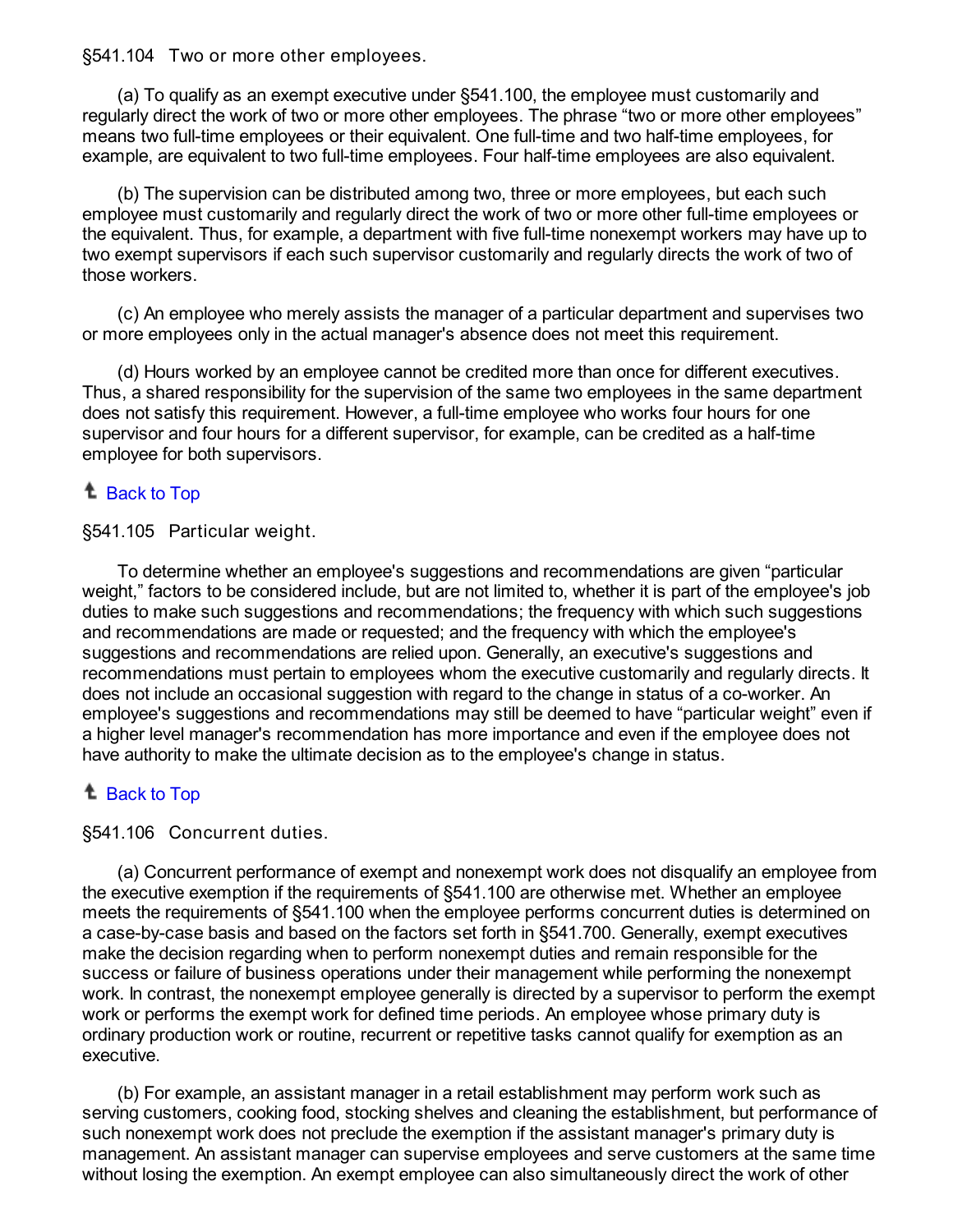employees and stock shelves.

(c) In contrast, a relief supervisor or working supervisor whose primary duty is performing nonexempt work on the production line in a manufacturing plant does not become exempt merely because the nonexempt production line employee occasionally has some responsibility for directing the work of other nonexempt production line employees when, for example, the exempt supervisor is unavailable. Similarly, an employee whose primary duty is to work as an electrician is not an exempt executive even if the employee also directs the work of other employees on the job site, orders parts and materials for the job, and handles requests from the prime contractor.

### <sup>1</sup> Back to Top

## Subpart C—Administrative Employees

#### <sup>1</sup> Back to Top

§541.200 General rule for administrative employees.

(a) The term "employee employed in a bona fide administrative capacity" in section 13(a)(1) of the Act shall mean any employee:

(1) Compensated on a salary or fee basis at a rate of not less than \$455 per week (or \$380 per week, if employed in American Samoa by employers other than the Federal Government), exclusive of board, lodging or other facilities;

(2) Whose primary duty is the performance of office or non-manual work directly related to the management or general business operations of the employer or the employer's customers; and

(3) Whose primary duty includes the exercise of discretion and independent judgment with respect to matters of significance.

(b) The term "salary basis" is defined at §541.602; "fee basis" is defined at §541.605; "board, lodging or other facilities" is defined at §541.606; and "primary duty" is defined at §541.700.

#### <sup>1</sup> Back to Top

§541.201 Directly related to management or general business operations.

(a) To qualify for the administrative exemption, an employee's primary duty must be the performance of work directly related to the management or general business operations of the employer or the employer's customers. The phrase "directly related to the management or general business operations" refers to the type of work performed by the employee. To meet this requirement, an employee must perform work directly related to assisting with the running or servicing of the business, as distinguished, for example, from working on a manufacturing production line or selling a product in a retail or service establishment.

(b) Work directly related to management or general business operations includes, but is not limited to, work in functional areas such as tax; finance; accounting; budgeting; auditing; insurance; quality control; purchasing; procurement; advertising; marketing; research; safety and health; personnel management; human resources; employee benefits; labor relations; public relations, government relations; computer network, internet and database administration; legal and regulatory compliance; and similar activities. Some of these activities may be performed by employees who also would qualify for another exemption.

(c) An employee may qualify for the administrative exemption if the employee's primary duty is the performance of work directly related to the management or general business operations of the employer's customers. Thus, for example, employees acting as advisers or consultants to their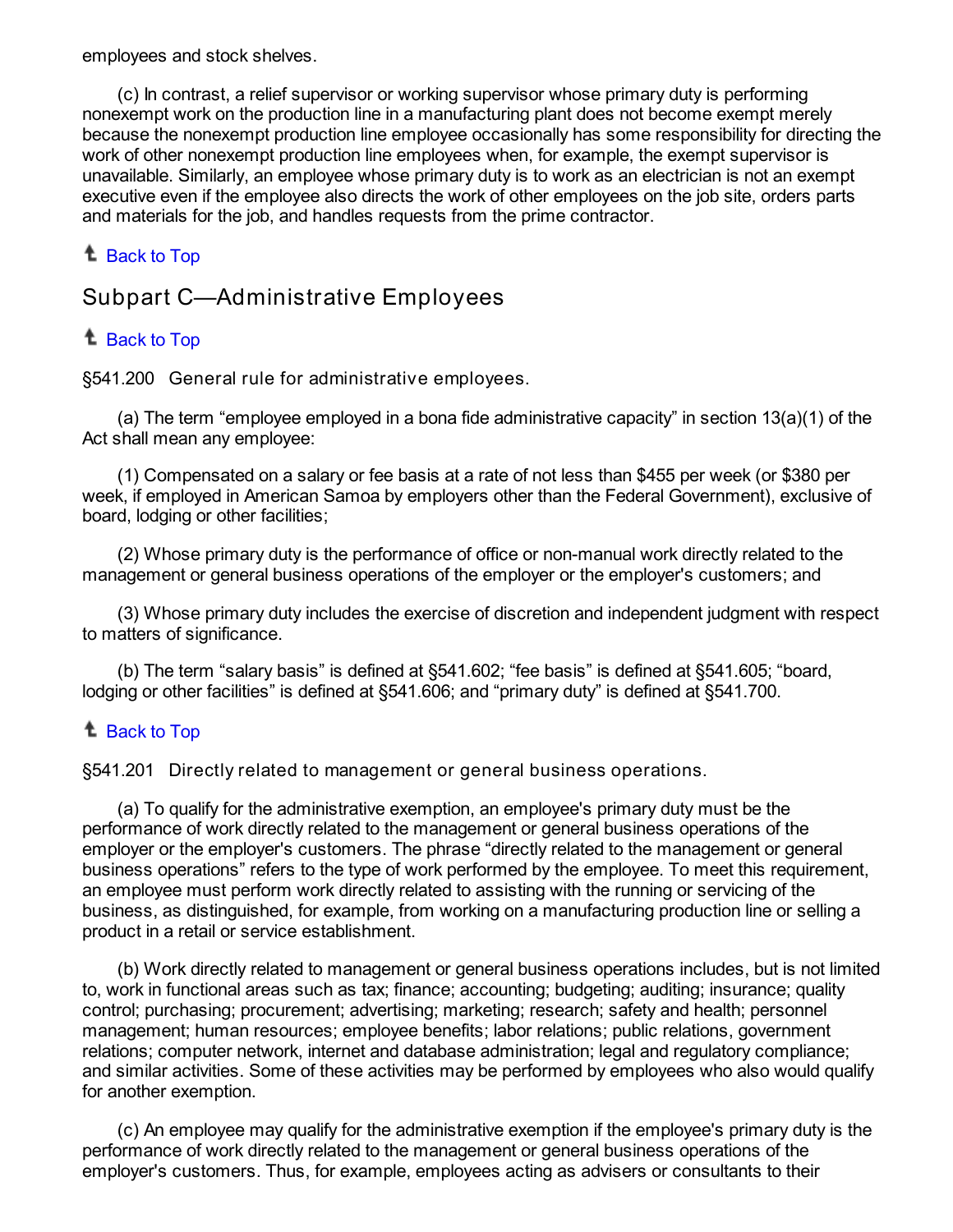employer's clients or customers (as tax experts or financial consultants, for example) may be exempt.

#### <sup>1</sup> Back to Top

§541.202 Discretion and independent judgment.

(a) To qualify for the administrative exemption, an employee's primary duty must include the exercise of discretion and independent judgment with respect to matters of significance. In general, the exercise of discretion and independent judgment involves the comparison and the evaluation of possible courses of conduct, and acting or making a decision after the various possibilities have been considered. The term "matters of significance" refers to the level of importance or consequence of the work performed.

(b) The phrase "discretion and independent judgment" must be applied in the light of all the facts involved in the particular employment situation in which the question arises. Factors to consider when determining whether an employee exercises discretion and independent judgment with respect to matters of significance include, but are not limited to: whether the employee has authority to formulate, affect, interpret, or implement management policies or operating practices; whether the employee carries out major assignments in conducting the operations of the business; whether the employee performs work that affects business operations to a substantial degree, even if the employee's assignments are related to operation of a particular segment of the business; whether the employee has authority to commit the employer in matters that have significant financial impact; whether the employee has authority to waive or deviate from established policies and procedures without prior approval; whether the employee has authority to negotiate and bind the company on significant matters; whether the employee provides consultation or expert advice to management; whether the employee is involved in planning long- or short-term business objectives; whether the employee investigates and resolves matters of significance on behalf of management; and whether the employee represents the company in handling complaints, arbitrating disputes or resolving grievances.

(c) The exercise of discretion and independent judgment implies that the employee has authority to make an independent choice, free from immediate direction or supervision. However, employees can exercise discretion and independent judgment even if their decisions or recommendations are reviewed at a higher level. Thus, the term "discretion and independent judgment" does not require that the decisions made by an employee have a finality that goes with unlimited authority and a complete absence of review. The decisions made as a result of the exercise of discretion and independent judgment may consist of recommendations for action rather than the actual taking of action. The fact that an employee's decision may be subject to review and that upon occasion the decisions are revised or reversed after review does not mean that the employee is not exercising discretion and independent judgment. For example, the policies formulated by the credit manager of a large corporation may be subject to review by higher company officials who may approve or disapprove these policies. The management consultant who has made a study of the operations of a business and who has drawn a proposed change in organization may have the plan reviewed or revised by superiors before it is submitted to the client.

(d) An employer's volume of business may make it necessary to employ a number of employees to perform the same or similar work. The fact that many employees perform identical work or work of the same relative importance does not mean that the work of each such employee does not involve the exercise of discretion and independent judgment with respect to matters of significance.

(e) The exercise of discretion and independent judgment must be more than the use of skill in applying well-established techniques, procedures or specific standards described in manuals or other sources. See also §541.704 regarding use of manuals. The exercise of discretion and independent judgment also does not include clerical or secretarial work, recording or tabulating data, or performing other mechanical, repetitive, recurrent or routine work. An employee who simply tabulates data is not exempt, even if labeled as a "statistician."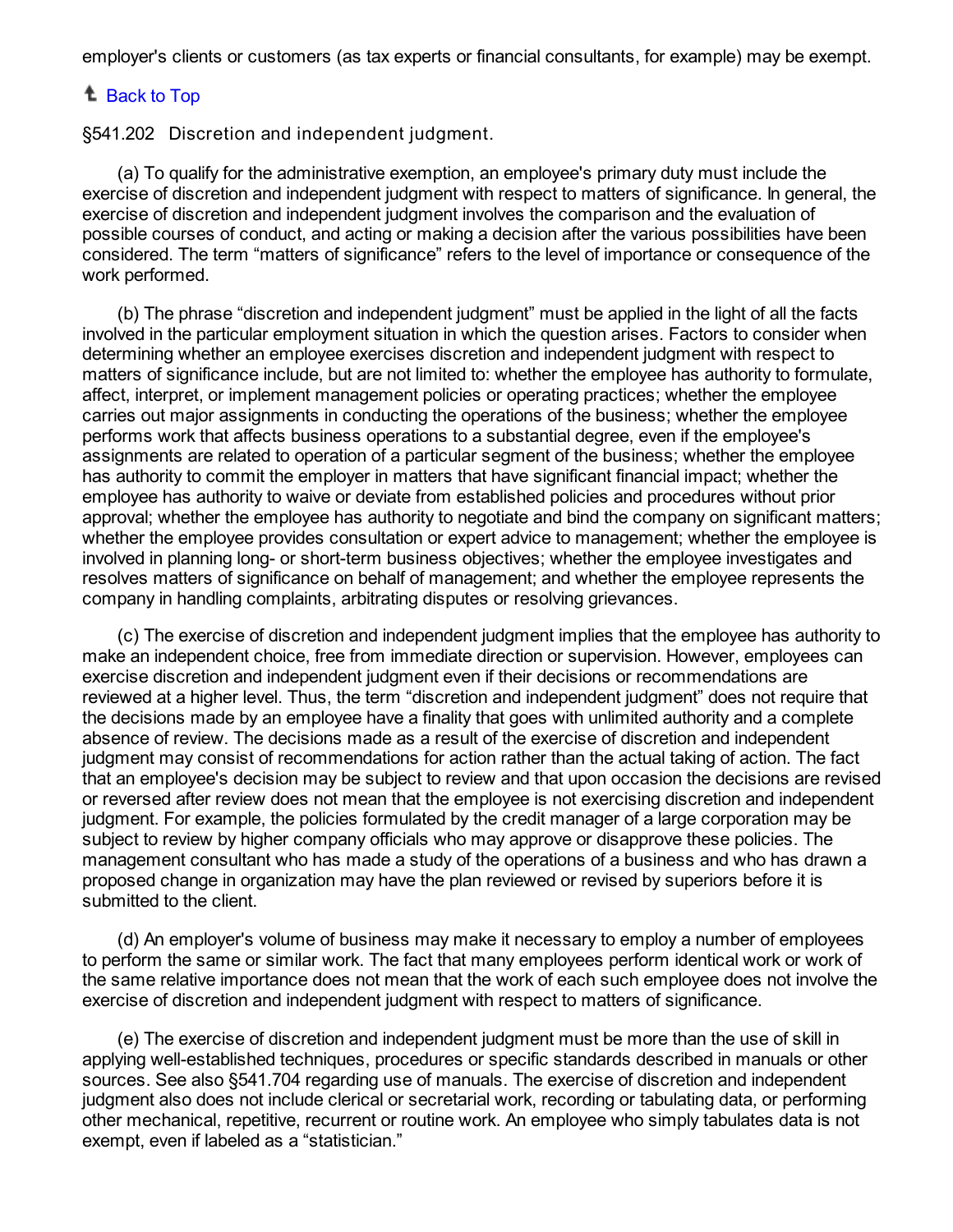(f) An employee does not exercise discretion and independent judgment with respect to matters of significance merely because the employer will experience financial losses if the employee fails to perform the job properly. For example, a messenger who is entrusted with carrying large sums of money does not exercise discretion and independent judgment with respect to matters of significance even though serious consequences may flow from the employee's neglect. Similarly, an employee who operates very expensive equipment does not exercise discretion and independent judgment with respect to matters of significance merely because improper performance of the employee's duties may cause serious financial loss to the employer.

### <sup>1</sup> Back to Top

§541.203 Administrative exemption examples.

(a) Insurance claims adjusters generally meet the duties requirements for the administrative exemption, whether they work for an insurance company or other type of company, if their duties include activities such as interviewing insureds, witnesses and physicians; inspecting property damage; reviewing factual information to prepare damage estimates; evaluating and making recommendations regarding coverage of claims; determining liability and total value of a claim; negotiating settlements; and making recommendations regarding litigation.

(b) Employees in the financial services industry generally meet the duties requirements for the administrative exemption if their duties include work such as collecting and analyzing information regarding the customer's income, assets, investments or debts; determining which financial products best meet the customer's needs and financial circumstances; advising the customer regarding the advantages and disadvantages of different financial products; and marketing, servicing or promoting the employer's financial products. However, an employee whose primary duty is selling financial products does not qualify for the administrative exemption.

(c) An employee who leads a team of other employees assigned to complete major projects for the employer (such as purchasing, selling or closing all or part of the business, negotiating a real estate transaction or a collective bargaining agreement, or designing and implementing productivity improvements) generally meets the duties requirements for the administrative exemption, even if the employee does not have direct supervisory responsibility over the other employees on the team.

(d) An executive assistant or administrative assistant to a business owner or senior executive of a large business generally meets the duties requirements for the administrative exemption if such employee, without specific instructions or prescribed procedures, has been delegated authority regarding matters of significance.

(e) Human resources managers who formulate, interpret or implement employment policies and management consultants who study the operations of a business and propose changes in organization generally meet the duties requirements for the administrative exemption. However, personnel clerks who "screen" applicants to obtain data regarding their minimum qualifications and fitness for employment generally do not meet the duties requirements for the administrative exemption. Such personnel clerks typically will reject all applicants who do not meet minimum standards for the particular job or for employment by the company. The minimum standards are usually set by the exempt human resources manager or other company officials, and the decision to hire from the group of qualified applicants who do meet the minimum standards is similarly made by the exempt human resources manager or other company officials. Thus, when the interviewing and screening functions are performed by the human resources manager or personnel manager who makes the hiring decision or makes recommendations for hiring from the pool of qualified applicants, such duties constitute exempt work, even though routine, because this work is directly and closely related to the employee's exempt functions.

(f) Purchasing agents with authority to bind the company on significant purchases generally meet the duties requirements for the administrative exemption even if they must consult with top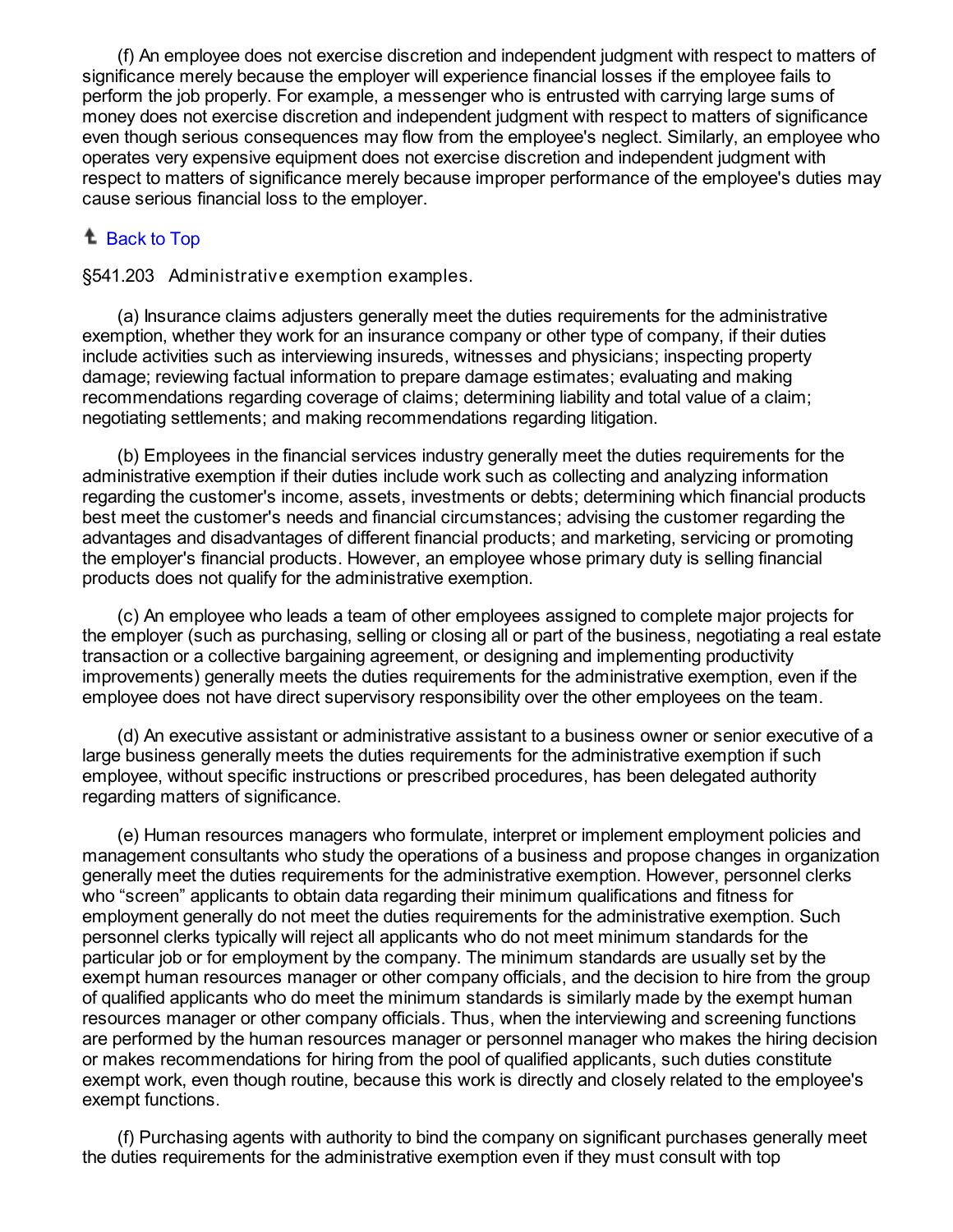management officials when making a purchase commitment for raw materials in excess of the contemplated plant needs.

(g) Ordinary inspection work generally does not meet the duties requirements for the administrative exemption. Inspectors normally perform specialized work along standardized lines involving well-established techniques and procedures which may have been catalogued and described in manuals or other sources. Such inspectors rely on techniques and skills acquired by special training or experience. They have some leeway in the performance of their work but only within closely prescribed limits.

(h) Employees usually called examiners or graders, such as employees that grade lumber, generally do not meet the duties requirements for the administrative exemption. Such employees usually perform work involving the comparison of products with established standards which are frequently catalogued. Often, after continued reference to the written standards, or through experience, the employee acquires sufficient knowledge so that reference to written standards is unnecessary. The substitution of the employee's memory for a manual of standards does not convert the character of the work performed to exempt work requiring the exercise of discretion and independent judgment.

(i) Comparison shopping performed by an employee of a retail store who merely reports to the buyer the prices at a competitor's store does not qualify for the administrative exemption. However, the buyer who evaluates such reports on competitor prices to set the employer's prices generally meets the duties requirements for the administrative exemption.

(j) Public sector inspectors or investigators of various types, such as fire prevention or safety, building or construction, health or sanitation, environmental or soils specialists and similar employees, generally do not meet the duties requirements for the administrative exemption because their work typically does not involve work directly related to the management or general business operations of the employer. Such employees also do not qualify for the administrative exemption because their work involves the use of skills and technical abilities in gathering factual information, applying known standards or prescribed procedures, determining which procedure to follow, or determining whether prescribed standards or criteria are met.

#### <sup>t</sup> Back to Top

§541.204 Educational establishments.

(a) The term "employee employed in a bona fide administrative capacity" in section 13(a)(1) of the Act also includes employees:

(1) Compensated for services on a salary or fee basis at a rate of not less than \$455 per week (or \$380 per week, if employed in American Samoa by employers other than the Federal Government) exclusive of board, lodging or other facilities, or on a salary basis which is at least equal to the entrance salary for teachers in the educational establishment by which employed; and

(2) Whose primary duty is performing administrative functions directly related to academic instruction or training in an educational establishment or department or subdivision thereof.

(b) The term "educational establishment" means an elementary or secondary school system, an institution of higher education or other educational institution. Sections 3(v) and 3(w) of the Act define elementary and secondary schools as those day or residential schools that provide elementary or secondary education, as determined under State law. Under the laws of most States, such education includes the curriculums in grades 1 through 12; under many it includes also the introductory programs in kindergarten. Such education in some States may also include nursery school programs in elementary education and junior college curriculums in secondary education. The term "other educational establishment" includes special schools for mentally or physically disabled or gifted children, regardless of any classification of such schools as elementary, secondary or higher. Factors relevant in determining whether post-secondary career programs are educational institutions include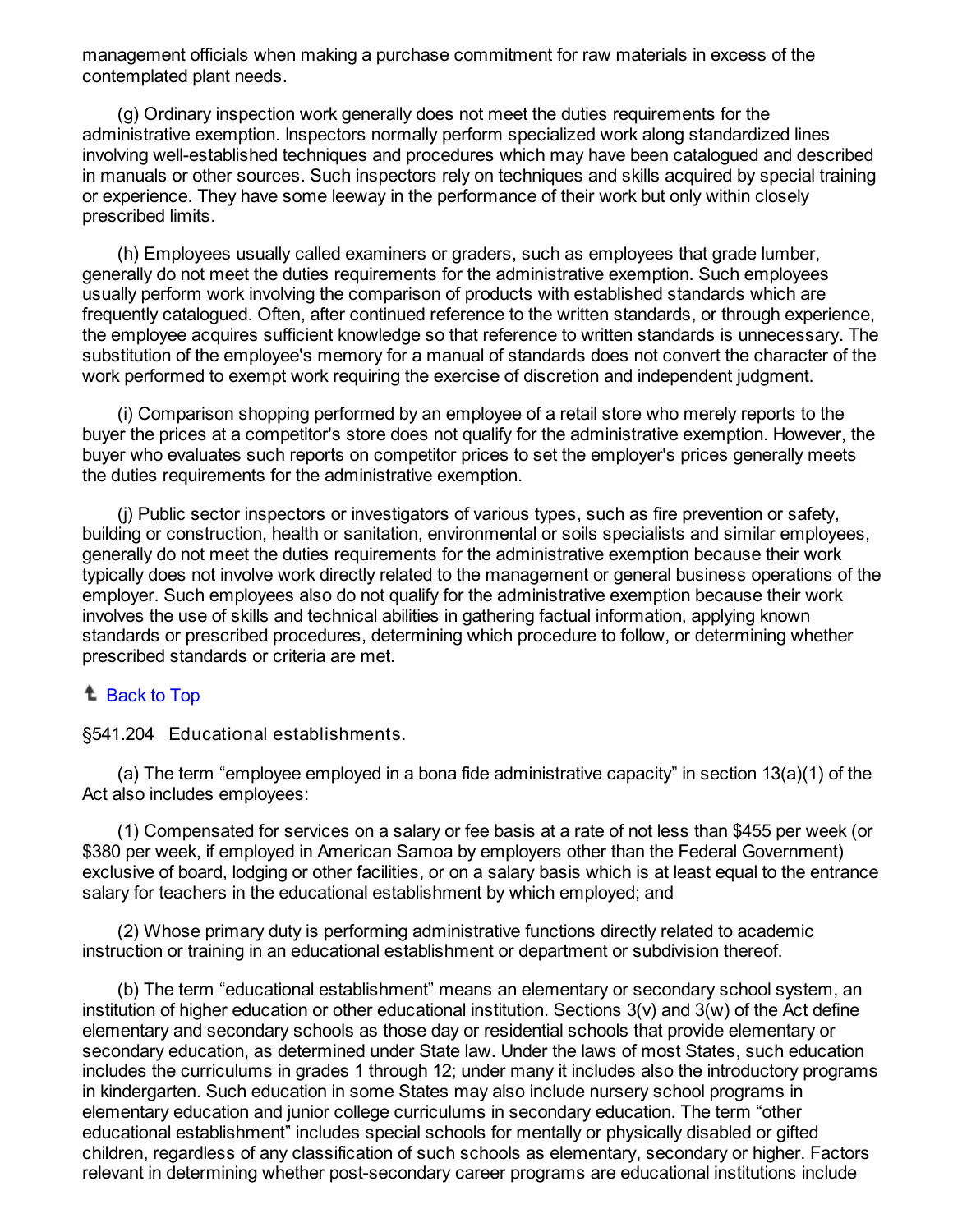whether the school is licensed by a state agency responsible for the state's educational system or accredited by a nationally recognized accrediting organization for career schools. Also, for purposes of the exemption, no distinction is drawn between public and private schools, or between those operated for profit and those that are not for profit.

(c) The phrase "performing administrative functions directly related to academic instruction or training" means work related to the academic operations and functions in a school rather than to administration along the lines of general business operations. Such academic administrative functions include operations directly in the field of education. Jobs relating to areas outside the educational field are not within the definition of academic administration.

(1) Employees engaged in academic administrative functions include: the superintendent or other head of an elementary or secondary school system, and any assistants, responsible for administration of such matters as curriculum, quality and methods of instructing, measuring and testing the learning potential and achievement of students, establishing and maintaining academic and grading standards, and other aspects of the teaching program; the principal and any vice-principals responsible for the operation of an elementary or secondary school; department heads in institutions of higher education responsible for the administration of the mathematics department, the English department, the foreign language department, etc.; academic counselors who perform work such as administering school testing programs, assisting students with academic problems and advising students concerning degree requirements; and other employees with similar responsibilities.

(2) Jobs relating to building management and maintenance, jobs relating to the health of the students, and academic staff such as social workers, psychologists, lunch room managers or dietitians do not perform academic administrative functions. Although such work is not considered academic administration, such employees may qualify for exemption under §541.200 or under other sections of this part, provided the requirements for such exemptions are met.

### <sup>1</sup> Back to Top

## Subpart D—Professional Employees

### <sup>1</sup> Back to Top

§541.300 General rule for professional employees.

(a) The term "employee employed in a bona fide professional capacity" in section  $13(a)(1)$  of the Act shall mean any employee:

(1) Compensated on a salary or fee basis at a rate of not less than \$455 per week (or \$380 per week, if employed in American Samoa by employers other than the Federal Government), exclusive of board, lodging, or other facilities; and

(2) Whose primary duty is the performance of work:

(i) Requiring knowledge of an advanced type in a field of science or learning customarily acquired by a prolonged course of specialized intellectual instruction; or

(ii) Requiring invention, imagination, originality or talent in a recognized field of artistic or creative endeavor.

(b) The term "salary basis" is defined at §541.602; "fee basis" is defined at §541.605; "board, lodging or other facilities" is defined at §541.606; and "primary duty" is defined at §541.700.

### <sup>1</sup> Back to Top

§541.301 Learned professionals.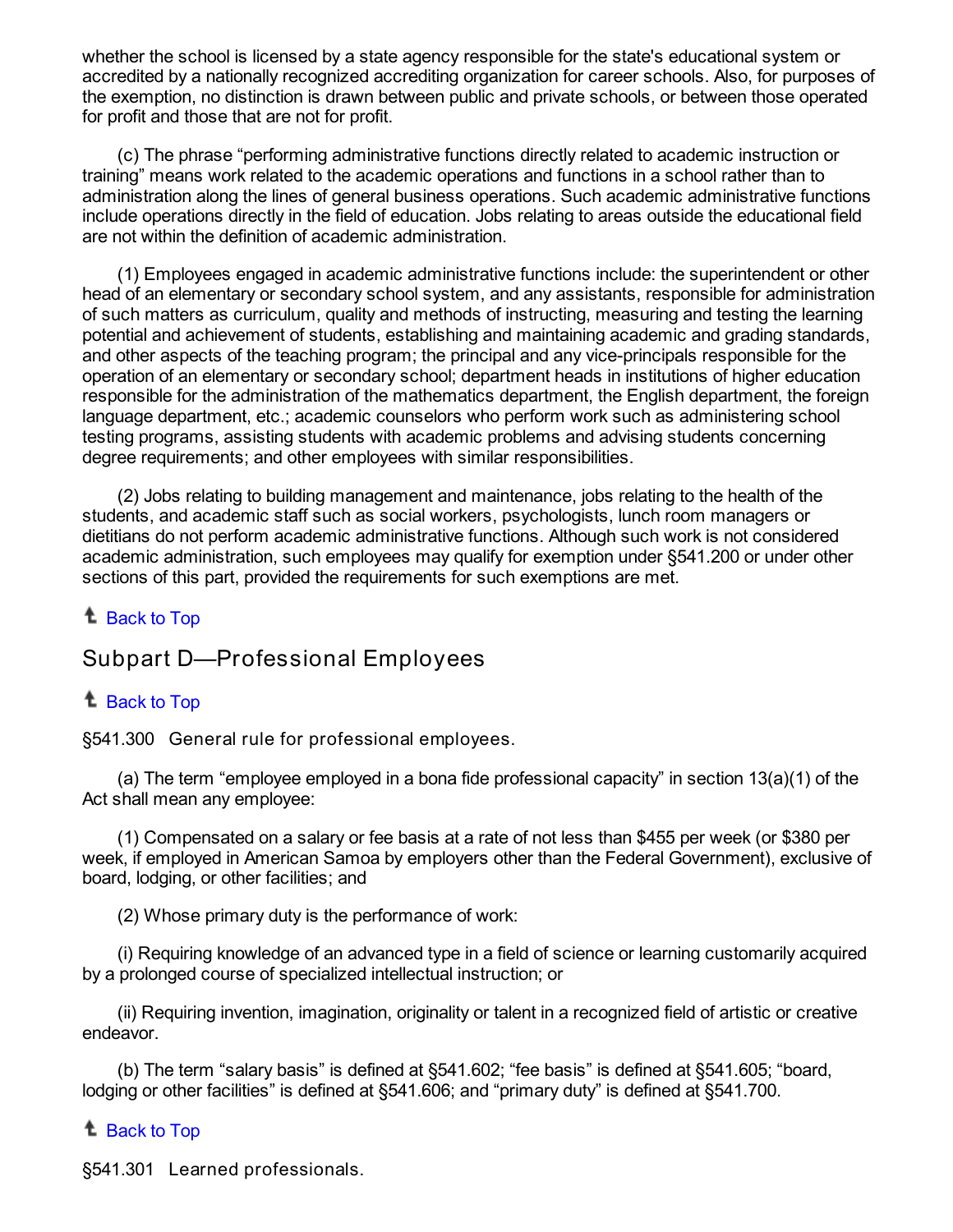(a) To qualify for the learned professional exemption, an employee's primary duty must be the performance of work requiring advanced knowledge in a field of science or learning customarily acquired by a prolonged course of specialized intellectual instruction. This primary duty test includes three elements:

(1) The employee must perform work requiring advanced knowledge;

(2) The advanced knowledge must be in a field of science or learning; and

(3) The advanced knowledge must be customarily acquired by a prolonged course of specialized intellectual instruction.

(b) The phrase "work requiring advanced knowledge" means work which is predominantly intellectual in character, and which includes work requiring the consistent exercise of discretion and judgment, as distinguished from performance of routine mental, manual, mechanical or physical work. An employee who performs work requiring advanced knowledge generally uses the advanced knowledge to analyze, interpret or make deductions from varying facts or circumstances. Advanced knowledge cannot be attained at the high school level.

(c) The phrase "field of science or learning" includes the traditional professions of law, medicine, theology, accounting, actuarial computation, engineering, architecture, teaching, various types of physical, chemical and biological sciences, pharmacy and other similar occupations that have a recognized professional status as distinguished from the mechanical arts or skilled trades where in some instances the knowledge is of a fairly advanced type, but is not in a field of science or learning.

(d) The phrase "customarily acquired by a prolonged course of specialized intellectual instruction" restricts the exemption to professions where specialized academic training is a standard prerequisite for entrance into the profession. The best prima facie evidence that an employee meets this requirement is possession of the appropriate academic degree. However, the word "customarily" means that the exemption is also available to employees in such professions who have substantially the same knowledge level and perform substantially the same work as the degreed employees, but who attained the advanced knowledge through a combination of work experience and intellectual instruction. Thus, for example, the learned professional exemption is available to the occasional lawyer who has not gone to law school, or the occasional chemist who is not the possessor of a degree in chemistry. However, the learned professional exemption is not available for occupations that customarily may be performed with only the general knowledge acquired by an academic degree in any field, with knowledge acquired through an apprenticeship, or with training in the performance of routine mental, manual, mechanical or physical processes. The learned professional exemption also does not apply to occupations in which most employees have acquired their skill by experience rather than by advanced specialized intellectual instruction.

(e)(1) Registered or certified medical technologists. Registered or certified medical technologists who have successfully completed three academic years of pre-professional study in an accredited college or university plus a fourth year of professional course work in a school of medical technology approved by the Council of Medical Education of the American Medical Association generally meet the duties requirements for the learned professional exemption.

(2) Nurses. Registered nurses who are registered by the appropriate State examining board generally meet the duties requirements for the learned professional exemption. Licensed practical nurses and other similar health care employees, however, generally do not qualify as exempt learned professionals because possession of a specialized advanced academic degree is not a standard prerequisite for entry into such occupations.

(3) Dental hygienists. Dental hygienists who have successfully completed four academic years of pre-professional and professional study in an accredited college or university approved by the Commission on Accreditation of Dental and Dental Auxiliary Educational Programs of the American Dental Association generally meet the duties requirements for the learned professional exemption.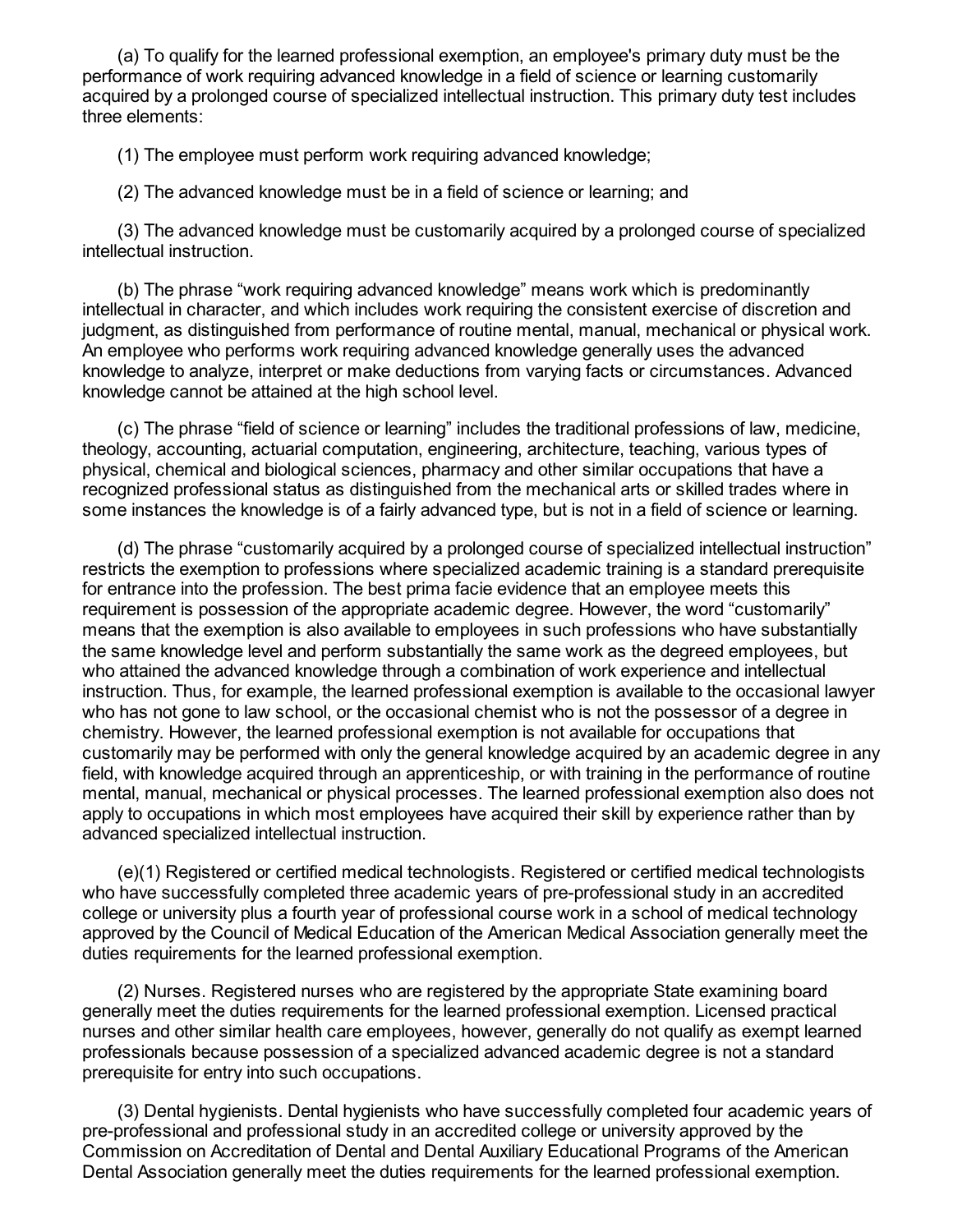(4) Physician assistants. Physician assistants who have successfully completed four academic years of pre-professional and professional study, including graduation from a physician assistant program accredited by the Accreditation Review Commission on Education for the Physician Assistant, and who are certified by the National Commission on Certification of Physician Assistants generally meet the duties requirements for the learned professional exemption.

(5) Accountants. Certified public accountants generally meet the duties requirements for the learned professional exemption. In addition, many other accountants who are not certified public accountants but perform similar job duties may qualify as exempt learned professionals. However, accounting clerks, bookkeepers and other employees who normally perform a great deal of routine work generally will not qualify as exempt professionals.

(6) Chefs. Chefs, such as executive chefs and sous chefs, who have attained a four-year specialized academic degree in a culinary arts program, generally meet the duties requirements for the learned professional exemption. The learned professional exemption is not available to cooks who perform predominantly routine mental, manual, mechanical or physical work.

(7) Paralegals. Paralegals and legal assistants generally do not qualify as exempt learned professionals because an advanced specialized academic degree is not a standard prerequisite for entry into the field. Although many paralegals possess general four-year advanced degrees, most specialized paralegal programs are two-year associate degree programs from a community college or equivalent institution. However, the learned professional exemption is available for paralegals who possess advanced specialized degrees in other professional fields and apply advanced knowledge in that field in the performance of their duties. For example, if a law firm hires an engineer as a paralegal to provide expert advice on product liability cases or to assist on patent matters, that engineer would qualify for exemption.

(8) Athletic trainers. Athletic trainers who have successfully completed four academic years of pre-professional and professional study in a specialized curriculum accredited by the Commission on Accreditation of Allied Health Education Programs and who are certified by the Board of Certification of the National Athletic Trainers Association Board of Certification generally meet the duties requirements for the learned professional exemption.

(9) Funeral directors or embalmers. Licensed funeral directors and embalmers who are licensed by and working in a state that requires successful completion of four academic years of preprofessional and professional study, including graduation from a college of mortuary science accredited by the American Board of Funeral Service Education, generally meet the duties requirements for the learned professional exemption.

(f) The areas in which the professional exemption may be available are expanding. As knowledge is developed, academic training is broadened and specialized degrees are offered in new and diverse fields, thus creating new specialists in particular fields of science or learning. When an advanced specialized degree has become a standard requirement for a particular occupation, that occupation may have acquired the characteristics of a learned profession. Accrediting and certifying organizations similar to those listed in paragraphs (e)(1), (e)(3), (e)(4), (e)(8) and (e)(9) of this section also may be created in the future. Such organizations may develop similar specialized curriculums and certification programs which, if a standard requirement for a particular occupation, may indicate that the occupation has acquired the characteristics of a learned profession.

#### <sup>1</sup> Back to Top

§541.302 Creative professionals.

(a) To qualify for the creative professional exemption, an employee's primary duty must be the performance of work requiring invention, imagination, originality or talent in a recognized field of artistic or creative endeavor as opposed to routine mental, manual, mechanical or physical work. The exemption does not apply to work which can be produced by a person with general manual or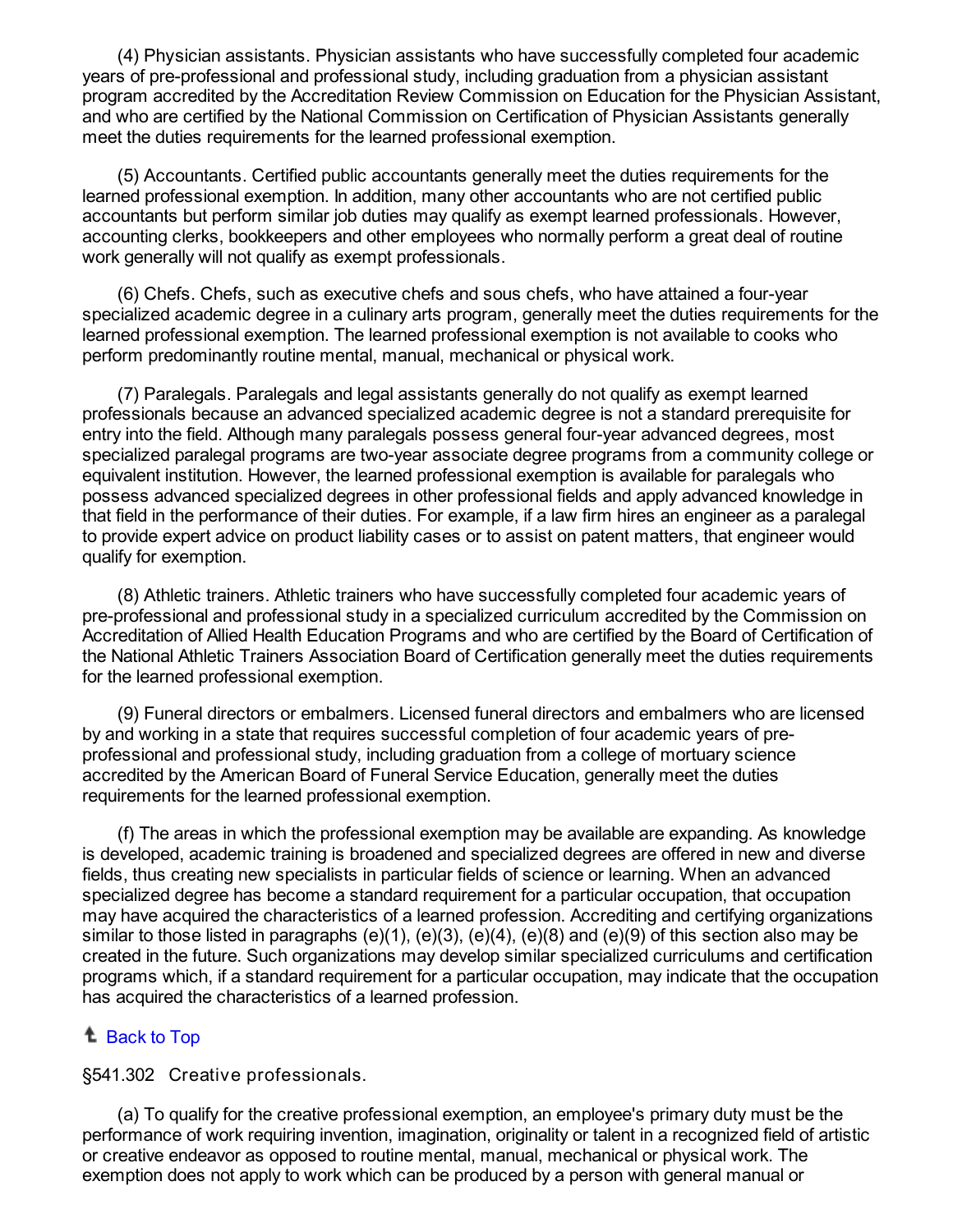intellectual ability and training.

(b) To qualify for exemption as a creative professional, the work performed must be "in a recognized field of artistic or creative endeavor." This includes such fields as music, writing, acting and the graphic arts.

(c) The requirement of "invention, imagination, originality or talent" distinguishes the creative professions from work that primarily depends on intelligence, diligence and accuracy. The duties of employees vary widely, and exemption as a creative professional depends on the extent of the invention, imagination, originality or talent exercised by the employee. Determination of exempt creative professional status, therefore, must be made on a case-by-case basis. This requirement generally is met by actors, musicians, composers, conductors, and soloists; painters who at most are given the subject matter of their painting; cartoonists who are merely told the title or underlying concept of a cartoon and must rely on their own creative ability to express the concept; essayists, novelists, shortstory writers and screen-play writers who choose their own subjects and hand in a finished piece of work to their employers (the majority of such persons are, of course, not employees but selfemployed); and persons holding the more responsible writing positions in advertising agencies. This requirement generally is not met by a person who is employed as a copyist, as an "animator" of motion-picture cartoons, or as a retoucher of photographs, since such work is not properly described as creative in character.

(d) Journalists may satisfy the duties requirements for the creative professional exemption if their primary duty is work requiring invention, imagination, originality or talent, as opposed to work which depends primarily on intelligence, diligence and accuracy. Employees of newspapers, magazines, television and other media are not exempt creative professionals if they only collect, organize and record information that is routine or already public, or if they do not contribute a unique interpretation or analysis to a news product. Thus, for example, newspaper reporters who merely rewrite press releases or who write standard recounts of public information by gathering facts on routine community events are not exempt creative professionals. Reporters also do not qualify as exempt creative professionals if their work product is subject to substantial control by the employer. However, journalists may qualify as exempt creative professionals if their primary duty is performing on the air in radio, television or other electronic media; conducting investigative interviews; analyzing or interpreting public events; writing editorials, opinion columns or other commentary; or acting as a narrator or commentator.

### <sup>t</sup> Back to Top

§541.303 Teachers.

(a) The term "employee employed in a bona fide professional capacity" in section 13(a)(1) of the Act also means any employee with a primary duty of teaching, tutoring, instructing or lecturing in the activity of imparting knowledge and who is employed and engaged in this activity as a teacher in an educational establishment by which the employee is employed. The term "educational establishment" is defined in §541.204(b).

(b) Exempt teachers include, but are not limited to: Regular academic teachers; teachers of kindergarten or nursery school pupils; teachers of gifted or disabled children; teachers of skilled and semi-skilled trades and occupations; teachers engaged in automobile driving instruction; aircraft flight instructors; home economics teachers; and vocal or instrumental music instructors. Those faculty members who are engaged as teachers but also spend a considerable amount of their time in extracurricular activities such as coaching athletic teams or acting as moderators or advisors in such areas as drama, speech, debate or journalism are engaged in teaching. Such activities are a recognized part of the schools' responsibility in contributing to the educational development of the student.

(c) The possession of an elementary or secondary teacher's certificate provides a clear means of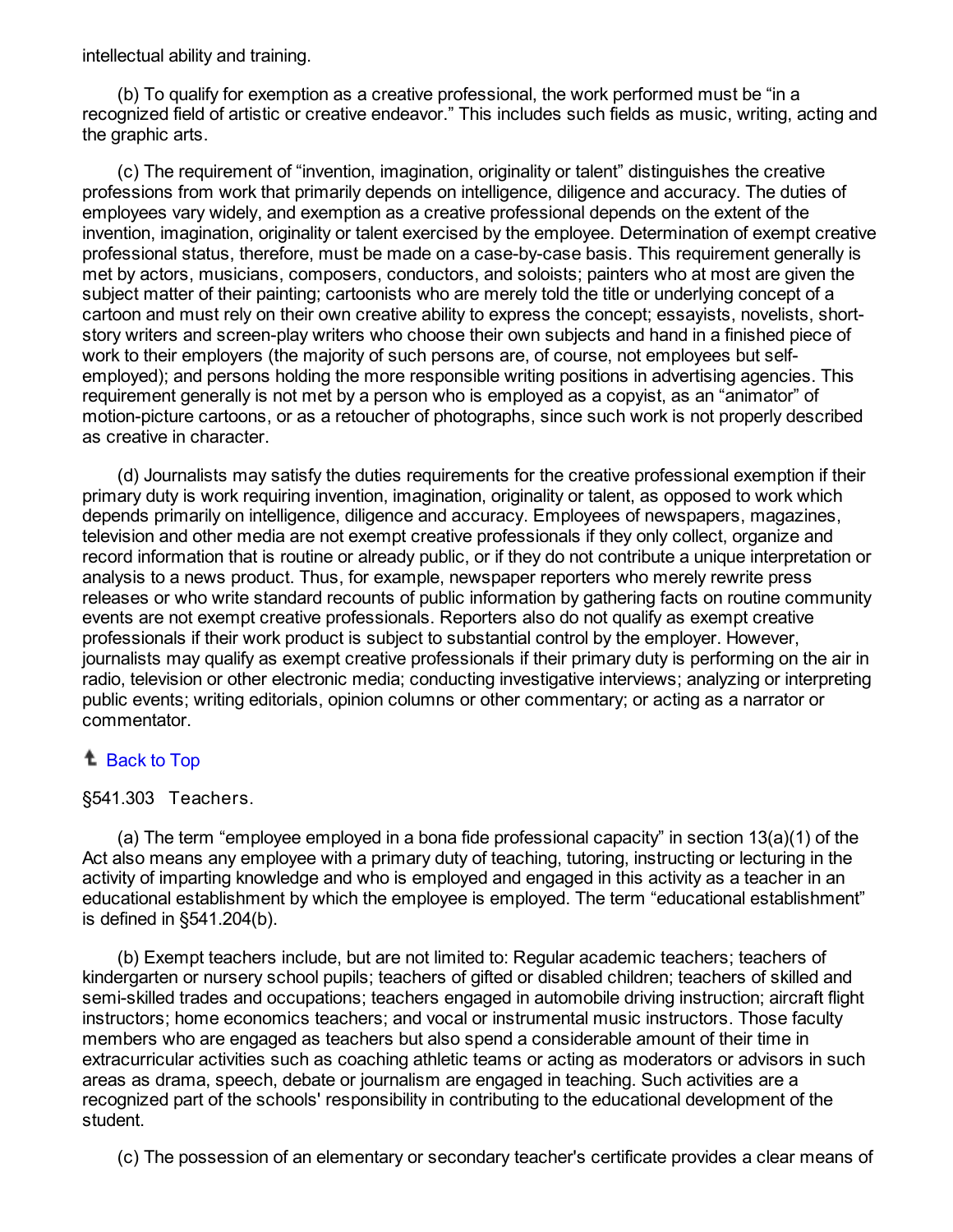identifying the individuals contemplated as being within the scope of the exemption for teaching professionals. Teachers who possess a teaching certificate qualify for the exemption regardless of the terminology (e.g., permanent, conditional, standard, provisional, temporary, emergency, or unlimited) used by the State to refer to different kinds of certificates. However, private schools and public schools are not uniform in requiring a certificate for employment as an elementary or secondary school teacher, and a teacher's certificate is not generally necessary for employment in institutions of higher education or other educational establishments. Therefore, a teacher who is not certified may be considered for exemption, provided that such individual is employed as a teacher by the employing school or school system.

(d) The requirements of §541.300 and Subpart G (salary requirements) of this part do not apply to the teaching professionals described in this section.

#### <sup>1</sup> Back to Top

§541.304 Practice of law or medicine.

(a) The term "employee employed in a bona fide professional capacity" in section  $13(a)(1)$  of the Act also shall mean:

(1) Any employee who is the holder of a valid license or certificate permitting the practice of law or medicine or any of their branches and is actually engaged in the practice thereof; and

(2) Any employee who is the holder of the requisite academic degree for the general practice of medicine and is engaged in an internship or resident program pursuant to the practice of the profession.

(b) In the case of medicine, the exemption applies to physicians and other practitioners licensed and practicing in the field of medical science and healing or any of the medical specialties practiced by physicians or practitioners. The term "physicians" includes medical doctors including general practitioners and specialists, osteopathic physicians (doctors of osteopathy), podiatrists, dentists (doctors of dental medicine), and optometrists (doctors of optometry or bachelors of science in optometry).

(c) Employees engaged in internship or resident programs, whether or not licensed to practice prior to commencement of the program, qualify as exempt professionals if they enter such internship or resident programs after the earning of the appropriate degree required for the general practice of their profession.

(d) The requirements of §541.300 and subpart G (salary requirements) of this part do not apply to the employees described in this section.

#### <sup>1</sup> Back to Top

### Subpart E—Computer Employees

#### <sup>t</sup> Back to Top

§541.400 General rule for computer employees.

(a) Computer systems analysts, computer programmers, software engineers or other similarly skilled workers in the computer field are eligible for exemption as professionals under section 13(a)(1) of the Act and under section 13(a)(17) of the Act. Because job titles vary widely and change quickly in the computer industry, job titles are not determinative of the applicability of this exemption.

(b) The section 13(a)(1) exemption applies to any computer employee compensated on a salary or fee basis at a rate of not less than \$455 per week (or \$380 per week, if employed in American Samoa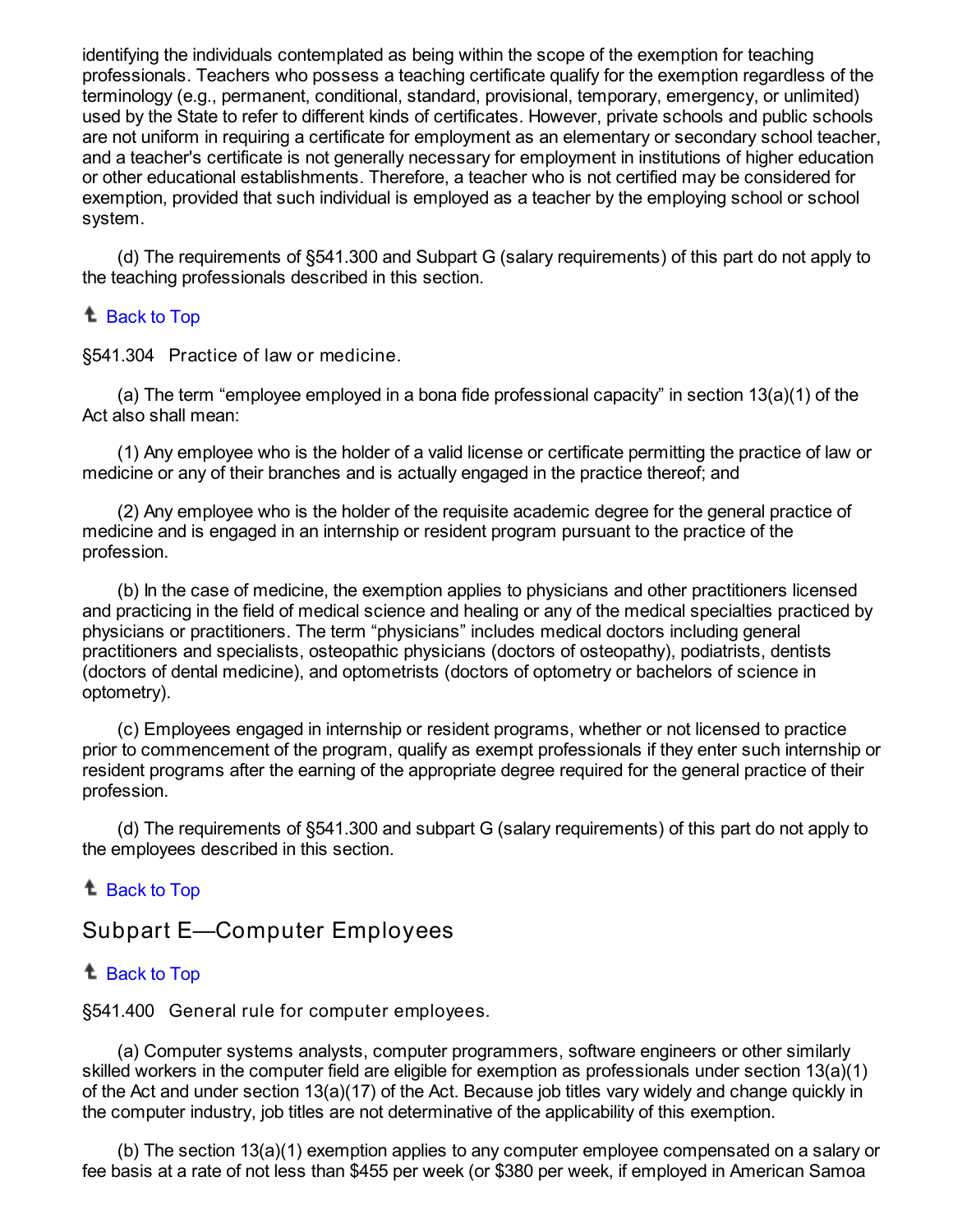by employers other than the Federal Government), exclusive of board, lodging or other facilities, and the section 13(a)(17) exemption applies to any computer employee compensated on an hourly basis at a rate not less than \$27.63 an hour. In addition, under either section 13(a)(1) or section 13(a)(17) of the Act, the exemptions apply only to computer employees whose primary duty consists of:

(1) The application of systems analysis techniques and procedures, including consulting with users, to determine hardware, software or system functional specifications;

(2) The design, development, documentation, analysis, creation, testing or modification of computer systems or programs, including prototypes, based on and related to user or system design specifications;

(3) The design, documentation, testing, creation or modification of computer programs related to machine operating systems; or

(4) A combination of the aforementioned duties, the performance of which requires the same level of skills.

(c) The term "salary basis" is defined at §541.602; "fee basis" is defined at §541.605; "board, lodging or other facilities" is defined at §541.606; and "primary duty" is defined at §541.700.

### <sup>1</sup> Back to Top

§541.401 Computer manufacture and repair.

The exemption for employees in computer occupations does not include employees engaged in the manufacture or repair of computer hardware and related equipment. Employees whose work is highly dependent upon, or facilitated by, the use of computers and computer software programs (e.g., engineers, drafters and others skilled in computer-aided design software), but who are not primarily engaged in computer systems analysis and programming or other similarly skilled computer-related occupations identified in §541.400(b), are also not exempt computer professionals.

### <sup>1</sup> Back to Top

§541.402 Executive and administrative computer employees.

Computer employees within the scope of this exemption, as well as those employees not within its scope, may also have executive and administrative duties which qualify the employees for exemption under subpart B or subpart C of this part. For example, systems analysts and computer programmers generally meet the duties requirements for the administrative exemption if their primary duty includes work such as planning, scheduling, and coordinating activities required to develop systems to solve complex business, scientific or engineering problems of the employer or the employer's customers. Similarly, a senior or lead computer programmer who manages the work of two or more other programmers in a customarily recognized department or subdivision of the employer, and whose recommendations as to the hiring, firing, advancement, promotion or other change of status of the other programmers are given particular weight, generally meets the duties requirements for the executive exemption.

### <sup>1</sup> Back to Top

## Subpart F—Outside Sales Employees

### <sup>1</sup> Back to Top

§541.500 General rule for outside sales employees.

(a) The term "employee employed in the capacity of outside salesman" in section 13(a)(1) of the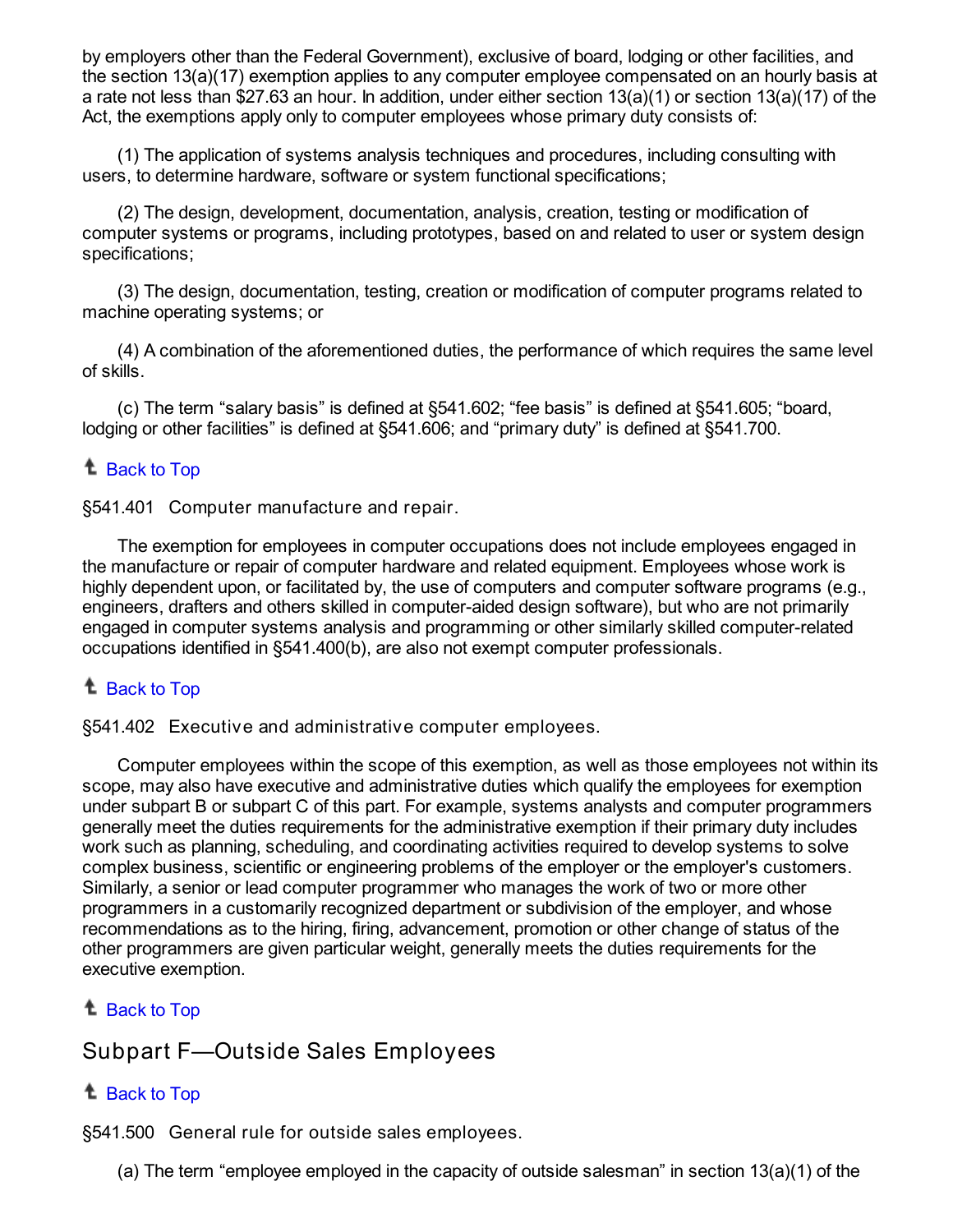Act shall mean any employee:

(1) Whose primary duty is:

(i) making sales within the meaning of section 3(k) of the Act, or

(ii) obtaining orders or contracts for services or for the use of facilities for which a consideration will be paid by the client or customer; and

(2) Who is customarily and regularly engaged away from the employer's place or places of business in performing such primary duty.

(b) The term "primary duty" is defined at §541.700. In determining the primary duty of an outside sales employee, work performed incidental to and in conjunction with the employee's own outside sales or solicitations, including incidental deliveries and collections, shall be regarded as exempt outside sales work. Other work that furthers the employee's sales efforts also shall be regarded as exempt work including, for example, writing sales reports, updating or revising the employee's sales or display catalogue, planning itineraries and attending sales conferences.

(c) The requirements of subpart G (salary requirements) of this part do not apply to the outside sales employees described in this section.

## <sup>1</sup> Back to Top

§541.501 Making sales or obtaining orders.

(a) Section 541.500 requires that the employee be engaged in:

(1) Making sales within the meaning of section 3(k) of the Act, or

(2) Obtaining orders or contracts for services or for the use of facilities.

(b) Sales within the meaning of section 3(k) of the Act include the transfer of title to tangible property, and in certain cases, of tangible and valuable evidences of intangible property. Section 3(k) of the Act states that "sale" or "sell" includes any sale, exchange, contract to sell, consignment for sale, shipment for sale, or other disposition.

(c) Exempt outside sales work includes not only the sales of commodities, but also "obtaining orders or contracts for services or for the use of facilities for which a consideration will be paid by the client or customer." Obtaining orders for "the use of facilities" includes the selling of time on radio or television, the solicitation of advertising for newspapers and other periodicals, and the solicitation of freight for railroads and other transportation agencies.

(d) The word "services" extends the outside sales exemption to employees who sell or take orders for a service, which may be performed for the customer by someone other than the person taking the order.

## <sup>1</sup> Back to Top

§541.502 Away from employer's place of business.

An outside sales employee must be customarily and regularly engaged "away from the employer's place or places of business." The outside sales employee is an employee who makes sales at the customer's place of business or, if selling door-to-door, at the customer's home. Outside sales does not include sales made by mail, telephone or the Internet unless such contact is used merely as an adjunct to personal calls. Thus, any fixed site, whether home or office, used by a salesperson as a headquarters or for telephonic solicitation of sales is considered one of the employer's places of business, even though the employer is not in any formal sense the owner or tenant of the property.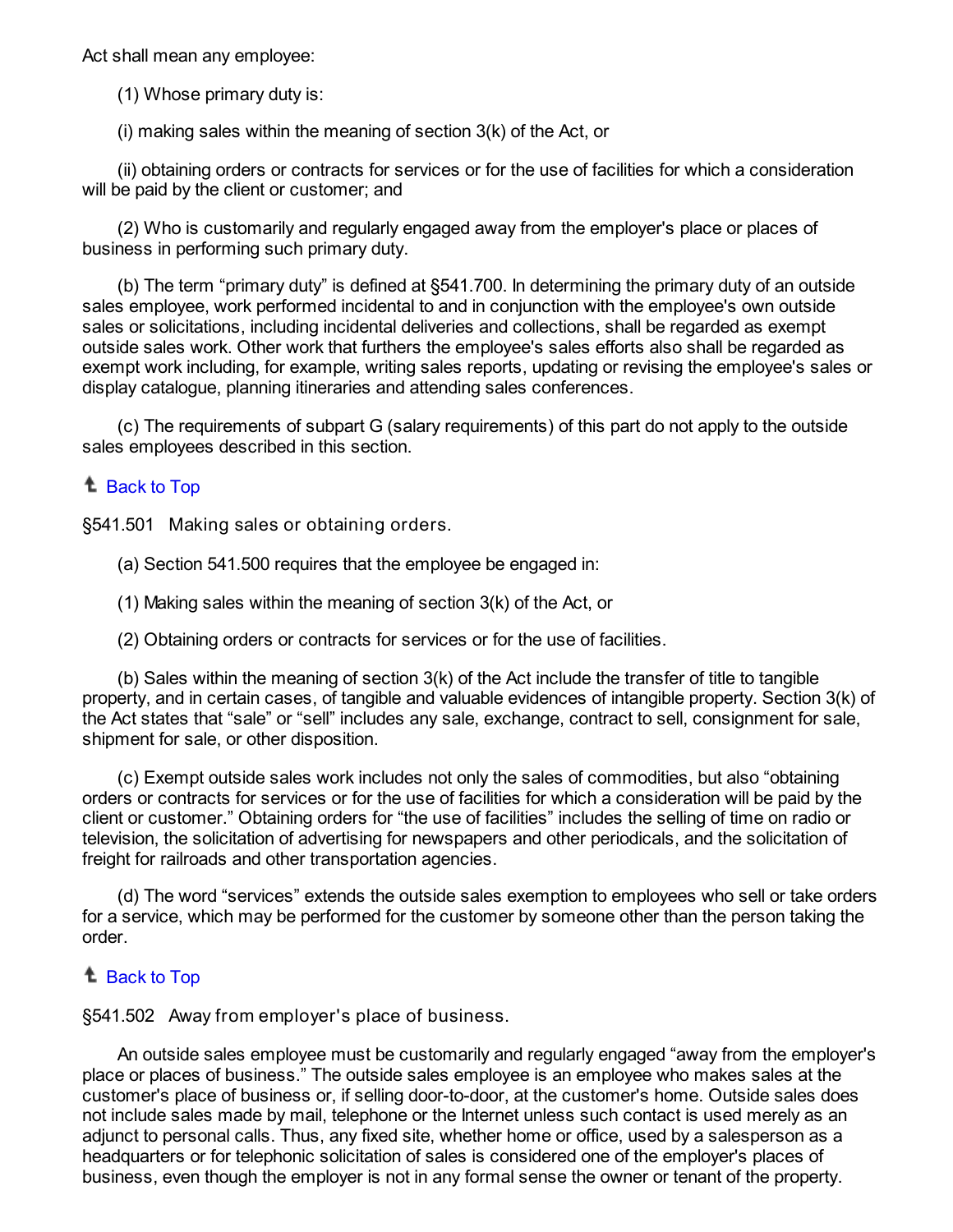However, an outside sales employee does not lose the exemption by displaying samples in hotel sample rooms during trips from city to city; these sample rooms should not be considered as the employer's places of business. Similarly, an outside sales employee does not lose the exemption by displaying the employer's products at a trade show. If selling actually occurs, rather than just sales promotion, trade shows of short duration (i.e., one or two weeks) should not be considered as the employer's place of business.

### <sup>t</sup> Back to Top

§541.503 Promotion work.

(a) Promotion work is one type of activity often performed by persons who make sales, which may or may not be exempt outside sales work, depending upon the circumstances under which it is performed. Promotional work that is actually performed incidental to and in conjunction with an employee's own outside sales or solicitations is exempt work. On the other hand, promotional work that is incidental to sales made, or to be made, by someone else is not exempt outside sales work. An employee who does not satisfy the requirements of this subpart may still qualify as an exempt employee under other subparts of this rule.

(b) A manufacturer's representative, for example, may perform various types of promotional activities such as putting up displays and posters, removing damaged or spoiled stock from the merchant's shelves or rearranging the merchandise. Such an employee can be considered an exempt outside sales employee if the employee's primary duty is making sales or contracts. Promotion activities directed toward consummation of the employee's own sales are exempt. Promotional activities designed to stimulate sales that will be made by someone else are not exempt outside sales work.

(c) Another example is a company representative who visits chain stores, arranges the merchandise on shelves, replenishes stock by replacing old with new merchandise, sets up displays and consults with the store manager when inventory runs low, but does not obtain a commitment for additional purchases. The arrangement of merchandise on the shelves or the replenishing of stock is not exempt work unless it is incidental to and in conjunction with the employee's own outside sales. Because the employee in this instance does not consummate the sale nor direct efforts toward the consummation of a sale, the work is not exempt outside sales work.

### <sup>t</sup> Back to Top

§541.504 Drivers who sell.

(a) Drivers who deliver products and also sell such products may qualify as exempt outside sales employees only if the employee has a primary duty of making sales. In determining the primary duty of drivers who sell, work performed incidental to and in conjunction with the employee's own outside sales or solicitations, including loading, driving or delivering products, shall be regarded as exempt outside sales work.

(b) Several factors should be considered in determining if a driver has a primary duty of making sales, including, but not limited to: a comparison of the driver's duties with those of other employees engaged as truck drivers and as salespersons; possession of a selling or solicitor's license when such license is required by law or ordinances; presence or absence of customary or contractual arrangements concerning amounts of products to be delivered; description of the employee's occupation in collective bargaining agreements; the employer's specifications as to qualifications for hiring; sales training; attendance at sales conferences; method of payment; and proportion of earnings directly attributable to sales.

(c) Drivers who may qualify as exempt outside sales employees include:

(1) A driver who provides the only sales contact between the employer and the customers visited,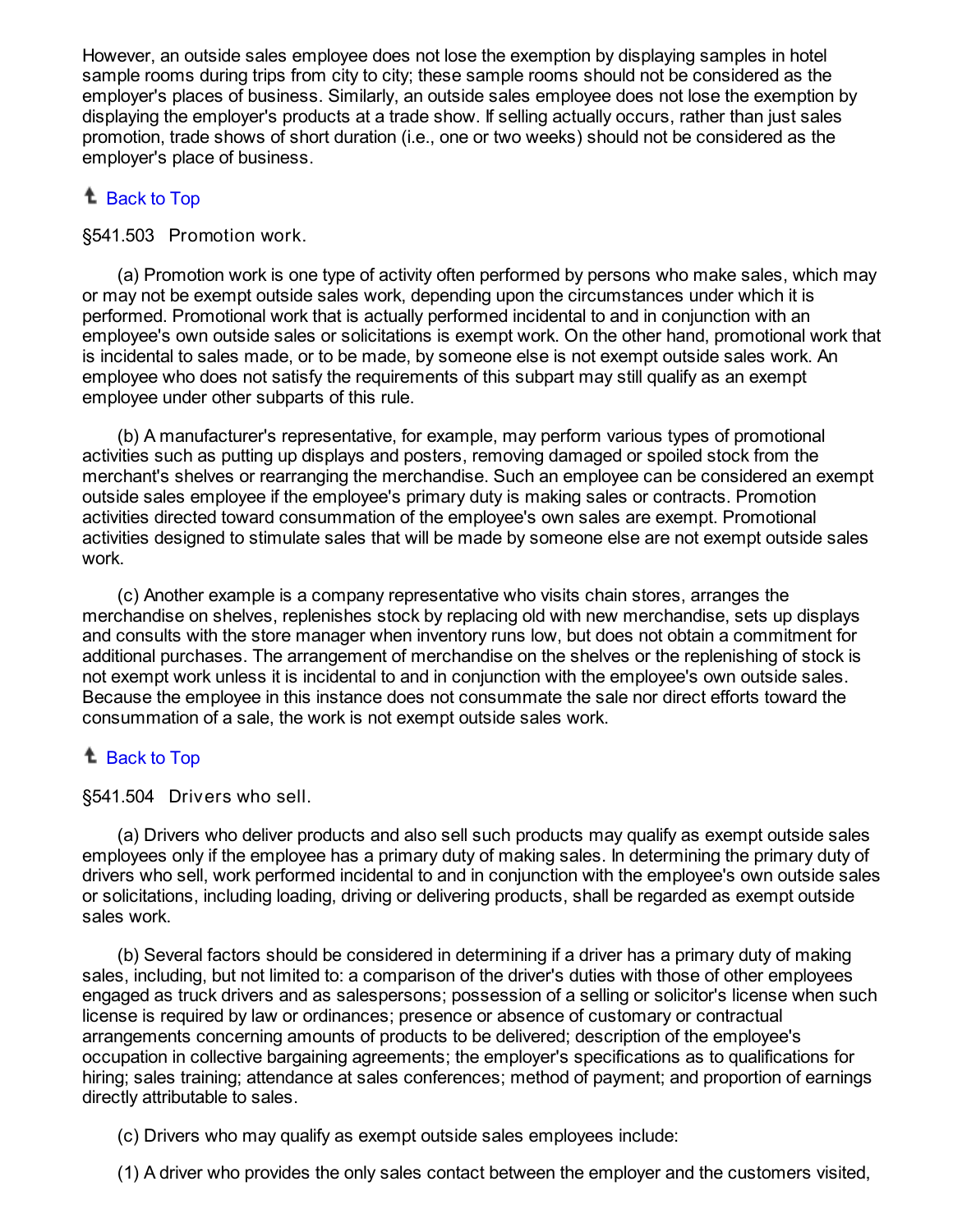who calls on customers and takes orders for products, who delivers products from stock in the employee's vehicle or procures and delivers the product to the customer on a later trip, and who receives compensation commensurate with the volume of products sold.

(2) A driver who obtains or solicits orders for the employer's products from persons who have authority to commit the customer for purchases.

(3) A driver who calls on new prospects for customers along the employee's route and attempts to convince them of the desirability of accepting regular delivery of goods.

(4) A driver who calls on established customers along the route and persuades regular customers to accept delivery of increased amounts of goods or of new products, even though the initial sale or agreement for delivery was made by someone else.

(d) Drivers who generally would not qualify as exempt outside sales employees include:

(1) A route driver whose primary duty is to transport products sold by the employer through vending machines and to keep such machines stocked, in good operating condition, and in good locations.

(2) A driver who often calls on established customers day after day or week after week, delivering a quantity of the employer's products at each call when the sale was not significantly affected by solicitations of the customer by the delivering driver or the amount of the sale is determined by the volume of the customer's sales since the previous delivery.

(3) A driver primarily engaged in making deliveries to customers and performing activities intended to promote sales by customers (including placing point-of-sale and other advertising materials, price stamping commodities, arranging merchandise on shelves, in coolers or in cabinets, rotating stock according to date, and cleaning and otherwise servicing display cases), unless such work is in furtherance of the driver's own sales efforts.

<sup>1</sup> Back to Top

### Subpart G—Salary Requirements

#### <sup>t</sup> Back to Top

§541.600 Amount of salary required.

(a) To qualify as an exempt executive, administrative or professional employee under section 13(a) (1) of the Act, an employee must be compensated on a salary basis at a rate of not less than \$455 per week (or \$380 per week, if employed in American Samoa by employers other than the Federal Government), exclusive of board, lodging or other facilities. Administrative and professional employees may also be paid on a fee basis, as defined in §541.605.

(b) The \$455 a week may be translated into equivalent amounts for periods longer than one week. The requirement will be met if the employee is compensated biweekly on a salary basis of \$910, semimonthly on a salary basis of \$985.83, or monthly on a salary basis of \$1,971.66. However, the shortest period of payment that will meet this compensation requirement is one week.

(c) In the case of academic administrative employees, the compensation requirement also may be met by compensation on a salary basis at a rate at least equal to the entrance salary for teachers in the educational establishment by which the employee is employed, as provided in §541.204(a)(1).

(d) In the case of computer employees, the compensation requirement also may be met by compensation on an hourly basis at a rate not less than \$27.63 an hour, as provided in §541.400(b).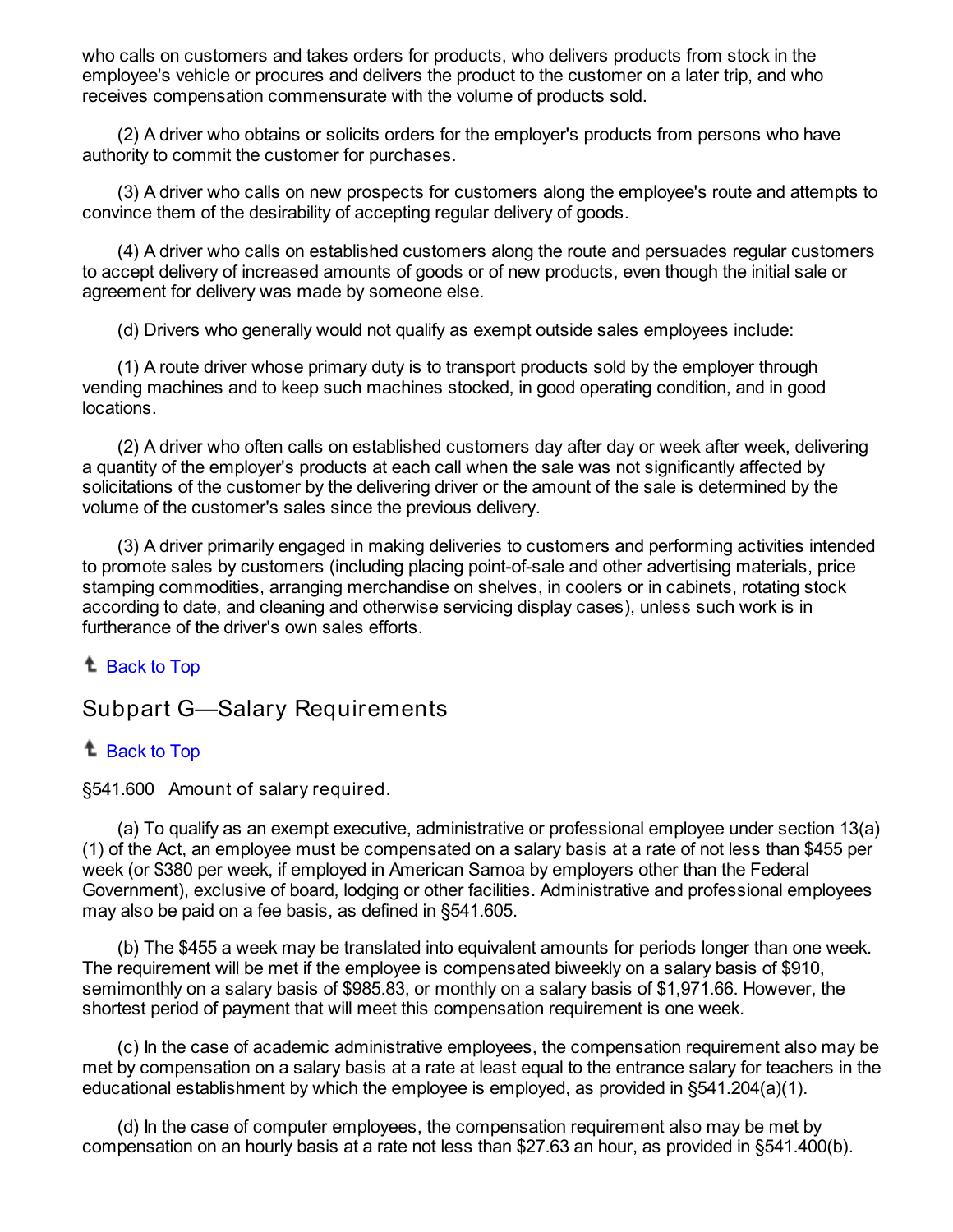(e) In the case of professional employees, the compensation requirements in this section shall not apply to employees engaged as teachers (see §541.303); employees who hold a valid license or certificate permitting the practice of law or medicine or any of their branches and are actually engaged in the practice thereof (see §541.304); or to employees who hold the requisite academic degree for the general practice of medicine and are engaged in an internship or resident program pursuant to the practice of the profession (see §541.304). In the case of medical occupations, the exception from the salary or fee requirement does not apply to pharmacists, nurses, therapists, technologists, sanitarians, dietitians, social workers, psychologists, psychometrists, or other professions which service the medical profession.

### <sup>1</sup> Back to Top

§541.601 Highly compensated employees.

(a) An employee with total annual compensation of at least \$100,000 is deemed exempt under section 13(a)(1) of the Act if the employee customarily and regularly performs any one or more of the exempt duties or responsibilities of an executive, administrative or professional employee identified in subparts B, C or D of this part.

(b)(1) "Total annual compensation" must include at least \$455 per week paid on a salary or fee basis. Total annual compensation may also include commissions, nondiscretionary bonuses and other nondiscretionary compensation earned during a 52-week period. Total annual compensation does not include board, lodging and other facilities as defined in §541.606, and does not include payments for medical insurance, payments for life insurance, contributions to retirement plans and the cost of other fringe benefits.

(2) If an employee's total annual compensation does not total at least the minimum amount established in paragraph (a) of this section by the last pay period of the 52-week period, the employer may, during the last pay period or within one month after the end of the 52-week period, make one final payment sufficient to achieve the required level. For example, an employee may earn \$80,000 in base salary, and the employer may anticipate based upon past sales that the employee also will earn \$20,000 in commissions. However, due to poor sales in the final quarter of the year, the employee actually only earns \$10,000 in commissions. In this situation, the employer may within one month after the end of the year make a payment of at least \$10,000 to the employee. Any such final payment made after the end of the 52-week period may count only toward the prior year's total annual compensation and not toward the total annual compensation in the year it was paid. If the employer fails to make such a payment, the employee does not qualify as a highly compensated employee, but may still qualify as exempt under subparts B, C or D of this part.

(3) An employee who does not work a full year for the employer, either because the employee is newly hired after the beginning of the year or ends the employment before the end of the year, may qualify for exemption under this section if the employee receives a pro rata portion of the minimum amount established in paragraph (a) of this section, based upon the number of weeks that the employee will be or has been employed. An employer may make one final payment as under paragraph (b)(2) of this section within one month after the end of employment.

(4) The employer may utilize any 52-week period as the year, such as a calendar year, a fiscal year, or an anniversary of hire year. If the employer does not identify some other year period in advance, the calendar year will apply.

(c) A high level of compensation is a strong indicator of an employee's exempt status, thus eliminating the need for a detailed analysis of the employee's job duties. Thus, a highly compensated employee will qualify for exemption if the employee customarily and regularly performs any one or more of the exempt duties or responsibilities of an executive, administrative or professional employee identified in subparts B, C or D of this part. An employee may qualify as a highly compensated executive employee, for example, if the employee customarily and regularly directs the work of two or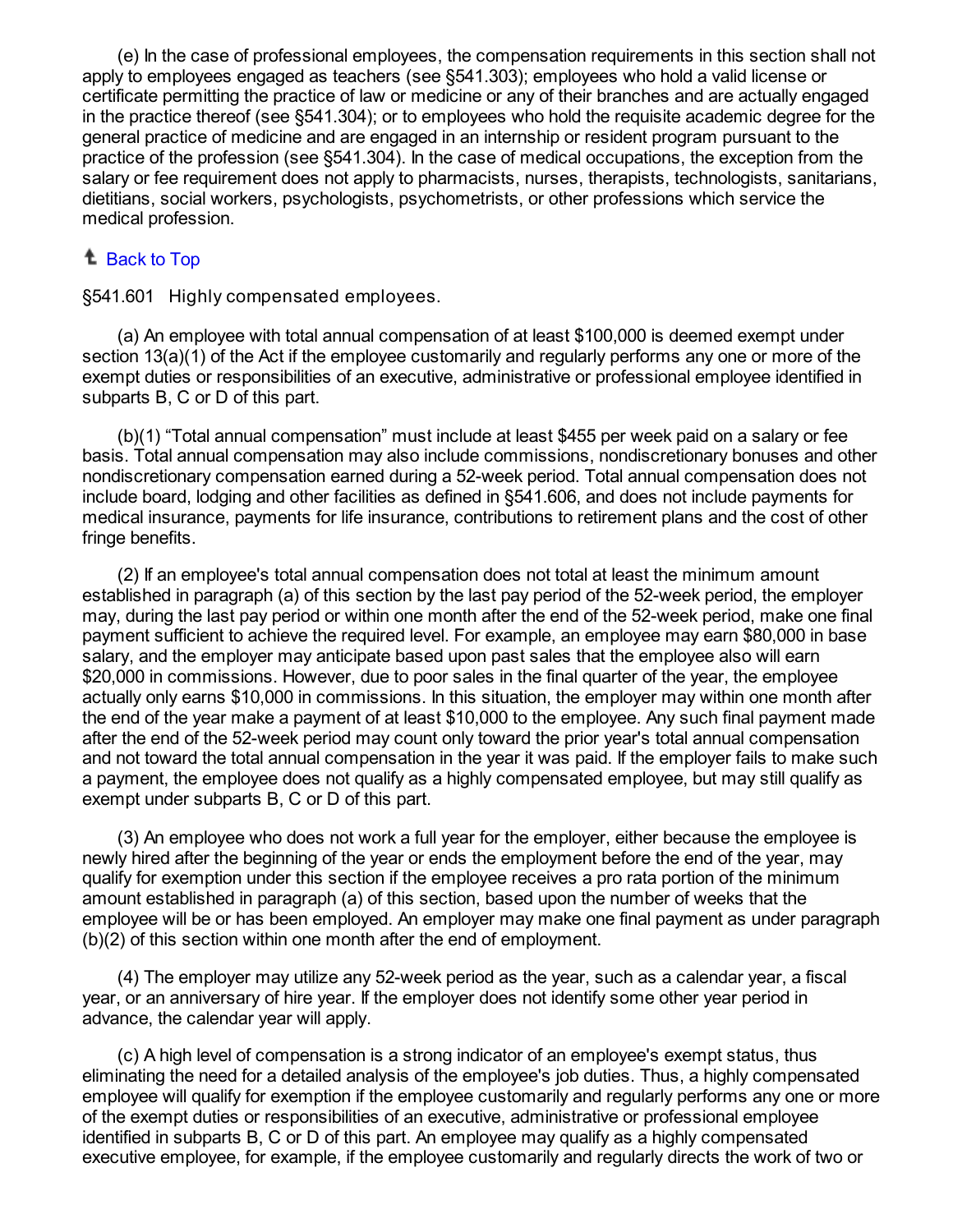more other employees, even though the employee does not meet all of the other requirements for the executive exemption under §541.100.

(d) This section applies only to employees whose primary duty includes performing office or nonmanual work. Thus, for example, non-management production-line workers and non-management employees in maintenance, construction and similar occupations such as carpenters, electricians, mechanics, plumbers, iron workers, craftsmen, operating engineers, longshoremen, construction workers, laborers and other employees who perform work involving repetitive operations with their hands, physical skill and energy are not exempt under this section no matter how highly paid they might be.

### <sup>1</sup> Back to Top

#### §541.602 Salary basis.

(a) General rule. An employee will be considered to be paid on a "salary basis" within the meaning of these regulations if the employee regularly receives each pay period on a weekly, or less frequent basis, a predetermined amount constituting all or part of the employee's compensation, which amount is not subject to reduction because of variations in the quality or quantity of the work performed. Subject to the exceptions provided in paragraph (b) of this section, an exempt employee must receive the full salary for any week in which the employee performs any work without regard to the number of days or hours worked. Exempt employees need not be paid for any workweek in which they perform no work. An employee is not paid on a salary basis if deductions from the employee's predetermined compensation are made for absences occasioned by the employer or by the operating requirements of the business. If the employee is ready, willing and able to work, deductions may not be made for time when work is not available.

(b) Exceptions. The prohibition against deductions from pay in the salary basis requirement is subject to the following exceptions:

(1) Deductions from pay may be made when an exempt employee is absent from work for one or more full days for personal reasons, other than sickness or disability. Thus, if an employee is absent for two full days to handle personal affairs, the employee's salaried status will not be affected if deductions are made from the salary for two full-day absences. However, if an exempt employee is absent for one and a half days for personal reasons, the employer can deduct only for the one full-day absence.

(2) Deductions from pay may be made for absences of one or more full days occasioned by sickness or disability (including work-related accidents) if the deduction is made in accordance with a bona fide plan, policy or practice of providing compensation for loss of salary occasioned by such sickness or disability. The employer is not required to pay any portion of the employee's salary for fullday absences for which the employee receives compensation under the plan, policy or practice. Deductions for such full-day absences also may be made before the employee has qualified under the plan, policy or practice, and after the employee has exhausted the leave allowance thereunder. Thus, for example, if an employer maintains a short-term disability insurance plan providing salary replacement for 12 weeks starting on the fourth day of absence, the employer may make deductions from pay for the three days of absence before the employee qualifies for benefits under the plan; for the twelve weeks in which the employee receives salary replacement benefits under the plan; and for absences after the employee has exhausted the 12 weeks of salary replacement benefits. Similarly, an employer may make deductions from pay for absences of one or more full days if salary replacement benefits are provided under a State disability insurance law or under a State workers' compensation law.

(3) While an employer cannot make deductions from pay for absences of an exempt employee occasioned by jury duty, attendance as a witness or temporary military leave, the employer can offset any amounts received by an employee as jury fees, witness fees or military pay for a particular week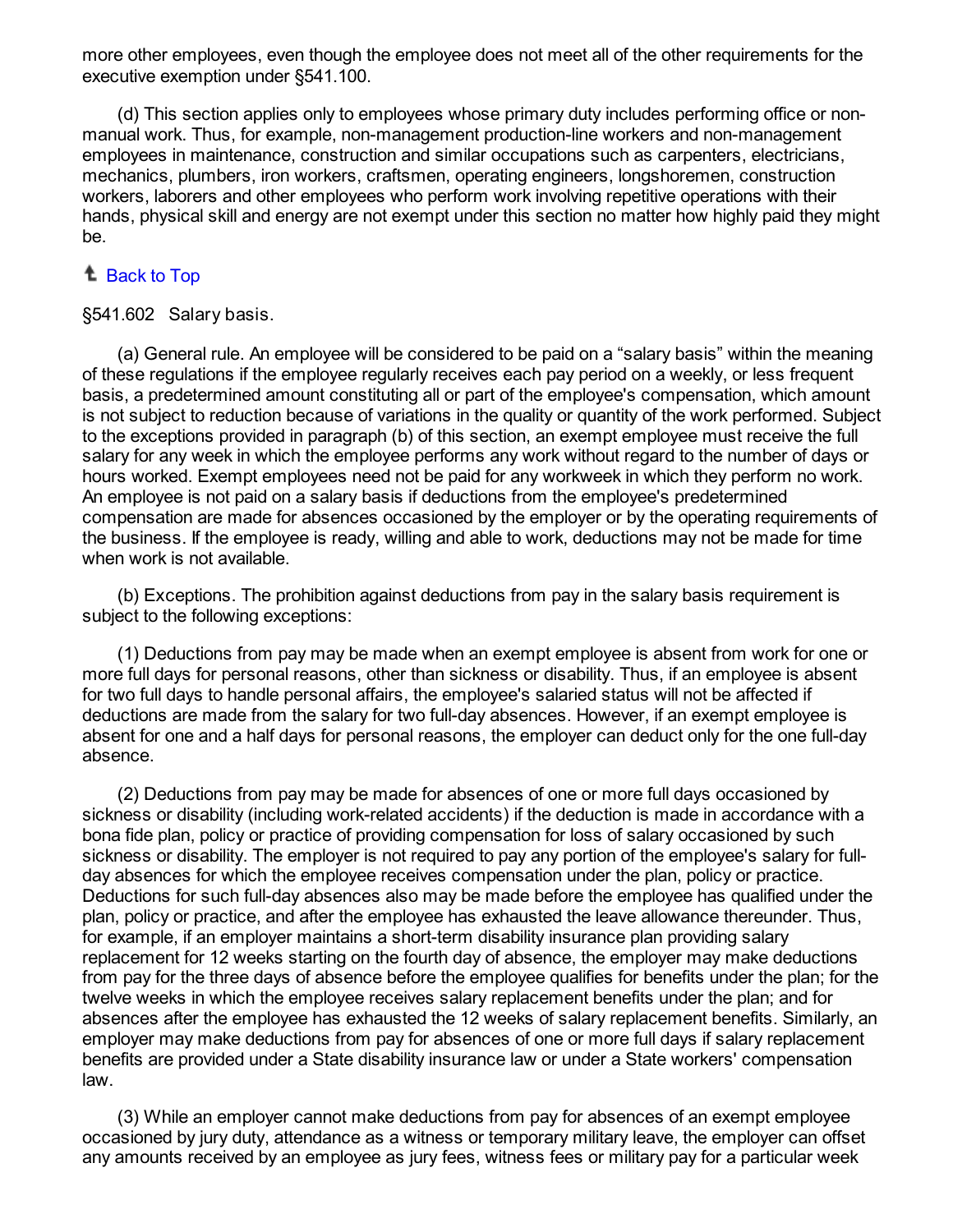against the salary due for that particular week without loss of the exemption.

(4) Deductions from pay of exempt employees may be made for penalties imposed in good faith for infractions of safety rules of major significance. Safety rules of major significance include those relating to the prevention of serious danger in the workplace or to other employees, such as rules prohibiting smoking in explosive plants, oil refineries and coal mines.

(5) Deductions from pay of exempt employees may be made for unpaid disciplinary suspensions of one or more full days imposed in good faith for infractions of workplace conduct rules. Such suspensions must be imposed pursuant to a written policy applicable to all employees. Thus, for example, an employer may suspend an exempt employee without pay for three days for violating a generally applicable written policy prohibiting sexual harassment. Similarly, an employer may suspend an exempt employee without pay for twelve days for violating a generally applicable written policy prohibiting workplace violence.

(6) An employer is not required to pay the full salary in the initial or terminal week of employment. Rather, an employer may pay a proportionate part of an employee's full salary for the time actually worked in the first and last week of employment. In such weeks, the payment of an hourly or daily equivalent of the employee's full salary for the time actually worked will meet the requirement. However, employees are not paid on a salary basis within the meaning of these regulations if they are employed occasionally for a few days, and the employer pays them a proportionate part of the weekly salary when so employed.

(7) An employer is not required to pay the full salary for weeks in which an exempt employee takes unpaid leave under the Family and Medical Leave Act. Rather, when an exempt employee takes unpaid leave under the Family and Medical Leave Act, an employer may pay a proportionate part of the full salary for time actually worked. For example, if an employee who normally works 40 hours per week uses four hours of unpaid leave under the Family and Medical Leave Act, the employer could deduct 10 percent of the employee's normal salary that week.

(c) When calculating the amount of a deduction from pay allowed under paragraph (b) of this section, the employer may use the hourly or daily equivalent of the employee's full weekly salary or any other amount proportional to the time actually missed by the employee. A deduction from pay as a penalty for violations of major safety rules under paragraph (b)(4) of this section may be made in any amount.

#### <sup>1</sup> Back to Top

§541.603 Effect of improper deductions from salary.

(a) An employer who makes improper deductions from salary shall lose the exemption if the facts demonstrate that the employer did not intend to pay employees on a salary basis. An actual practice of making improper deductions demonstrates that the employer did not intend to pay employees on a salary basis. The factors to consider when determining whether an employer has an actual practice of making improper deductions include, but are not limited to: the number of improper deductions, particularly as compared to the number of employee infractions warranting discipline; the time period during which the employer made improper deductions; the number and geographic location of employees whose salary was improperly reduced; the number and geographic location of managers responsible for taking the improper deductions; and whether the employer has a clearly communicated policy permitting or prohibiting improper deductions.

(b) If the facts demonstrate that the employer has an actual practice of making improper deductions, the exemption is lost during the time period in which the improper deductions were made for employees in the same job classification working for the same managers responsible for the actual improper deductions. Employees in different job classifications or who work for different managers do not lose their status as exempt employees. Thus, for example, if a manager at a company facility routinely docks the pay of engineers at that facility for partial-day personal absences, then all engineers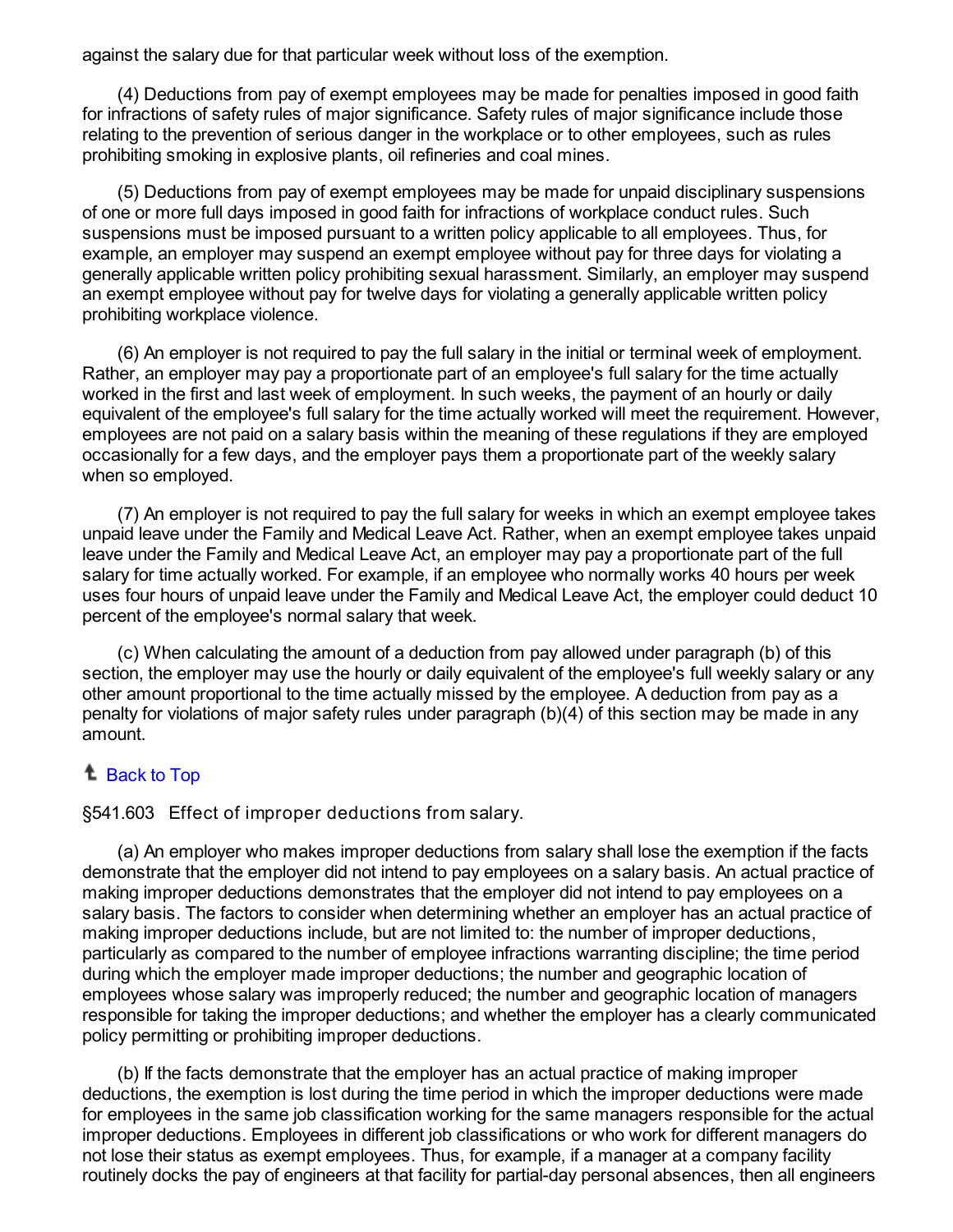at that facility whose pay could have been improperly docked by the manager would lose the exemption; engineers at other facilities or working for other managers, however, would remain exempt.

(c) Improper deductions that are either isolated or inadvertent will not result in loss of the exemption for any employees subject to such improper deductions, if the employer reimburses the employees for such improper deductions.

(d) If an employer has a clearly communicated policy that prohibits the improper pay deductions specified in §541.602(a) and includes a complaint mechanism, reimburses employees for any improper deductions and makes a good faith commitment to comply in the future, such employer will not lose the exemption for any employees unless the employer willfully violates the policy by continuing to make improper deductions after receiving employee complaints. If an employer fails to reimburse employees for any improper deductions or continues to make improper deductions after receiving employee complaints, the exemption is lost during the time period in which the improper deductions were made for employees in the same job classification working for the same managers responsible for the actual improper deductions. The best evidence of a clearly communicated policy is a written policy that was distributed to employees prior to the improper pay deductions by, for example, providing a copy of the policy to employees at the time of hire, publishing the policy in an employee handbook or publishing the policy on the employer's Intranet.

(e) This section shall not be construed in an unduly technical manner so as to defeat the exemption.

### <sup>1</sup> Back to Top

§541.604 Minimum guarantee plus extras.

(a) An employer may provide an exempt employee with additional compensation without losing the exemption or violating the salary basis requirement, if the employment arrangement also includes a guarantee of at least the minimum weekly-required amount paid on a salary basis. Thus, for example, an exempt employee guaranteed at least \$455 each week paid on a salary basis may also receive additional compensation of a one percent commission on sales. An exempt employee also may receive a percentage of the sales or profits of the employer if the employment arrangement also includes a guarantee of at least \$455 each week paid on a salary basis. Similarly, the exemption is not lost if an exempt employee who is guaranteed at least \$455 each week paid on a salary basis also receives additional compensation based on hours worked for work beyond the normal workweek. Such additional compensation may be paid on any basis (e.g., flat sum, bonus payment, straight-time hourly amount, time and one-half or any other basis), and may include paid time off.

(b) An exempt employee's earnings may be computed on an hourly, a daily or a shift basis, without losing the exemption or violating the salary basis requirement, if the employment arrangement also includes a guarantee of at least the minimum weekly required amount paid on a salary basis regardless of the number of hours, days or shifts worked, and a reasonable relationship exists between the guaranteed amount and the amount actually earned. The reasonable relationship test will be met if the weekly guarantee is roughly equivalent to the employee's usual earnings at the assigned hourly, daily or shift rate for the employee's normal scheduled workweek. Thus, for example, an exempt employee guaranteed compensation of at least \$500 for any week in which the employee performs any work, and who normally works four or five shifts each week, may be paid \$150 per shift without violating the salary basis requirement. The reasonable relationship requirement applies only if the employee's pay is computed on an hourly, daily or shift basis. It does not apply, for example, to an exempt store manager paid a guaranteed salary of \$650 per week who also receives a commission of one-half percent of all sales in the store or five percent of the store's profits, which in some weeks may total as much as, or even more than, the guaranteed salary.

### <sup>1</sup> Back to Top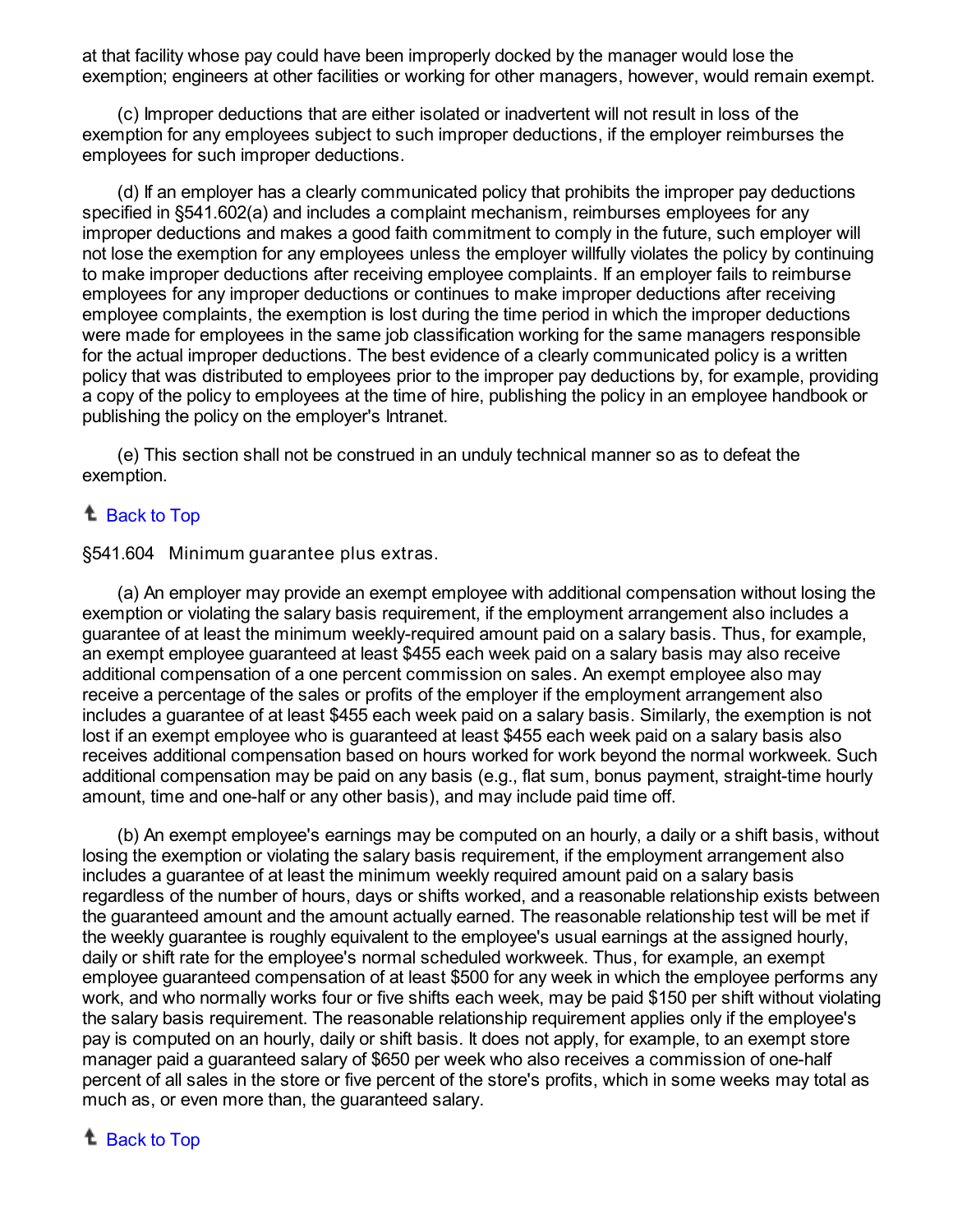#### §541.605 Fee basis.

(a) Administrative and professional employees may be paid on a fee basis, rather than on a salary basis. An employee will be considered to be paid on a "fee basis" within the meaning of these regulations if the employee is paid an agreed sum for a single job regardless of the time required for its completion. These payments resemble piecework payments with the important distinction that generally a "fee" is paid for the kind of job that is unique rather than for a series of jobs repeated an indefinite number of times and for which payment on an identical basis is made over and over again. Payments based on the number of hours or days worked and not on the accomplishment of a given single task are not considered payments on a fee basis.

(b) To determine whether the fee payment meets the minimum amount of salary required for exemption under these regulations, the amount paid to the employee will be tested by determining the time worked on the job and whether the fee payment is at a rate that would amount to at least \$455 per week if the employee worked 40 hours. Thus, an artist paid \$250 for a picture that took 20 hours to complete meets the minimum salary requirement for exemption since earnings at this rate would yield the artist \$500 if 40 hours were worked.

### <sup>t</sup> Back to Top

§541.606 Board, lodging or other facilities.

(a) To qualify for exemption under section  $13(a)(1)$  of the Act, an employee must earn the minimum salary amount set forth in §541.600, "exclusive of board, lodging or other facilities." The phrase "exclusive of board, lodging or other facilities" means "free and clear" or independent of any claimed credit for non-cash items of value that an employer may provide to an employee. Thus, the costs incurred by an employer to provide an employee with board, lodging or other facilities may not count towards the minimum salary amount required for exemption under this part 541. Such separate transactions are not prohibited between employers and their exempt employees, but the costs to employers associated with such transactions may not be considered when determining if an employee has received the full required minimum salary payment.

(b) Regulations defining what constitutes "board, lodging, or other facilities" are contained in 29 CFR part 531. As described in 29 CFR 531.32, the term "other facilities" refers to items similar to board and lodging, such as meals furnished at company restaurants or cafeterias or by hospitals, hotels, or restaurants to their employees; meals, dormitory rooms, and tuition furnished by a college to its student employees; merchandise furnished at company stores or commissaries, including articles of food, clothing, and household effects; housing furnished for dwelling purposes; and transportation furnished to employees for ordinary commuting between their homes and work.

### <sup>1</sup> Back to Top

## Subpart H—Definitions and Miscellaneous Provisions

### <sup>1</sup> Back to Top

§541.700 Primary duty.

(a) To qualify for exemption under this part, an employee's "primary duty" must be the performance of exempt work. The term "primary duty" means the principal, main, major or most important duty that the employee performs. Determination of an employee's primary duty must be based on all the facts in a particular case, with the major emphasis on the character of the employee's job as a whole. Factors to consider when determining the primary duty of an employee include, but are not limited to, the relative importance of the exempt duties as compared with other types of duties; the amount of time spent performing exempt work; the employee's relative freedom from direct supervision; and the relationship between the employee's salary and the wages paid to other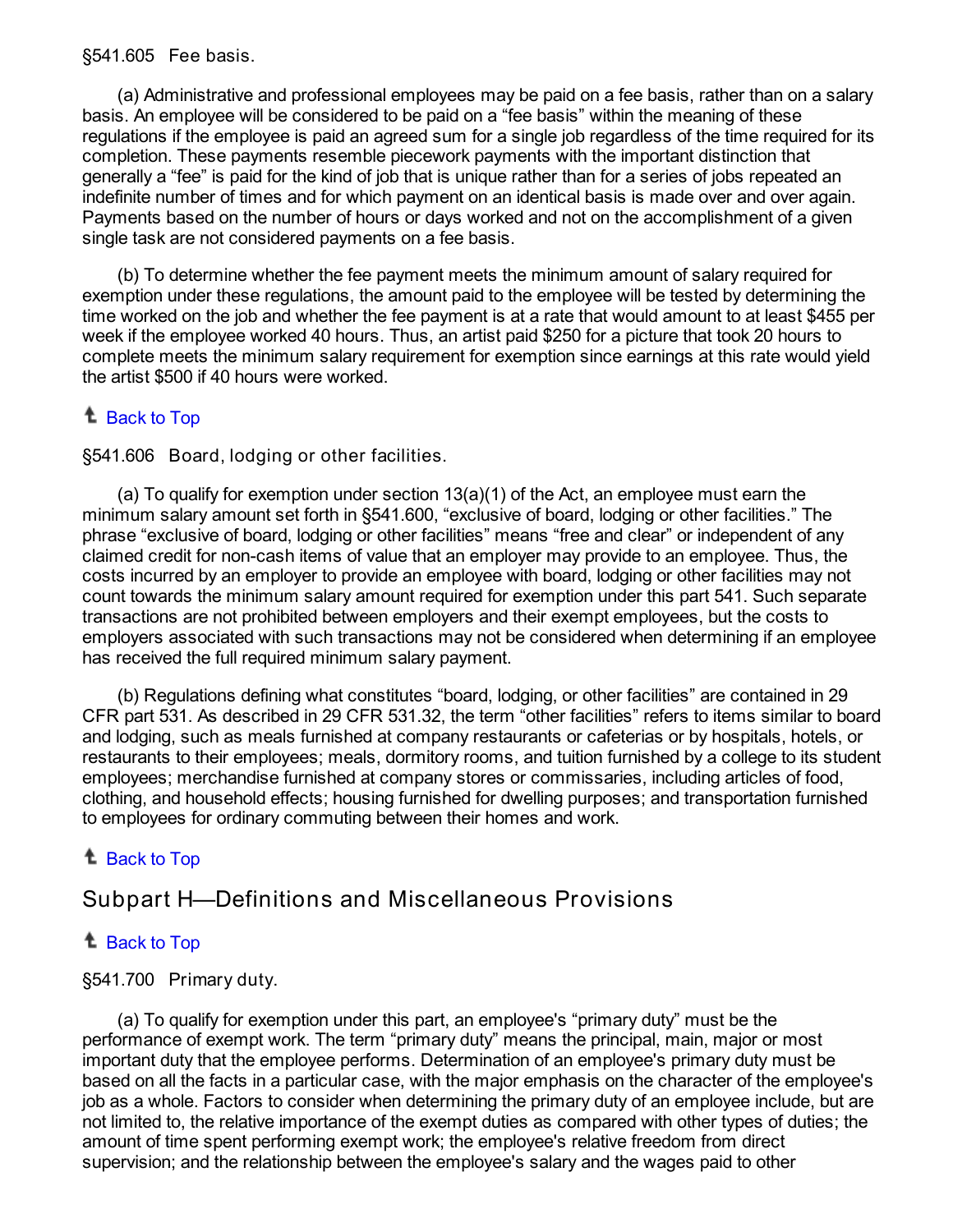employees for the kind of nonexempt work performed by the employee.

(b) The amount of time spent performing exempt work can be a useful guide in determining whether exempt work is the primary duty of an employee. Thus, employees who spend more than 50 percent of their time performing exempt work will generally satisfy the primary duty requirement. Time alone, however, is not the sole test, and nothing in this section requires that exempt employees spend more than 50 percent of their time performing exempt work. Employees who do not spend more than 50 percent of their time performing exempt duties may nonetheless meet the primary duty requirement if the other factors support such a conclusion.

(c) Thus, for example, assistant managers in a retail establishment who perform exempt executive work such as supervising and directing the work of other employees, ordering merchandise, managing the budget and authorizing payment of bills may have management as their primary duty even if the assistant managers spend more than 50 percent of the time performing nonexempt work such as running the cash register. However, if such assistant managers are closely supervised and earn little more than the nonexempt employees, the assistant managers generally would not satisfy the primary duty requirement.

### <sup>t</sup> Back to Top

§541.701 Customarily and regularly.

The phrase "customarily and regularly" means a frequency that must be greater than occasional but which, of course, may be less than constant. Tasks or work performed "customarily and regularly" includes work normally and recurrently performed every workweek; it does not include isolated or onetime tasks.

#### <sup>1</sup> Back to Top

§541.702 Exempt and nonexempt work.

The term "exempt work" means all work described in §§541.100, 541.101, 541.200, 541.300, 541.301, 541.302, 541.303, 541.304, 541.400 and 541.500, and the activities directly and closely related to such work. All other work is considered "nonexempt."

### <sup>1</sup> Back to Top

§541.703 Directly and closely related.

(a) Work that is "directly and closely related" to the performance of exempt work is also considered exempt work. The phrase "directly and closely related" means tasks that are related to exempt duties and that contribute to or facilitate performance of exempt work. Thus, "directly and closely related" work may include physical tasks and menial tasks that arise out of exempt duties, and the routine work without which the exempt employee's exempt work cannot be performed properly. Work "directly and closely related" to the performance of exempt duties may also include recordkeeping; monitoring and adjusting machinery; taking notes; using the computer to create documents or presentations; opening the mail for the purpose of reading it and making decisions; and using a photocopier or fax machine. Work is not "directly and closely related" if the work is remotely related or completely unrelated to exempt duties.

(b) The following examples further illustrate the type of work that is and is not normally considered as directly and closely related to exempt work:

(1) Keeping time, production or sales records for subordinates is work directly and closely related to an exempt executive's function of managing a department and supervising employees.

(2) The distribution of materials, merchandise or supplies to maintain control of the flow of and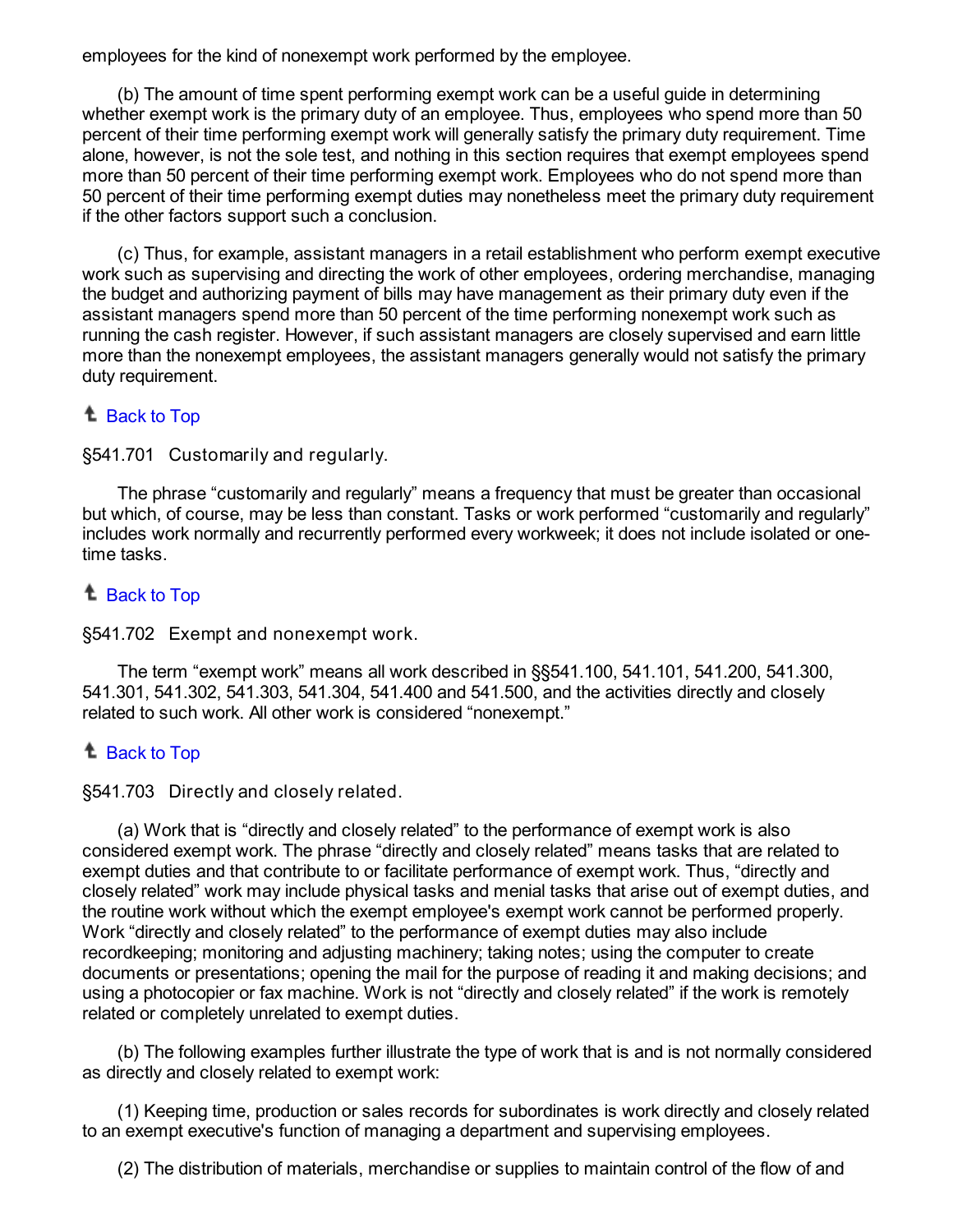expenditures for such items is directly and closely related to the performance of exempt duties.

(3) A supervisor who spot checks and examines the work of subordinates to determine whether they are performing their duties properly, and whether the product is satisfactory, is performing work which is directly and closely related to managerial and supervisory functions, so long as the checking is distinguishable from the work ordinarily performed by a nonexempt inspector.

(4) A supervisor who sets up a machine may be engaged in exempt work, depending upon the nature of the industry and the operation. In some cases the setup work, or adjustment of the machine for a particular job, is typically performed by the same employees who operate the machine. Such setup work is part of the production operation and is not exempt. In other cases, the setting up of the work is a highly skilled operation which the ordinary production worker or machine tender typically does not perform. In large plants, non-supervisors may perform such work. However, particularly in small plants, such work may be a regular duty of the executive and is directly and closely related to the executive's responsibility for the work performance of subordinates and for the adequacy of the final product. Under such circumstances, it is exempt work.

(5) A department manager in a retail or service establishment who walks about the sales floor observing the work of sales personnel under the employee's supervision to determine the effectiveness of their sales techniques, checks on the quality of customer service being given, or observes customer preferences is performing work which is directly and closely related to managerial and supervisory functions.

(6) A business consultant may take extensive notes recording the flow of work and materials through the office or plant of the client; after returning to the office of the employer, the consultant may personally use the computer to type a report and create a proposed table of organization. Standing alone, or separated from the primary duty, such note-taking and typing would be routine in nature. However, because this work is necessary for analyzing the data and making recommendations, the work is directly and closely related to exempt work. While it is possible to assign note-taking and typing to nonexempt employees, and in fact it is frequently the practice to do so, delegating such routine tasks is not required as a condition of exemption.

(7) A credit manager who makes and administers the credit policy of the employer, establishes credit limits for customers, authorizes the shipment of orders on credit, and makes decisions on whether to exceed credit limits would be performing work exempt under §541.200. Work that is directly and closely related to these exempt duties may include checking the status of accounts to determine whether the credit limit would be exceeded by the shipment of a new order, removing credit reports from the files for analysis, and writing letters giving credit data and experience to other employers or credit agencies.

(8) A traffic manager in charge of planning a company's transportation, including the most economical and quickest routes for shipping merchandise to and from the plant, contracting for common-carrier and other transportation facilities, negotiating with carriers for adjustments for damages to merchandise, and making the necessary rearrangements resulting from delays, damages or irregularities in transit, is performing exempt work. If the employee also spends part of the day taking telephone orders for local deliveries, such order-taking is a routine function and is not directly and closely related to the exempt work.

(9) An example of work directly and closely related to exempt professional duties is a chemist performing menial tasks such as cleaning a test tube in the middle of an original experiment, even though such menial tasks can be assigned to laboratory assistants.

(10) A teacher performs work directly and closely related to exempt duties when, while taking students on a field trip, the teacher drives a school van or monitors the students' behavior in a restaurant.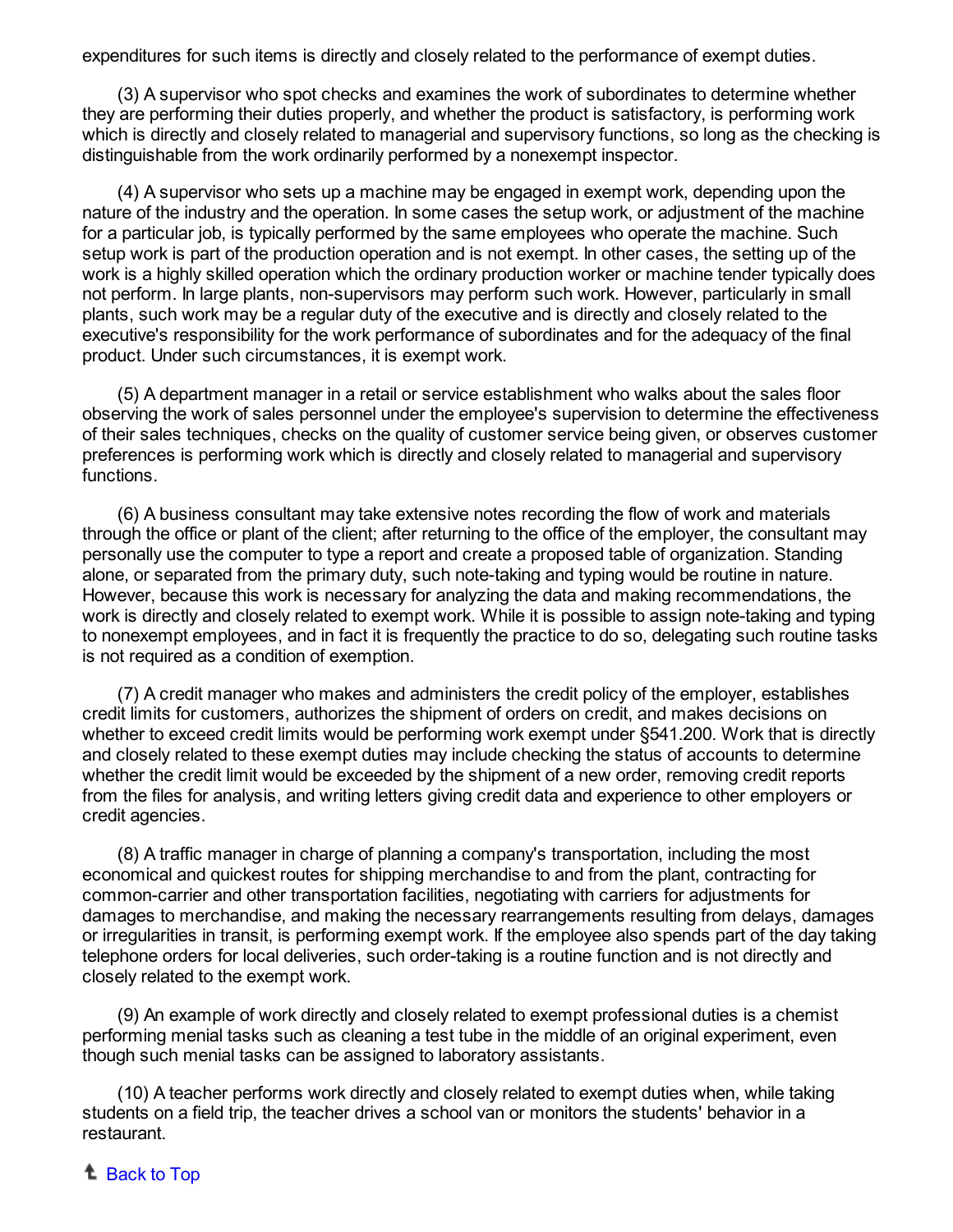§541.704 Use of manuals.

The use of manuals, guidelines or other established procedures containing or relating to highly technical, scientific, legal, financial or other similarly complex matters that can be understood or interpreted only by those with advanced or specialized knowledge or skills does not preclude exemption under section 13(a)(1) of the Act or the regulations in this part. Such manuals and procedures provide guidance in addressing difficult or novel circumstances and thus use of such reference material would not affect an employee's exempt status. The section 13(a)(1) exemptions are not available, however, for employees who simply apply well-established techniques or procedures described in manuals or other sources within closely prescribed limits to determine the correct response to an inquiry or set of circumstances.

### <sup>t</sup> Back to Top

#### §541.705 Trainees.

The executive, administrative, professional, outside sales and computer employee exemptions do not apply to employees training for employment in an executive, administrative, professional, outside sales or computer employee capacity who are not actually performing the duties of an executive, administrative, professional, outside sales or computer employee.

### <sup>1</sup> Back to Top

#### §541.706 Emergencies.

(a) An exempt employee will not lose the exemption by performing work of a normally nonexempt nature because of the existence of an emergency. Thus, when emergencies arise that threaten the safety of employees, a cessation of operations or serious damage to the employer's property, any work performed in an effort to prevent such results is considered exempt work.

(b) An "emergency" does not include occurrences that are not beyond control or for which the employer can reasonably provide in the normal course of business. Emergencies generally occur only rarely, and are events that the employer cannot reasonably anticipate.

(c) The following examples illustrate the distinction between emergency work considered exempt work and routine work that is not exempt work:

(1) A mine superintendent who pitches in after an explosion and digs out workers who are trapped in the mine is still a bona fide executive.

(2) Assisting nonexempt employees with their work during periods of heavy workload or to handle rush orders is not exempt work.

(3) Replacing a nonexempt employee during the first day or partial day of an illness may be considered exempt emergency work depending on factors such as the size of the establishment and of the executive's department, the nature of the industry, the consequences that would flow from the failure to replace the ailing employee immediately, and the feasibility of filling the employee's place promptly.

(4) Regular repair and cleaning of equipment is not emergency work, even when necessary to prevent fire or explosion; however, repairing equipment may be emergency work if the breakdown of or damage to the equipment was caused by accident or carelessness that the employer could not reasonably anticipate.

#### <sup>1</sup> Back to Top

§541.707 Occasional tasks.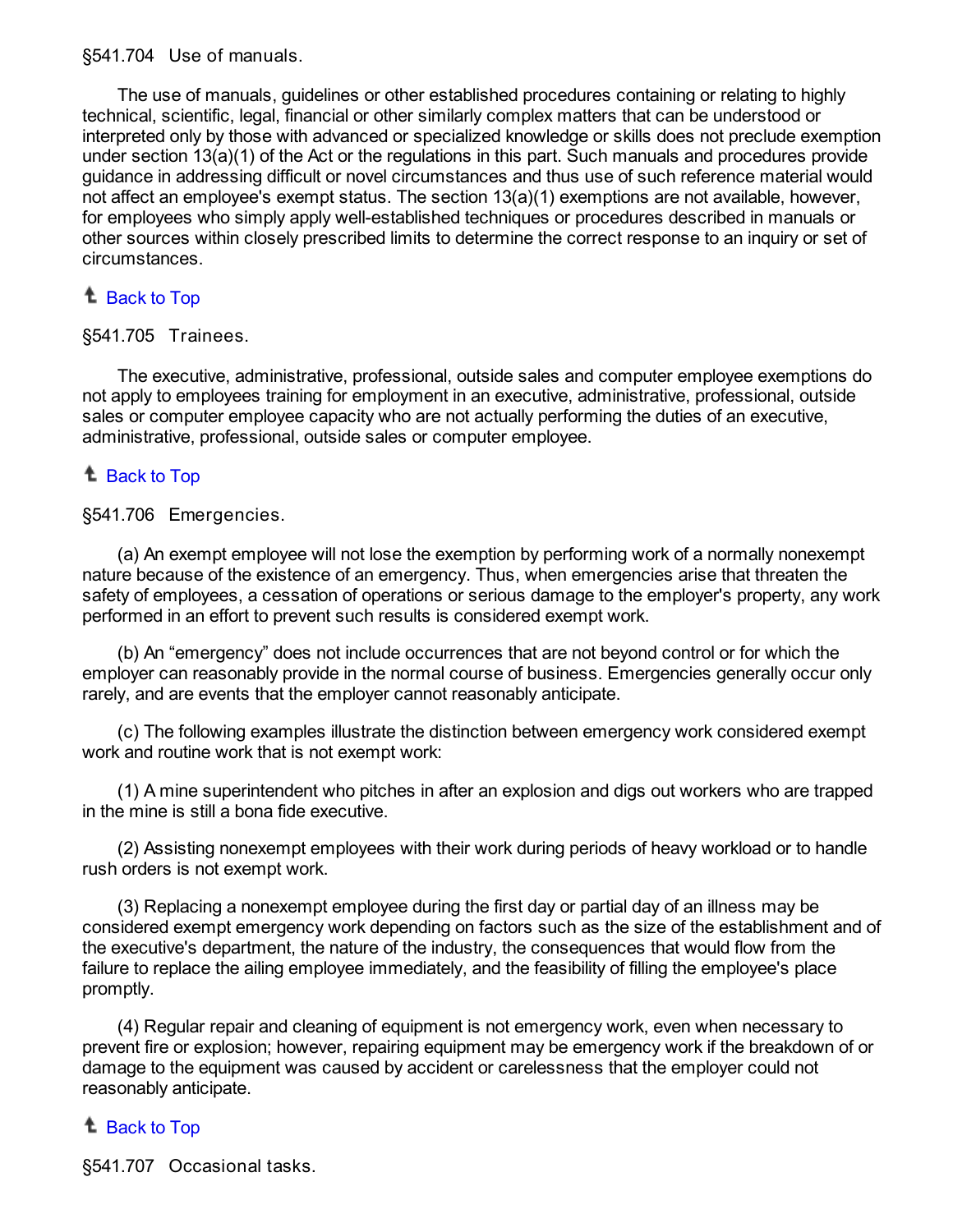Occasional, infrequently recurring tasks that cannot practicably be performed by nonexempt employees, but are the means for an exempt employee to properly carry out exempt functions and responsibilities, are considered exempt work. The following factors should be considered in determining whether such work is exempt work: Whether the same work is performed by any of the exempt employee's subordinates; practicability of delegating the work to a nonexempt employee; whether the exempt employee performs the task frequently or occasionally; and existence of an industry practice for the exempt employee to perform the task.

### <sup>1</sup> Back to Top

§541.708 Combination exemptions.

Employees who perform a combination of exempt duties as set forth in the regulations in this part for executive, administrative, professional, outside sales and computer employees may qualify for exemption. Thus, for example, an employee whose primary duty involves a combination of exempt administrative and exempt executive work may qualify for exemption. In other words, work that is exempt under one section of this part will not defeat the exemption under any other section.

### <sup>t</sup> Back to Top

§541.709 Motion picture producing industry.

The requirement that the employee be paid "on a salary basis" does not apply to an employee in the motion picture producing industry who is compensated at a base rate of at least \$695 a week (exclusive of board, lodging, or other facilities). Thus, an employee in this industry who is otherwise exempt under subparts B, C or D of this part, and who is employed at a base rate of at least \$695 a week is exempt if paid a proportionate amount (based on a week of not more than 6 days) for any week in which the employee does not work a full workweek for any reason. Moreover, an otherwise exempt employee in this industry qualifies for exemption if the employee is employed at a daily rate under the following circumstances:

(a) The employee is in a job category for which a weekly base rate is not provided and the daily base rate would yield at least \$695 if 6 days were worked; or

(b) The employee is in a job category having a weekly base rate of at least \$695 and the daily base rate is at least one-sixth of such weekly base rate.

#### <sup>t</sup> Back to Top

§541.710 Employees of public agencies.

(a) An employee of a public agency who otherwise meets the salary basis requirements of §541.602 shall not be disqualified from exemption under §§541.100, 541.200, 541.300 or 541.400 on the basis that such employee is paid according to a pay system established by statute, ordinance or regulation, or by a policy or practice established pursuant to principles of public accountability, under which the employee accrues personal leave and sick leave and which requires the public agency employee's pay to be reduced or such employee to be placed on leave without pay for absences for personal reasons or because of illness or injury of less than one work-day when accrued leave is not used by an employee because:

(1) Permission for its use has not been sought or has been sought and denied;

(2) Accrued leave has been exhausted; or

(3) The employee chooses to use leave without pay.

(b) Deductions from the pay of an employee of a public agency for absences due to a budget-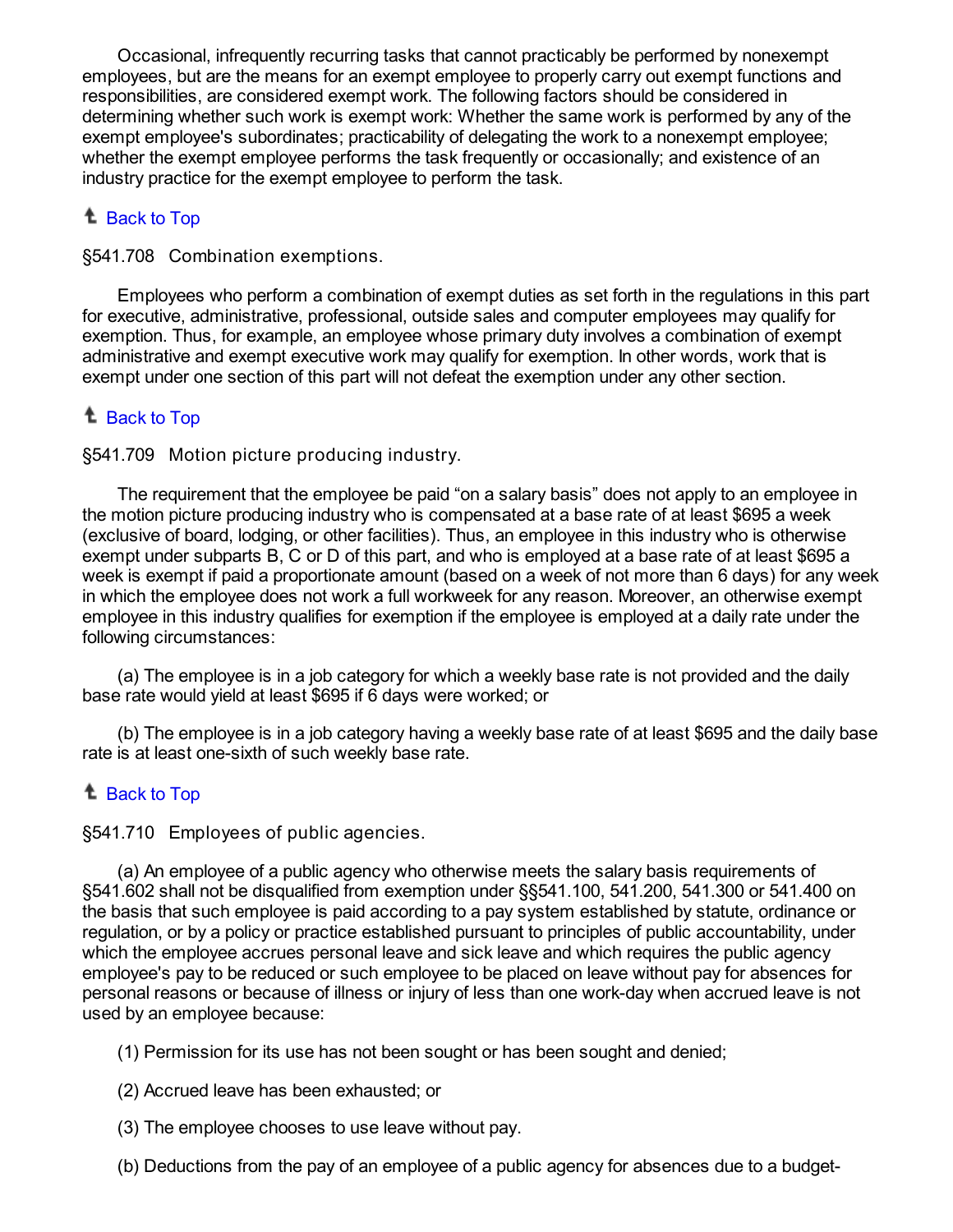required furlough shall not disqualify the employee from being paid on a salary basis except in the workweek in which the furlough occurs and for which the employee's pay is accordingly reduced.

### <sup>1</sup> Back to Top

For questions or comments regarding e-CFR editorial content, features, or design, email [ecfr@nara.gov](mailto:ecfr@nara.gov). For questions concerning e-CFR programming and delivery issues, email [webteam@gpo.gov](mailto:webteam@gpo.gov).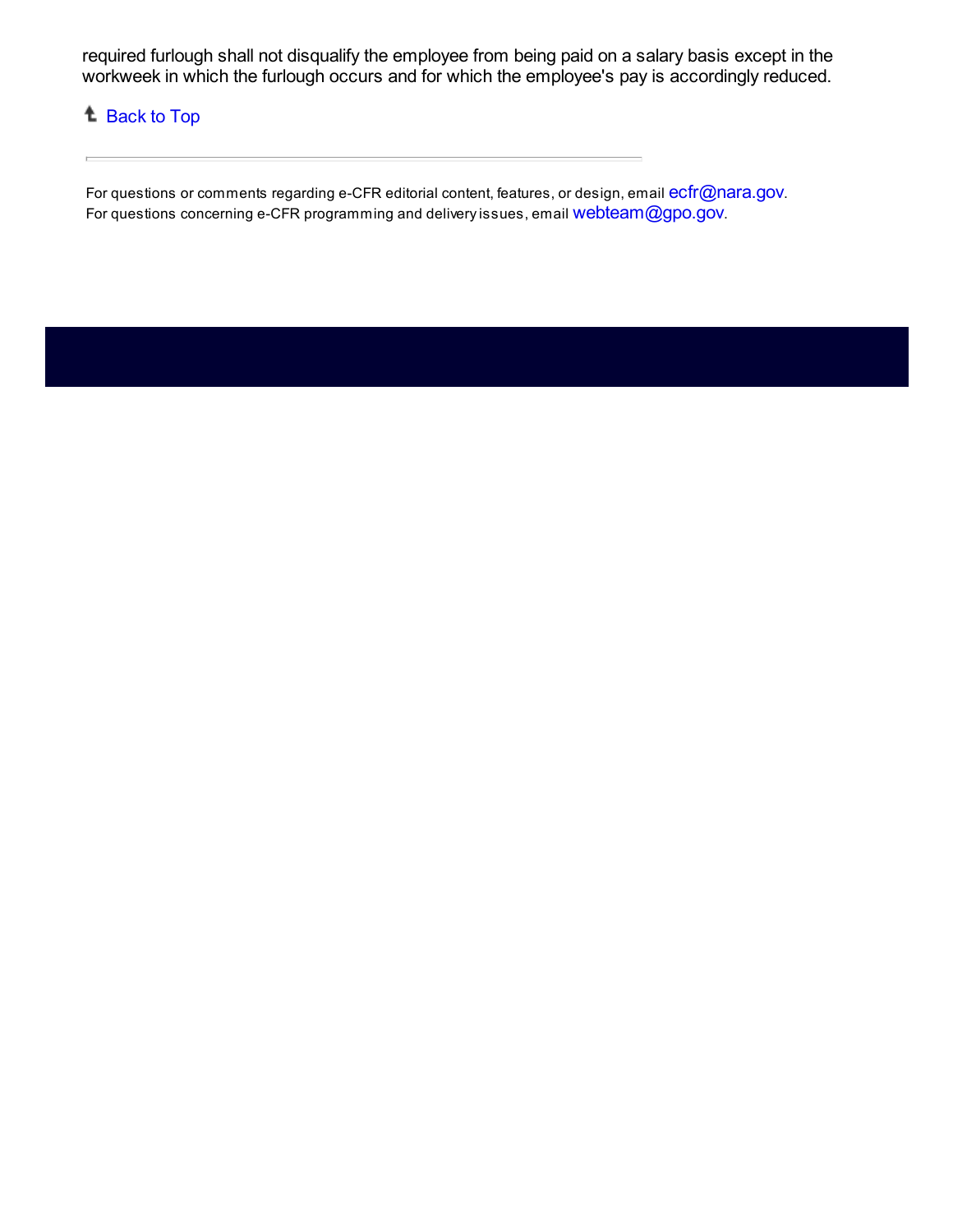[Home](http://www.whitehouse.gov/) • [Briefing Room](http://www.whitehouse.gov/briefing-room) • [Presidential Actions](http://www.whitehouse.gov/briefing-room/presidential-actions) • Presidential Memoranda Search WhiteHouse.gov

The White House Office of the Press Secretary

For Immediate Release March 13, 2014

#### Presidential Memorandum -- Updating and Modernizing Overtime Regulations

March 13, 2014

MEMORANDUM FOR THE SECRETARY OF LABOR

SUBJECT: Updating and Modernizing Overtime Regulations

The Fair Labor Standards Act (the "Act"), 29 U.S.C. 201 et seq., provides basic rights and wage protections for American workers, including Federal minimum wage and overtime requirements. Most workers covered under the Act must receive overtime pay of at least 1.5 times their regular pay rate for hours worked in excess of 40 hours per week.

However, regulations regarding exemptions from the Act's overtime requirement, particularly for executive, administrative, and professional employees (often referred to as "white collar" exemptions) have not kept up with our modern economy. Because these regulations are outdated, millions of Americans lack the protections of overtime and even the right to the minimum wage.

Therefore, I hereby direct you to propose revisions to modernize and streamline the existing overtime regulations. In doing so, you shall consider how the regulations could be revised to update existing protections consistent with the intent of the Act; address the changing nature of the workplace; and simplify the regulations to make them easier for both workers and businesses to understand and apply.

This memorandum is not intended to, and does not, create any right or benefit, substantive or procedural, enforceable at law or in equity by any party against the United States, its departments, agencies, or entities, its officers, employees, or agents, or any other person.

Nothing in this memorandum shall be construed to impair or otherwise affect the authority granted by law to a department or agency, or the head thereof.

You are hereby authorized and directed to publish this memorandum in the Federal Register.

BARACK OBAMA



#### LATEST BLOG POSTS

April 19, 2014 5:48 AM EDT

#### [Weekly Address: President Obama Offers](http://www.whitehouse.gov/blog/2014/04/19/weekly-address-president-obama-offers-easter-and-passover-greetings) Easter and Passover Greetings

In this week's address, the President offers his warmest greetings as millions of Americans celebrate Easter this Sunday and recounts the Passover Seder he hosted at the White House earlier this week, joining Jewish families around the world in their celebration.

April 18, 2014 6:38 PM EDT

#### Navy Midshipmen Receive the [Commander-in-Chief's Trophy for the](http://www.whitehouse.gov/blog/2014/04/18/navy-midshipmen-receive-commander-chief-s-trophy-ninth-time-11-seasons) Ninth Time in 11 Seasons

President Obama welcomes the U.S. Naval Academy's football team to the White House to receive the Commander-in-Chief's Trophy once again.

#### April 18, 2014 6:01 PM EDT

#### [Weekly Wrap Up: A Moment of Silence for](http://www.whitehouse.gov/blog/2014/04/18/weekly-wrap-moment-silence-boston-and-more) Boston, and More

This week, the President observed a moment of silence and announced that 8 million Americans have now signed up for private health insurance through the Marketplace; the Vice President joined the President to cheer on the Soldier Ride, and signed up for Instagram and took his first selfie; and more. Check out what else you may have missed in this week's wrap up.

#### [VIEW ALL RELATED BLOG POSTS](http://www.whitehouse.gov/blog/issues/all)

| Facebook | YouTube  |
|----------|----------|
| Twitter  | Vimeo    |
| Flickr   | iTunes   |
| Google+  | LinkedIn |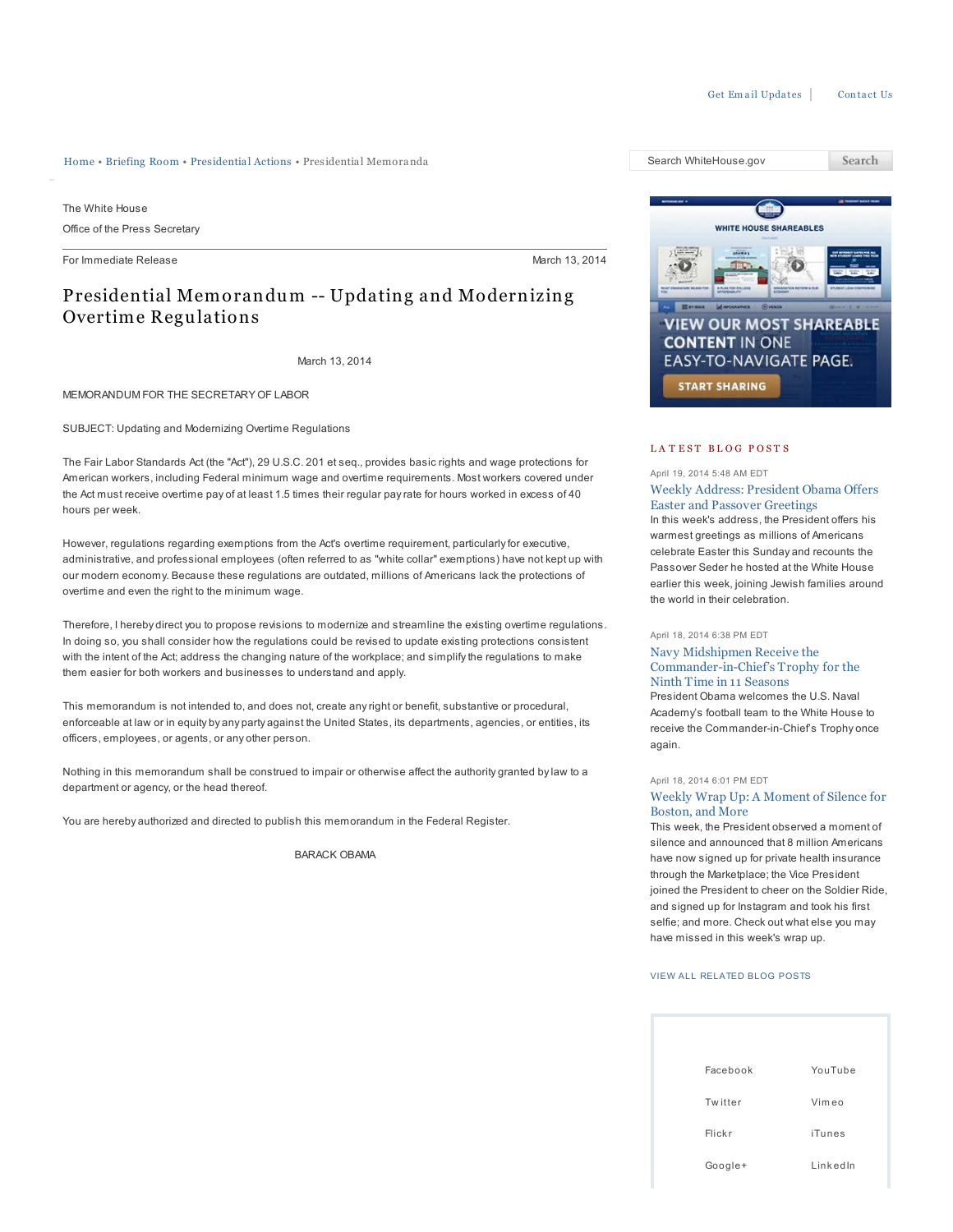WWW.WHITEHOUSE.GOV [En español](http://www.whitehouse.gov/espanol) | [Accessibility](http://www.whitehouse.gov/accessibility) | [Copyright Information](http://www.whitehouse.gov/copyright) | [Privacy Policy](http://www.whitehouse.gov/privacy/archive2) | [Contact](http://www.whitehouse.gov/contact/submit-questions-and-comments) [USA.gov](http://usa.gov/) | [Developers](http://www.whitehouse.gov/developers) | [Apply for a Job](https://apply.whitehouse.gov/)

J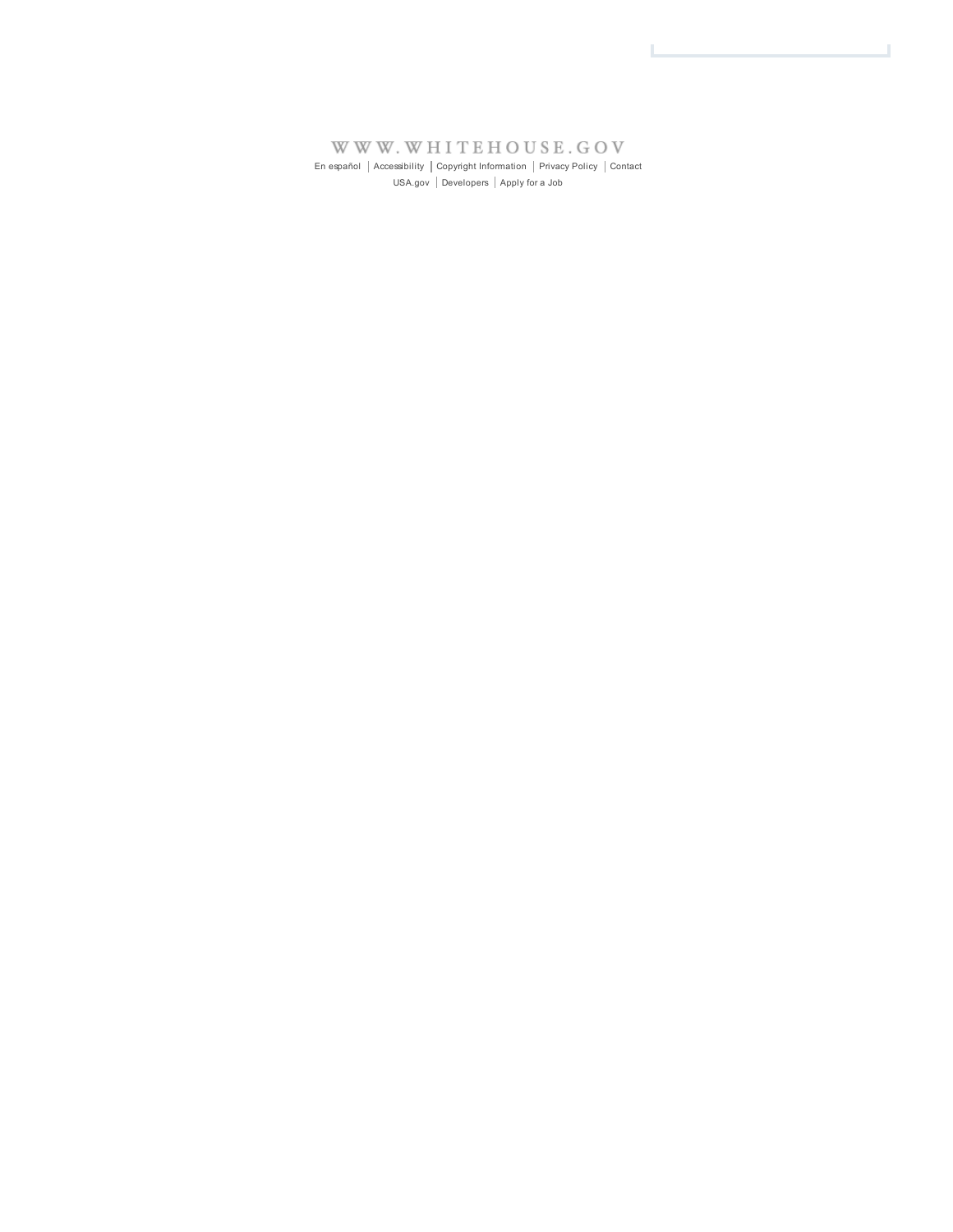

The White House Office of the Press Secretary

E-Mail Tweet | f Share ÷.

For Immediate Release March 13, 2014

### FACT SHEET: Opportunity for All: Rewarding Hard Work by Strengthening Overtime Protections

After weathering the Great Recession and through five years of hard work and determination, America is creating jobs and rebuilding our economy. But as a result of shifts that have taken hold over more than three decades, too many Americans are working harder than ever just to get by, let alone to get ahead.

President Obama believes that, in America, if you work hard and take responsibility, you should have the opportunity to succeed. That's why he has pledged to make 2014 a year of action, working with Congress where they're willing, but using his phone and his pen wherever he can to build real, lasting economic security for the middle class and those working hard to become a part of the middle class.

As part of that effort, today, President Obama is directing the Secretary of Labor to begin the process of addressing overtime pay protections to help make sure millions of workers are paid a fair wage for a hard day's work and rules are simplified for employers and workers alike.

#### Basic Overtime Protections Have Eroded

The overtime rules that establish the 40-hour workweek, a linchpin of the middle class, have eroded over the years. As a result, millions of salaried workers have been left without the protections of overtime or sometimes even the minimum wage. For example, a convenience store manager or a fast food shift supervisor or an office worker may be expected to work 50 or 60 hours a week or more, making barely enough to keep a family out of poverty, and not receive a dime of overtime pay. It's even possible for employers to pay workers less than the minimum wage per hour.

The overtime and minimum wage rules are set in the Fair Labor Standards Act, originally passed by Congress in 1938, and apply broadly to private-sector workers. However, there are some exceptions to these rules, which the Department of Labor has the authority to define through regulation. One of the most commonly used exemptions is for "executive, administrative and professional" employees, the so-called "white collar" exemption.

Workers who are paid hourly wages or who earn below a certain salary are generally protected by overtime regulations, while those above the threshold who perform executive, professional or administrative duties are not. That threshold has failed to keep up with inflation, only being updated twice in the last 40 years and leaving millions of low-paid, salaried workers without these basic protections. Specifically:

- In 1975 the Department of Labor set the threshold below which white collar workers were entitled to overtime pay at \$250 per week.
- In 2004 that threshold was set at \$455 per week (the equivalent of \$561 in today's dollars). This is below today's poverty line for a worker supporting a family of four, and well below 1975 levels in inflation adjusted terms.

Today, only 12 percent of salaried workers fall below the threshold that would guarantee them overtime and minimum wage protections (compared with 18 percent in 2004 and 65 percent in 1975). Many of the remaining 88 percent of salaried workers are ineligible for these protections because they fall within the white collar exemptions. Many recognize that these regulations are outdated, which is why states like New York and California have set higher salary thresholds.

At the same time, employers and workers alike have difficulty navigating the existing regulations, and many recognize that the rules should be modernized to better fit today's economy.

#### Details of the Presidential Memorandum

Improving the overtime regulations consistent with the Memorandum the President will sign today could benefit



#### LATEST BLOG POSTS

#### April 19, 2014 5:48 AM EDT

#### [Weekly Address: President Obama Offers](http://www.whitehouse.gov/blog/2014/04/19/weekly-address-president-obama-offers-easter-and-passover-greetings) Easter and Passover Greetings

In this week's address, the President offers his warmest greetings as millions of Americans celebrate Easter this Sunday and recounts the Passover Seder he hosted at the White House earlier this week, joining Jewish families around the world in their celebration.

#### April 18, 2014 6:38 PM EDT

#### Navy Midshipmen Receive the [Commander-in-Chief's Trophy for the](http://www.whitehouse.gov/blog/2014/04/18/navy-midshipmen-receive-commander-chief-s-trophy-ninth-time-11-seasons) Ninth Time in 11 Seasons

President Obama welcomes the U.S. Naval Academy's football team to the White House to receive the Commander-in-Chief's Trophy once again.

#### April 18, 2014 6:01 PM EDT

#### [Weekly Wrap Up: A Moment of Silence for](http://www.whitehouse.gov/blog/2014/04/18/weekly-wrap-moment-silence-boston-and-more) Boston, and More

This week, the President observed a moment of silence and announced that 8 million Americans have now signed up for private health insurance through the Marketplace; the Vice President joined the President to cheer on the Soldier Ride, and signed up for Instagram and took his first selfie; and more. Check out what else you may have missed in this week's wrap up.

#### [VIEW ALL RELATED BLOG POSTS](http://www.whitehouse.gov/blog/issues/all) ▶

### **STAY CONNECTED**

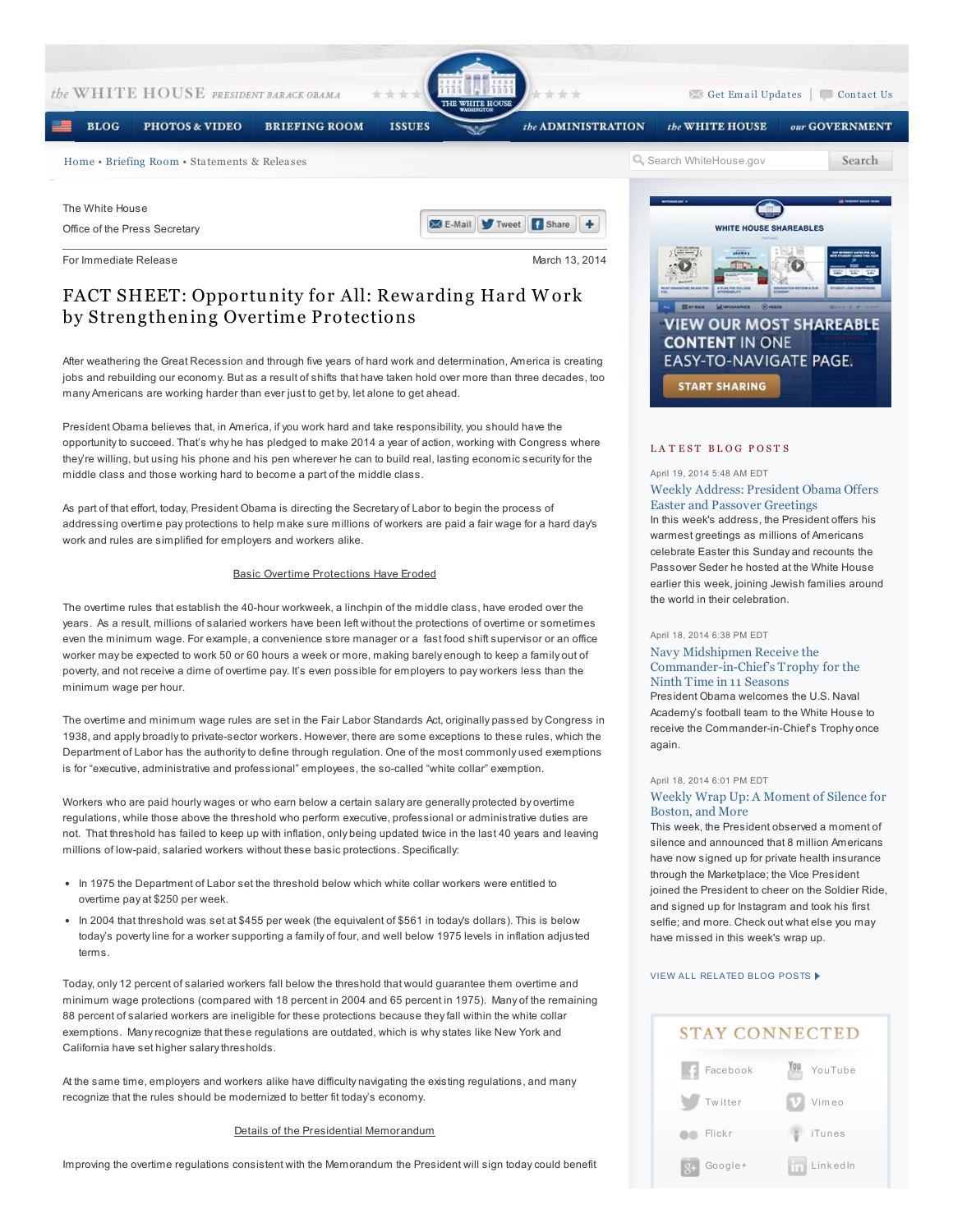millions of people who are working harder but falling further behind. The Fair Labor Standards Act protects over 135 million workers in more than 7.3 million workplaces nationwide.

The Presidential Memorandum instructs the Secretary of Labor to update regulations regarding who qualifies for overtime protection. In so doing, the Secretary shall consider how the regulations could be revised to:

- Update existing protections in keeping with the intention of the Fair Labor Standards Act.
- Address the changing nature of the American workplace.
- Simplify the overtime rules to make them easier for both workers and businesses to understand and apply.

WWW.WHITEHOUSE.GOV [En español](http://www.whitehouse.gov/espanol) | [Accessibility](http://www.whitehouse.gov/accessibility) | [Copyright Information](http://www.whitehouse.gov/copyright) | [Privacy Policy](http://www.whitehouse.gov/privacy/archive2) | [Contact](http://www.whitehouse.gov/contact/submit-questions-and-comments) [USA.gov](http://usa.gov/) | [Developers](http://www.whitehouse.gov/developers) | [Apply for a Job](https://apply.whitehouse.gov/)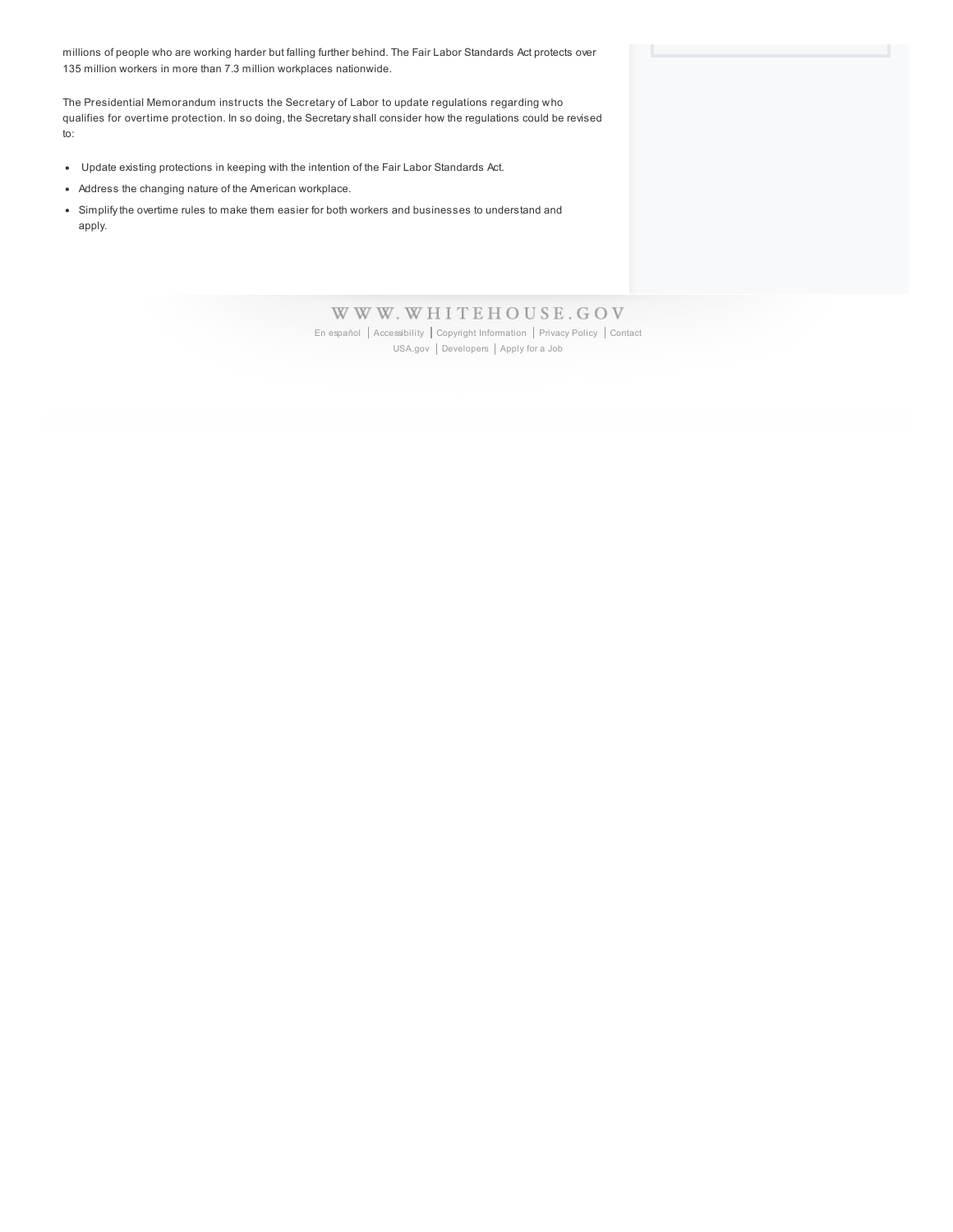

- [Home](http://social.dol.gov/blog)
- [About](http://social.dol.gov/blog/about/)
- [Comment Policy](http://social.dol.gov/blog/comment-policy/)
- [Feedback](http://social.dol.gov/blog/feedback/)
- [Subscribe](http://social.dol.gov/blog/feed/)

#### [\(Work in Progress\)](http://social.dol.gov/blog)

The Official Blog of the U.S. Department of Labor

# Opportunity for All: Fixing Overtime Rules to Reward Hard Work

by [Secretary Tom Perez](http://social.dol.gov/blog/author/secretary-tom-perez/) on March 13, 2014 · [19 comments](#page-44-0)



You would probably assume that people with titles like "manager" or "supervisor" are well-

compensated for their efforts. After all, they've probably worked hard to earn that title, putting in long hours, perhaps obtaining more education or training to get a promotion.

But all too often, these salaried employees are earning less per hour than the employees they supervise. Consider the two New Jersey gas station managers encountered by the Labor Department's Wage and Hour Division. Despite typically working 65 hours per week (say 7am to 8pm every weekday), their salary was so low that they weren't even making the equivalent of the minimum wage.

[As part of his vision of opportunity for all, President Obama is committed to making sure hard work is rewarded with fair wages. That's why he signed a](http://www.whitehouse.gov/the-press-office/2014/03/13/fact-sheet-opportunity-all-rewarding-hard-work-strengthening-overtime-pr) Presidential Memorandum today, directing me and the department to fix this problem by updating the regulations regarding who qualifies for overtime protection.

The Fair Labor Standards Act establishes wage protections, including the right both to the minimum wage and time and a half overtime pay for more than 40 hours of work per week, that are intended to apply to most workers. The law provides for some exceptions, but the exceptions haven't kept up with our modern economy. These exceptions were originally designed to only apply to well-compensated employees with greater job security, more bargaining power, and higher potential for promotion. So as long as these professionals earned above a certain salary threshold, they were not entitled to overtime.

Unfortunately, that salary threshold has only been updated twice in the last 40 years, so the exception is capturing employees who just don't make that much. That includes the New Jersey gas station managers, as well as retail, fast food and janitorial workers across the country. The current salary threshold is only \$455 — below today's poverty line for a worker supporting a family of four. So under the current rules, even if you're poor, you may not qualify for overtime. That doesn't make sense.

So I was proud to stand with the President at the White House today as he announced this action to build lasting economic security for the middle class and those aspiring to join it.

By updating who qualifies for overtime pay, we are expanding opportunity and making sure hard work pays. Today's announcement will give millions more people a fair shot at getting ahead, a better chance of realizing their dreams.

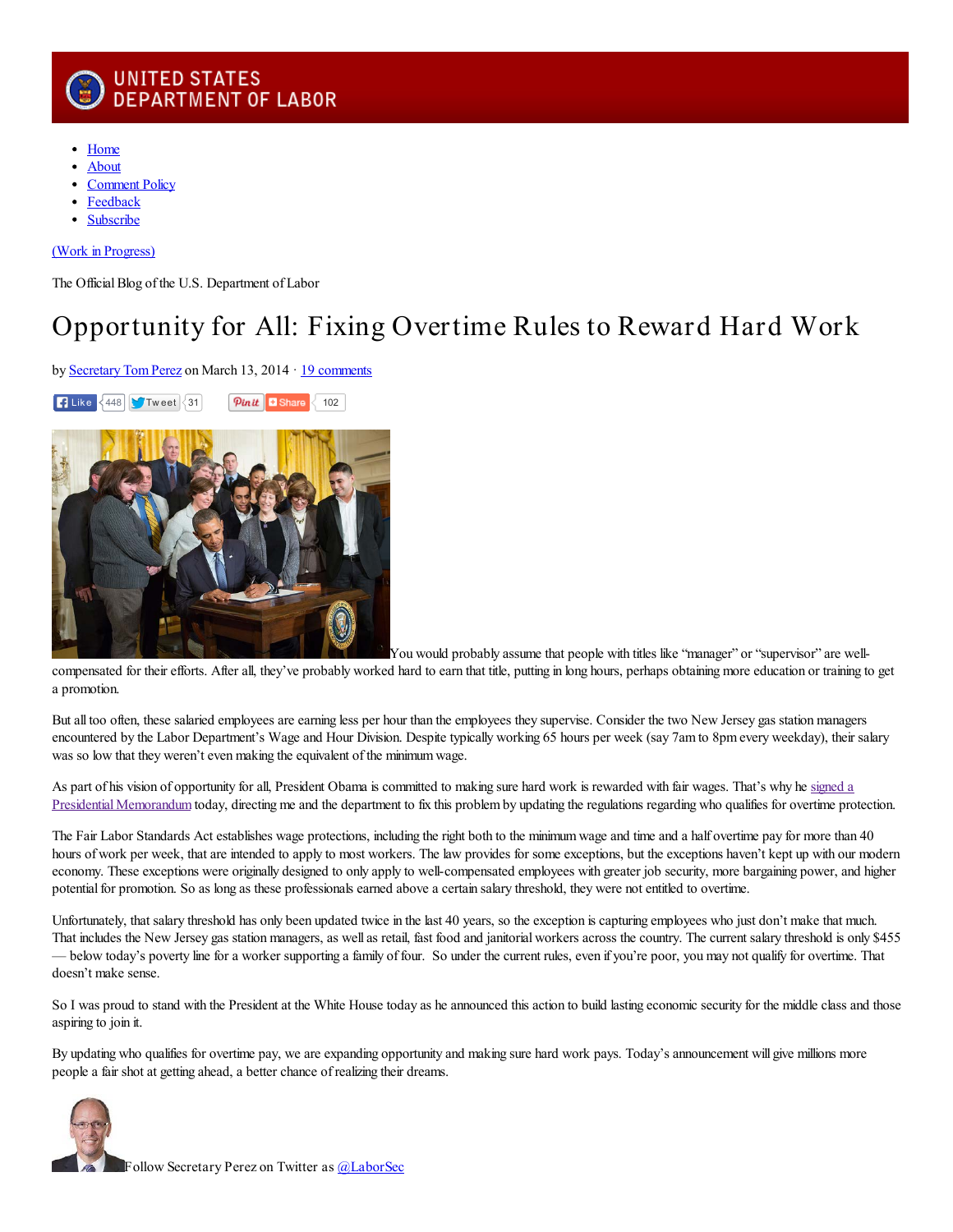#### Tagged as: **overtime**

<span id="page-44-0"></span>{19 comments... read them below or [add one](#page-47-0) }

<span id="page-44-1"></span>[1](#page-44-1) AVeteranWorker March 14, 2014 at 1:50 am

how long before you make these changes?

Can you create dynamic minimum wages that are based upon each state's minimum requirements rather than lumping all the states into a single minimum? It costs more to live in California than it does to live in Mississippi.

And will you please factor in some time for us to to live and enjoy time with our families?

I am a "Salaried Exempt" computer programmer with a salary of \$55K/year.

Why is it that an "exempt" worker be made to work 18 hour days for not one cent more than their "Exempt Salary"? What I am really asking is why don't exempt employees get paid for hours past 40 worked in a week? My company classifies everyone as exempt salaried and makes us all work 12-18 hour days 7 days a week for that salary, and we never receive another cent beyond our salaries while the owner makes millions in profits. How is this the American Dream when we are not allowed time to enjoy our own personal lives?

We are slaves living in fear: if we complain we will be fired and new employees will take our places.

Thank you, and good luck.

#### <span id="page-44-2"></span>[2](#page-44-2) Mark Wilson March 14, 2014 at 7:52 am

Although we strongly agree with President Obama that the regulations implementing the FLSA should be revised to "address the changing nature of the workplace; and simplify the regulations to make them easier for both workers and businesses to understand and apply," we are disappointed that your blog does not mention this part of the memorandum or the problems employers and employees confront in dealing with the inflexibilities in the current regulations.

A major challenge in ensuring compliance is that the FLSA was enacted during the Great Depression and is designed to address the workplace of that era and the decades immediately following, not that of the technology driven world and workplace of the 21st Century in which employees live and work. The law was passed when there generally was a fixed beginning and end to most employees' workdays, with none of the advances in communications technology that have created the virtual workplace, giving employees flexibility by allowing more and more work to be performed from remote locations. Moreover, when the exemptions were being defined, there was a far more stratified and predictable designation of occupations, as compared to today's workplaces where there is a greater blurring of distinctions and a more rapid evolution of job descriptions.

These changes have created a deep-seated tension for employers seeking to comply with the law. On the one hand, the requirement that non-exempt employees be compensated for "hours worked"—and that those hours be meticulously monitored and recorded by the employer—have forced employers to impose restrictions on scheduling and work performed remotely, including banning the use of PDAs where time cannot be tracked. These forced restrictions are contrary to the goals of a more flexible workplace that are desired by employees, employers, and the administration. On the other hand, the alternative for avoiding these restrictions—salaried exempt status, which is preferred by many of today's employees—is constricted by a substantial lack of certainty under the current regulations and the actions by plaintiffs' lawyers seeking to exploit those uncertainties through litigation.

We are very concerned the Department may proceed with the President's directive on the assumption that the only aspect of the FLSA to be addressed is the constriction of exemptions so that more employees can earn overtime and that all of the targeted employees prefer hourly rather than salaried status. For one thing, being classified as a nonexempt employee doesn't necessarily mean the employee receives higher compensation. To remain competitive in recruiting and retaining employees, the employer, in setting a salary for an exempt employee, will take into consideration the fact that the work may involve hours extending beyond 40 hours per week. Thus, the employee may actually receive less by being paid an hourly wage, subject to fluctuating amounts of available overtime work.

Most importantly, we are concerned about a piecemeal approach to changing the regulations without addressing the myriad other problems that need to be addressed. For example. if there is a threshold above which employees must be paid in order to be exempt, should there also be a salary ceiling above which any employee would be exempt? In recent years, numerous lawsuits have been filed by highly compensated employees–sometimes making six-figure salaries–even though they clearly do not fall within the scope of the statute's intended protections.

In addition, should the number of employees required to be paid on an hourly basis be expanded without first addressing the problems in tracking hours worked away from the workplace? Today's workers often do not necessarily feel that they leave their responsibilities behind them when they leave the workplace–if they were even in a specific "workplace" to begin with. How does the employer track the occasional call to a co-worker or supervisor or checking of e-mails when it is being done in the off-hours? Employees themselves often don't track these or, when they do, the employer must take their word for it. This challenge needs to be addressed before more employees are added to nonexempt status.

Thus, in the face of the disconnect between the law, the regulations, and today's workplace, we strongly recommend that, instead of moving forward with simply increasing the salary level test under 29 CFR 541, the Department work closely with us and other stakeholders on all sides of the issue to explore ways to update the Fair Labor Standards Act to reflect the workplace reality of the 21st Century. We would very much like to meet with you to discuss our concerns and recommendations. We hope you agree and look forward to working with you in such an effort.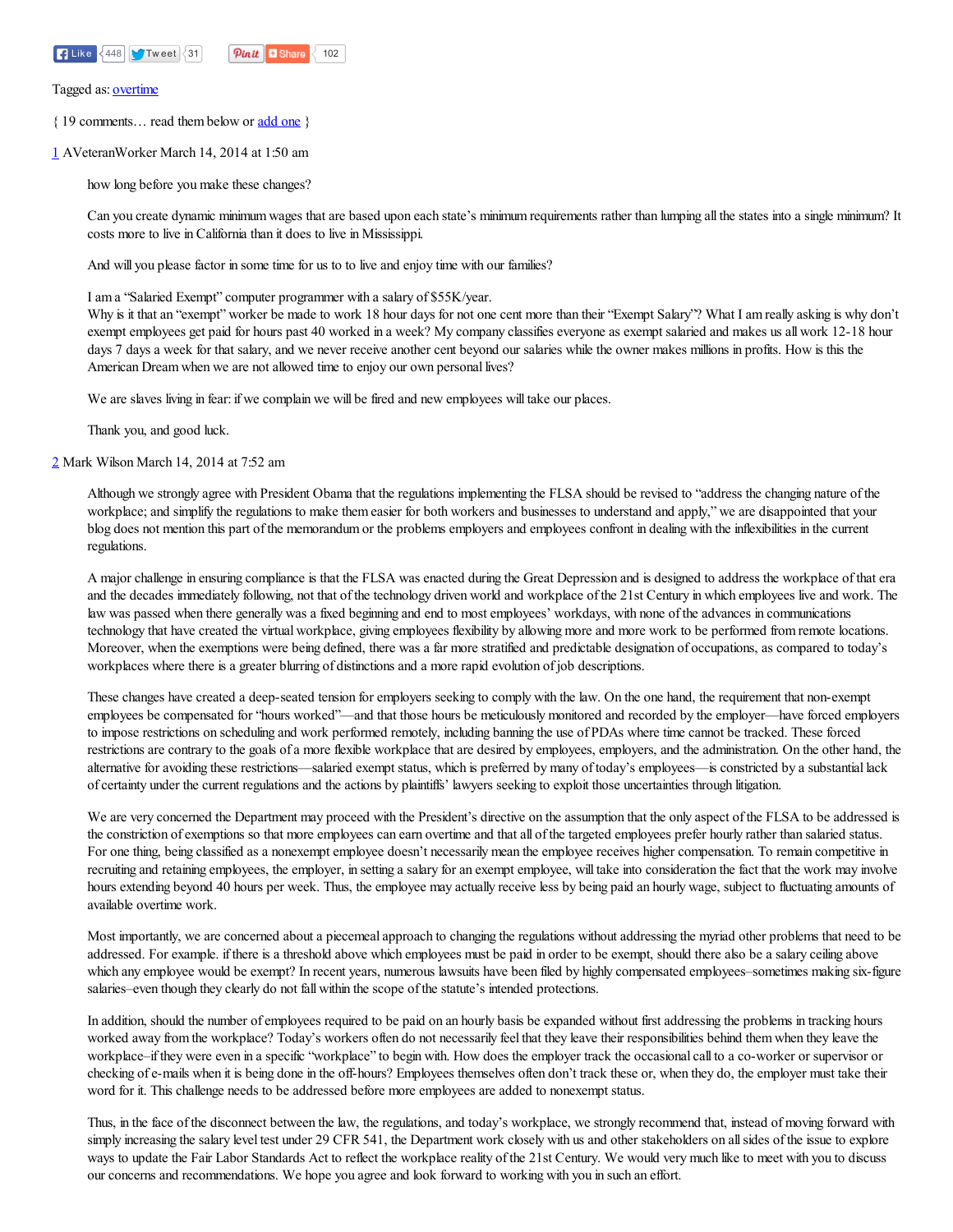Mark Wilson Vice President, Health and Employment Policy Chief Economist HR Policy Association

#### <span id="page-45-0"></span>[3](#page-45-0) M. E. Steem March 14, 2014 at 8:34 am

Although most would agree that the \$455 threshold is dated, your statement that exceptions were originally designed to apply to well-compensated employees with greater job security, more bargaining power…is inaccurate if not absurd. By virtue of being salaried, there has never been "greater job security" nor "more bargaining power" unless the salaried employee happened to also be an owner of the company. It is far easier to terminate, fire or layoff salaried employees than hourly employees as has been demonstrated time and time again with mergers and acquisitions. Lastly, this brilliant strategy of increasing compensation (requiring premium pay for hours in excess of 40 for a larger number of salaried employees) will have one predictable outcome increased unemployment. The United States is already at a competitive disadvantage in the international market-place, already causing very low paid hourly and salaried jobs to go overseas or south of the border. Raising wages or salaries will only increase the out-flow so one can only conclude that DOL and Mr. Obama are intent on increasing our competitive disadvantage and shipping more jobs elsewhere.

#### <span id="page-45-1"></span>[4](#page-45-1) theresa zeigler March 14, 2014 at 9:18 am

This should apply to Teachers in "Right to Work" states where the average teacher works many days 'on the clock'9 to 10 hr days with no breaks, then face another 2-3 hours to complete work at home since time 'on the clock' was not allotted for 'extra' things like lesson planning, grading tests and communicating with parents.

#### <span id="page-45-2"></span>[5](#page-45-2) David P. Yeager March 14, 2014 at 9:30 am

That is AWSOME!

#### <span id="page-45-3"></span>[6](#page-45-3) Angela vassall March 14, 2014 at 3:09 pm

I work in healthcare and worked 12hrs over time last week but when recieved my check today i was only paid my hourly salary for the overtime hours. I questioned payroll and they told me in healthcare overtim is calculated by minimum wage. I never heard of this. Please tell me if my employers mis-payed me. Thank you. -Angela

#### <span id="page-45-4"></span>[7](#page-45-4) Brandon Nixon March 15, 2014 at 12:38 am

I'm Afraid I must ask M. E. Steem for a clarification on his/her statement that "requiring premium pay for hours in excess of 40 for a larger number of salaried employees will have one predictable outcome—increased unemployment" It seams to me the opposite would be true. If employers are required to pay a premium on hours over 40 it will become cheaper to hire more people each working 40 hours than to employee fewer people each working 50 or 60.

#### <span id="page-45-5"></span>[8](#page-45-5) Patricia Sirowich March 16, 2014 at 1:59 pm

I have read the current comments and agree that the "workplace reality of the 21st century" has changed. We employ salaried exempt part time and full time employees along with hourly employees. Many of our staff require flexiblity in their schedule as well as in working remotely where we have to go by trust. Some of our staff travel in cars, trains and airports. It is not fair to have to pay overtime for work related travel where the employee is listening to the radio or reading a personal book. We offer 15 paid holidays, minimum 10 vacation days, quarterly and annual bonuses, along with flexibility for personal time off. If this new law passes, our company will take away the paid holidays, vacation and revisit bonuses and strictly monitor flexibility.

Also we have staff that are just not as organized, efficient and focused and REQUIRE extra time to finish their work. We would have to fire that person and find someone who COULD finish the job in 40 hours. Having worked for 45 years and ALWAYS worked more than I was expected to work with no extra pay I believe that it produces a different kind of worker, work ethic and mind set. The new young American today lacks that work ethic and in the competitive global environment we work in now, to see MORE jobs outsourced overseas to a worker with a different work ethic is very sad for the United States.

Unfortunately, knowing too much about PPACA makes me think that the REAL reason for this law is NOT to help people, but to help the government make more money. More money in the form of taxes on more money that people make, who will soon see that they are NOT making more as they thought because more taxes will be taken out. Also, this will mandate employers to require a documented system/technology to attest to the number of hours for ALL staff. This will allow more documented accountability that could be required by the government on the number of FULL time employees (more than 30 hours a week calculated throughout an entire year) which will require more fees to be paid by the employer as stated in Obamacare.

#### <span id="page-45-6"></span>[9](#page-45-6) Pamela Gonzales March 16, 2014 at 8:48 pm

I work as a claims adjuster and have been working years without overtime to " get the job done." It is expected of you to put in the time to get your job done if you are salaried. It happened at 3 out of the 4 insurance companies for which have worked . If anyone asked management just shrugs their shoulders. Everyone knows if you want to "meet" expectations and keep your job, you gotta work.

#### <span id="page-45-7"></span>[10](#page-45-7) Joe Bar March 17, 2014 at 10:31 am

This is what I see happening. Let's say I have a business. I have an employee that works 60 hrs. I know have to pay them overtime. I think a little bit, and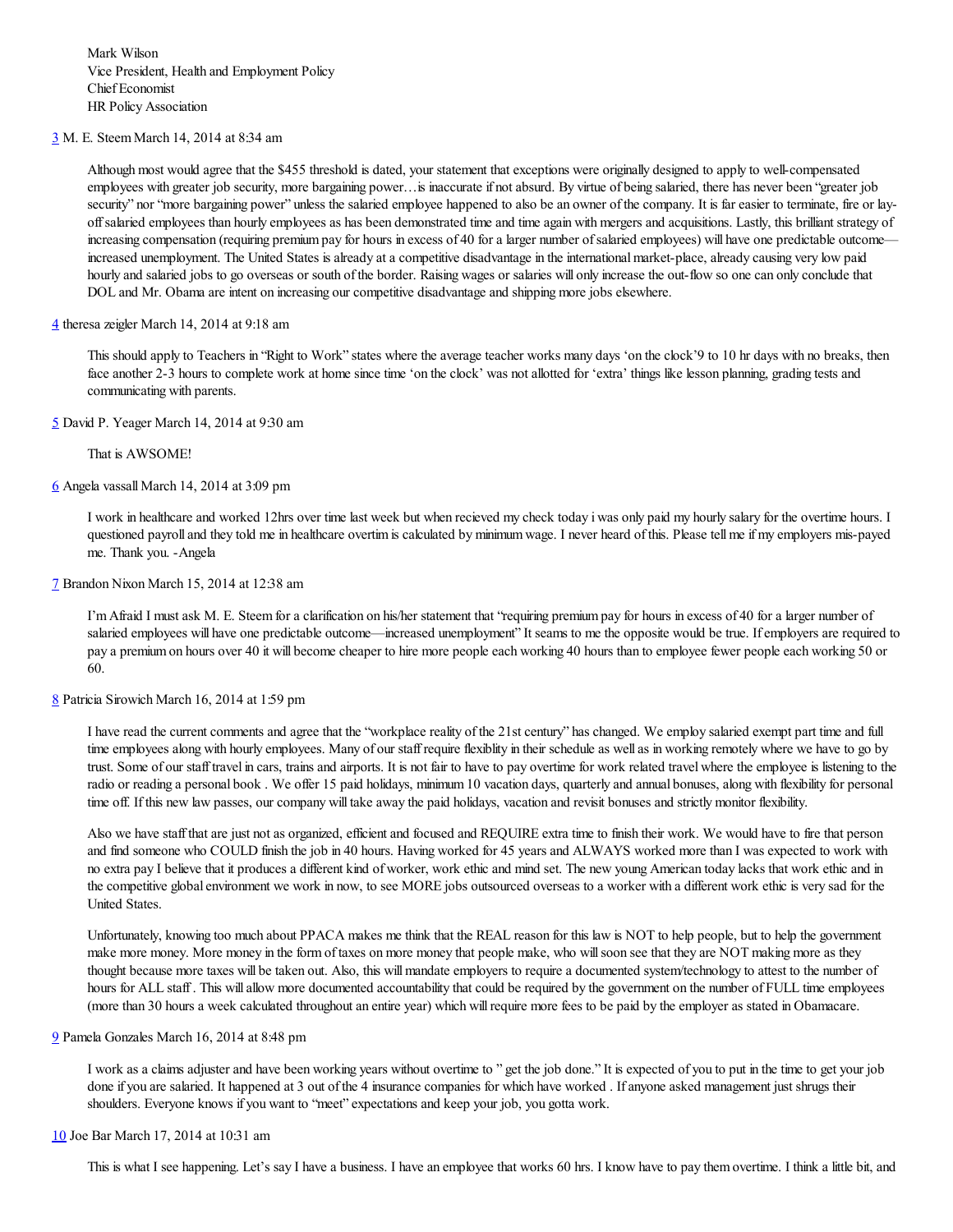I will hire a new person to work the 20 hrs. part-time. Sure, that will give that first person more time with his family, painting pictures or learn how to skateboard, WHATEVER. Now I think, if I have each work 29 hrs., I can get out of paying for their health insurance too and still get close to 60 hrs. of work done per week. Thanks Obama! I can now blame you for cutting the hours of the first person. Welcome to the part-time America. Yet another socialist/progressive idea gone bad. Companies will have to find ways around your stupid ideas or they will go out of business. Then nobody has jobs. Brilliant! We can all be whiners with their hand out for free money the government steals from hard working people. By the way, Robin Hood took money (taxes) from the Sheriff(corrupt government) and gave it back to the people that worked and earned it.

#### <span id="page-46-0"></span>[11](#page-46-0) Liz B March 17, 2014 at 12:50 pm

I think it's fantastic to finally be addressing these issues! I personally work for an Auto Center where I am the manager. I earn 40K a year but am Required to work 50+ hours per week even though I have no real power and am also not sitting at a desk for more than 1 hour per day the balance of my work is on the floor and helping customers no better than the employees I am supposed to supervise. I am required to work 50+ hours, without lunch breaks, regardless of the shop needing our presence or not (it could be just business as usual and easily run without me and I am still required to be here), and without any consideration for my own personal time and without really getting personal time since I'm then on-call and have to accept calls from the shop at all hours. They do this so that I am actually making up for their lack of employees. They can't or won't allow us to hire enough workers as the manager is taking up the slack. People keep saying that this will decrease jobs, I don't think it will. The companies will still have to have workers in order to run and there are a lot of employers who can't send their jobs overseas especially in service and healthcare and it's much too profitable to shut the doors. Don't allow these employers to get away with working their so called manager into the dirt without compensation. They should never be allowed to require over 40 hours unless there is a direct, and imminent business need! Just forcing people to work more hours for the heck of it is ridiculous and wrong. I should be able to spend time away and with my family!

#### <span id="page-46-1"></span>[12](#page-46-1) Melissa March 18, 2014 at 12:45 pm

Oh yes, put more regulations on businesses so they won't even be able to afford to stay in business. Brilliant!

#### <span id="page-46-2"></span>[13](#page-46-2) michael berg March 18, 2014 at 4:07 pm

a couple years ago there was discussion about redefing the work week as "any seven consecutive days." employers have been cheating Americans for years by working wednesday to tuesday (seven 12 hour shifts in a row), while calculating payroll Sunday to Saturday. thereby saying employees worked 48 hours one week and 36 hours the other. Will this injustice be addressed any time soon?

#### <span id="page-46-3"></span>[14](#page-46-3) Brian March 18, 2014 at 7:31 pm

My brother works in IT and another hospital system acquired his hospital. They interpret the FLSA as allowing them to cancel all overtime to IT employees even though my brother has received overtime for 17 years. Does this new memorandum fix that nonsense?

#### <span id="page-46-4"></span>[15](#page-46-4) krista March 24, 2014 at 7:26 pm

I just learned of this "legislation" (in quotes because I thought that was the job of the "legislative" branch) from a friend who thought she was telling me good news. But learning this news a week after I realized my bonus structure changed to cut my earning potential in half . . . Not good news. But now I understand the sudden change. Quit messing with our lives you paternalistic government! I also work at a gas station, and until now I had the most control over my profits than anyone. Laissez faire. In other words, get out of my life!

#### <span id="page-46-5"></span>[16](#page-46-5) Ron Bell March 29, 2014 at 1:40 pm

I am a truck driver, companies are using DOT regulations from a law passed in 1935 to get around paying any overtime. In 1935 there were no On Board Computers in trucks, now we are not only truck drivers but with the OBC's we have become secretaries also. Our cab has become a cubicle, should we not get compensated for all the time we spend on duty ? Most of us are on duty at least 12 or more hours a day to earn what we should earn within an 8 hour period. I am earning less than I was 13 years ago because most of your trucking employers are not paying hourly for local drivers anymore because of a law passed in 1935. There is a 500 pound Gorilla sitting in the room but no one seems to want to address an honest days pay for an honest day of work, shame on America…

#### <span id="page-46-6"></span>[17](#page-46-6) Jill March 31, 2014 at 2:49 pm

Secretary Perez,

I applaud your effort. A simplified, updated manner of determining exemption status should be greatly appreciated.

#### <span id="page-46-7"></span>[18](#page-46-7) April April 10, 2014 at 12:20 pm

Diesel mechanics work very hard at keeping their trucks going. For the things America needs. They work 50+ hours a week, and because of a law that states if you work on a vehicle over 10,000 lbs you are not entitled to overtime. This should be changed.

#### <span id="page-46-8"></span>[19](#page-46-8) Liz April 16, 2014 at 6:15 pm

I work for an employer who requires 10-12 hour weekdays and at least 6 on Saturday for at least 5 months out of the year. They list me as salaried nonexempt although I'm not managing anything. I just check to make sure things are correct and pass them along.

They "pay" us overtime at a sliding rate starting at half our regular hourly rate and decreasing the more hours you work. At 53 hours I'm making minimum